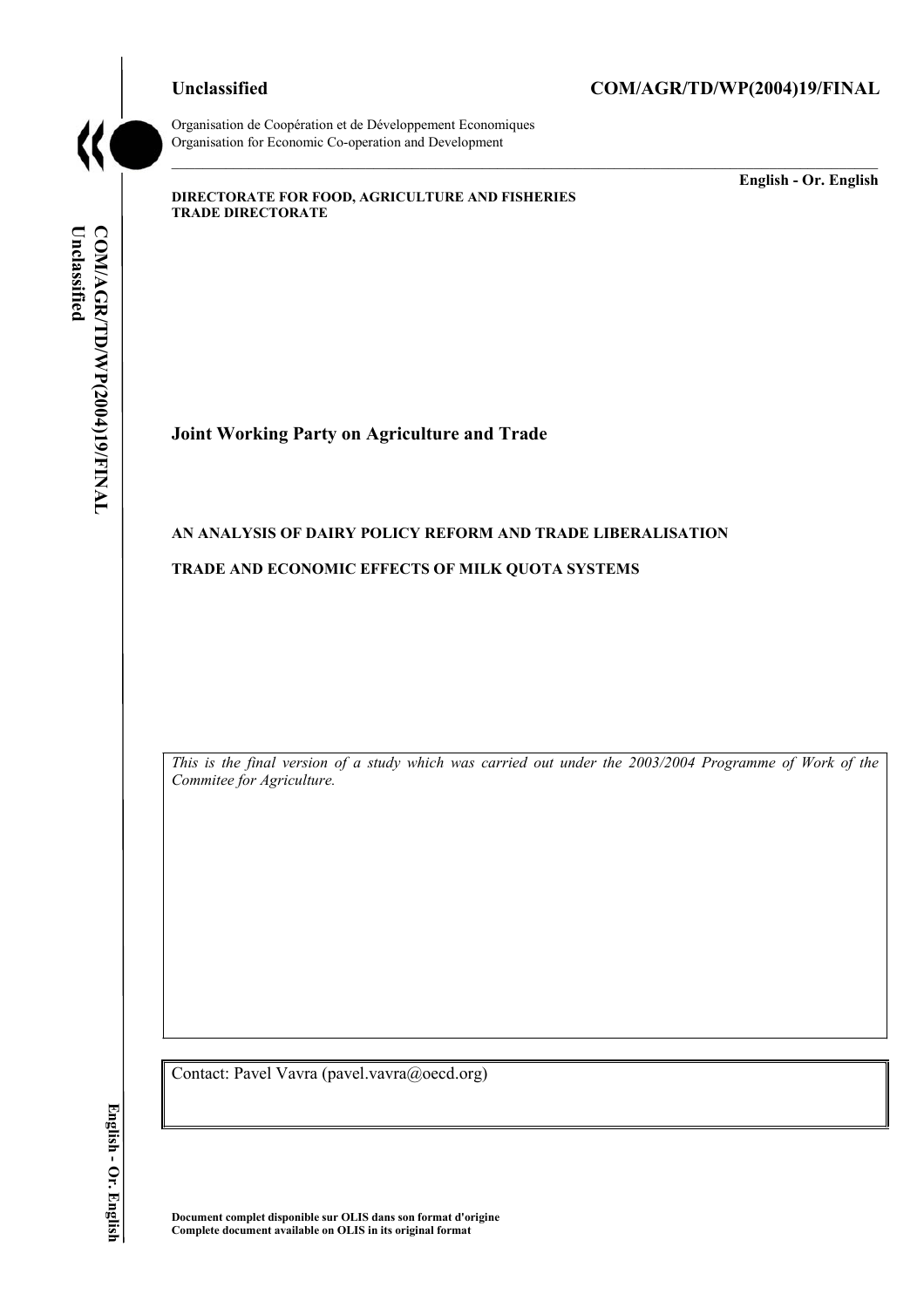#### **Foreword**

This report is one of several studies that have been carried out under the *Assessing Future Agricultural Markets, Trade and Policies* activity of the 2003-2004 Programme of Work of the OECD's Committee for Agriculture. Within this overall activity, studies were scheduled to provide assessments of the market, trade and welfare impacts of domestic and trade policy reform for selected commodities that currently receive very high support and protection. The report investigates analytically and empirically the market and welfare impacts of milk quota systems and the interaction of quota with other policy tools within a context of specific policy objectives. It also discusses the milk production potential in quotaoperating countries following the removal of quotas. The main authors of this report are Pavel Vavra and Roger Martini, economists in the OECD Directorate for Agriculture. Many colleagues in the OECD Secretariat and delegates from Member countries furnished useful comments on earlier drafts of this report.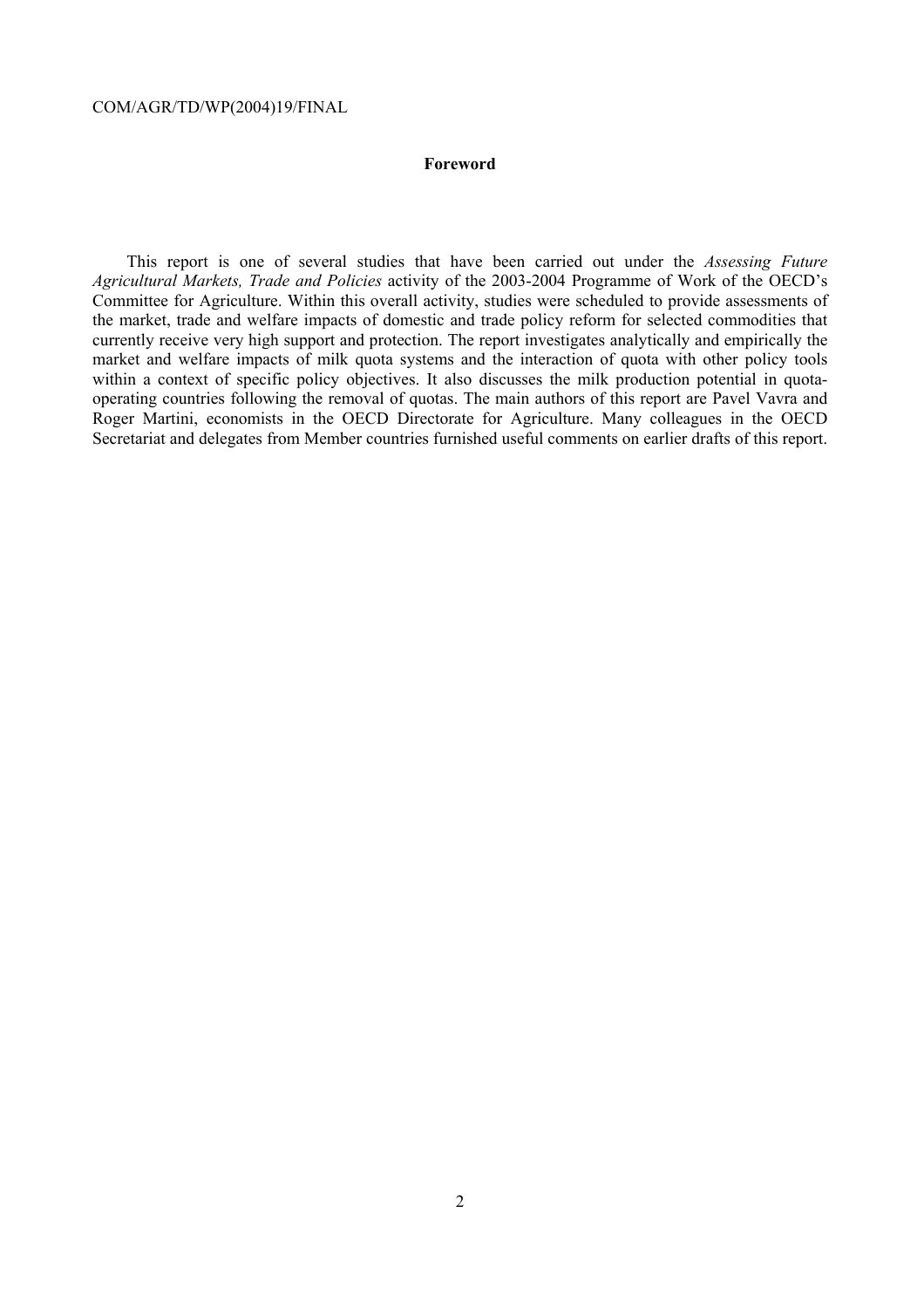### **TABLE OF CONTENTS**

| ANNEX 1 WELFARE IMPLICATIONS OF SUPPORT PRICE REDUCTION VERSUS QUOTA      |  |
|---------------------------------------------------------------------------|--|
| ANNEX 2 INCENTIVE TO EXCHANGE QUOTAS AND EMERGENCE OF QUOTA VALUE40       |  |
| ANNEX 3 LONG-RUN EFFECTS OF A QUOTA IMPOSITION ON FARM ASSETS AT THE FARM |  |
| ANNEX 4 THE DEVELOPMENT OF THE NORWEGIAN MILK QUOTA SYSTEM43              |  |
|                                                                           |  |

### **Tables**

| Table 1. Impacts of quota increases on key variables (average changes from baseline for the EU) |  |
|-------------------------------------------------------------------------------------------------|--|
|                                                                                                 |  |
| Table 2. Impacts of quota increases on key variables (average changes from baseline for the EU) |  |
|                                                                                                 |  |
|                                                                                                 |  |
|                                                                                                 |  |
| Table 5. Elasticity used in Aglink supply functions for Canada and the European Union30         |  |

## **Figures**

| Figure 2. Interaction between quota level, domestic price, exports and government expenditures13        |  |
|---------------------------------------------------------------------------------------------------------|--|
|                                                                                                         |  |
|                                                                                                         |  |
|                                                                                                         |  |
| Figure A1.1. The welfare implications of different policy options available to reduce large surpluses38 |  |
|                                                                                                         |  |
|                                                                                                         |  |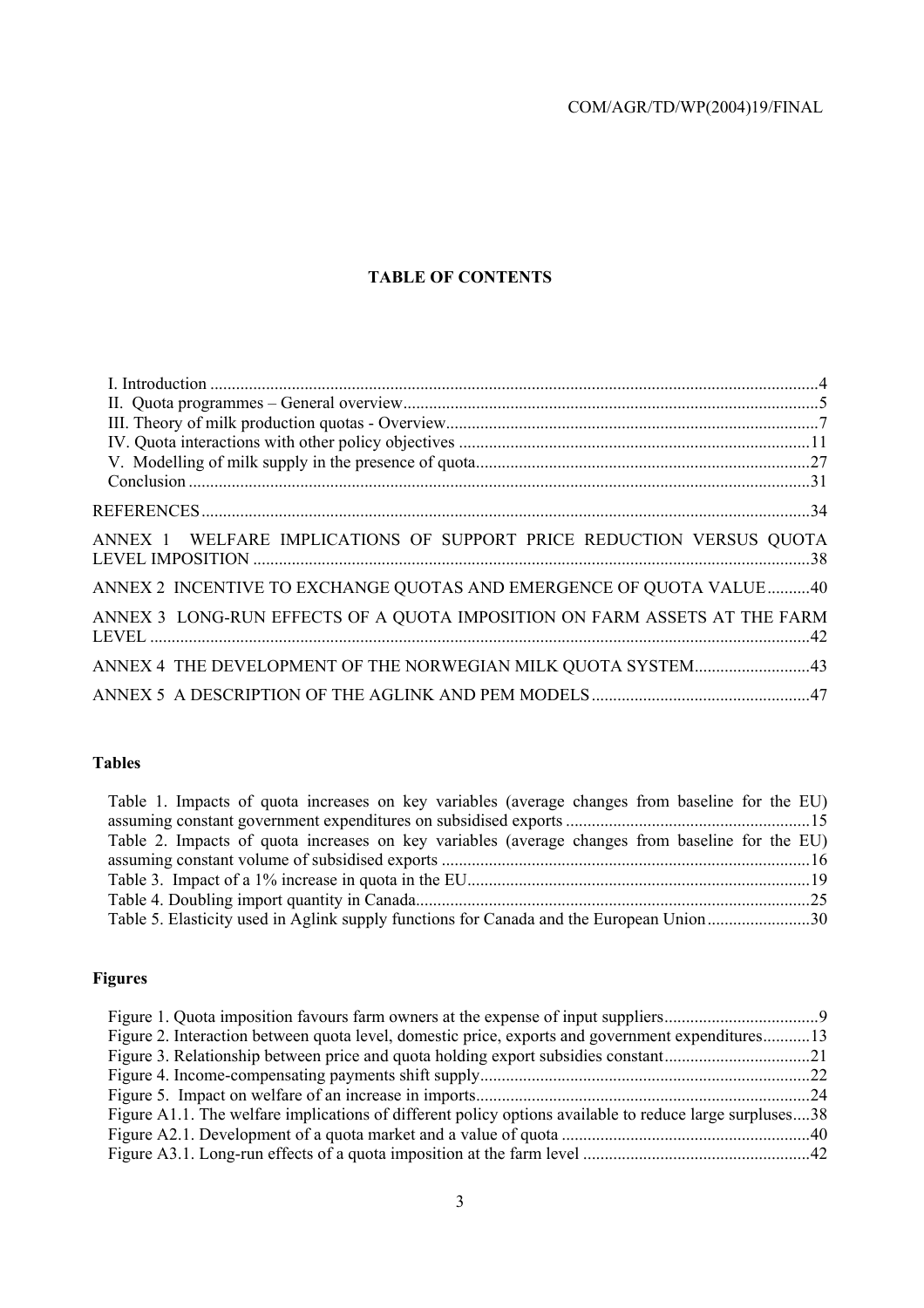# <span id="page-3-0"></span>**AN ANALYSIS OF DAIRY POLICY REFORM AND TRADE LIBERALISATION TRADE AND ECONOMIC EFFECTS OF MILK QUOTA SYSTEMS**

#### **Introduction**

1. The concept of production quotas or supply management in agriculture is not new and can be traced back to the early  $20<sup>th</sup>$  century. Generally, a production quota is a limit imposed on the quantity produced. It could have the character of assuring the minimum required production level where underproduction might be penalised. However, typically production quotas in OECD countries have a production restricting character and are combined with penalties for exceeding the quota limit.

2. This paper does not intend to present a detailed analysis of every possible aspect of operating a quota system. Indeed, imposing a limit on supply influences all facets associated with production. Quota could influence structural changes in agriculture, the structure of the dairy processing sector, welfare of producers and input suppliers (to some extent consumers)<sup>[1](#page-3-1)</sup>, the value of assets in agriculture, production risks, the uptake of new technologies and, of course, production levels and trade. There is a large body of literature dealing with many individual issues related to quota. The quota system in this paper is treated and examined as one possible policy tool. Based on a description and analysis of the reasons for and impacts of milk quotas, the purpose of this paper is to contribute to the understanding of ways to reform or eliminate them.

3. Generally speaking, milk quotas were often introduced to control the growth of surplus production and budgetary expenditures, to maintain market price support, and to provide price stability for dairy farmers. Quotas have thus been largely implemented as a second best alternative to reducing support that has allowed policy makers to continue using a high price support without necessarily aggravating budgetary problems. A quota is a powerful tool which gives policy makers (or producer groups sanctioned by government) a direct control of agricultural product supply. As such, a quota interacts with other policy tools in pursuing defined policy objectives.

4. The importance of quota systems in the OECD dairy sector is demonstrated by the fact that currently more than half of all OECD milk production is governed by quotas. Each quota system implemented in an OECD country has its own special features and has evolved through time. However, it is the inherent nature of a quota, the fact that a quota assumes a value that is likely to be its most important attribute from a dairy policy reform standpoint. The quota is typically a licence to sell milk at the supported price and as such becomes valuable in its own right. The value of the quota, reflecting the difference between an underlying cost of production and a milk price, becomes incorporated into the cost structure of dairy farms with time. Thus, while initially a quota system is often seen as a viable and politically feasible tool, the vested interests and inefficient cost structures that are inherent to a quota may hinder reforms on price support later on.

<span id="page-3-1"></span><sup>&</sup>lt;sup>1</sup> Although consumers are typically not affected directly by a quota system, the presence of quota may facilitate a continuation of high price support measures which indeed do influence consumers.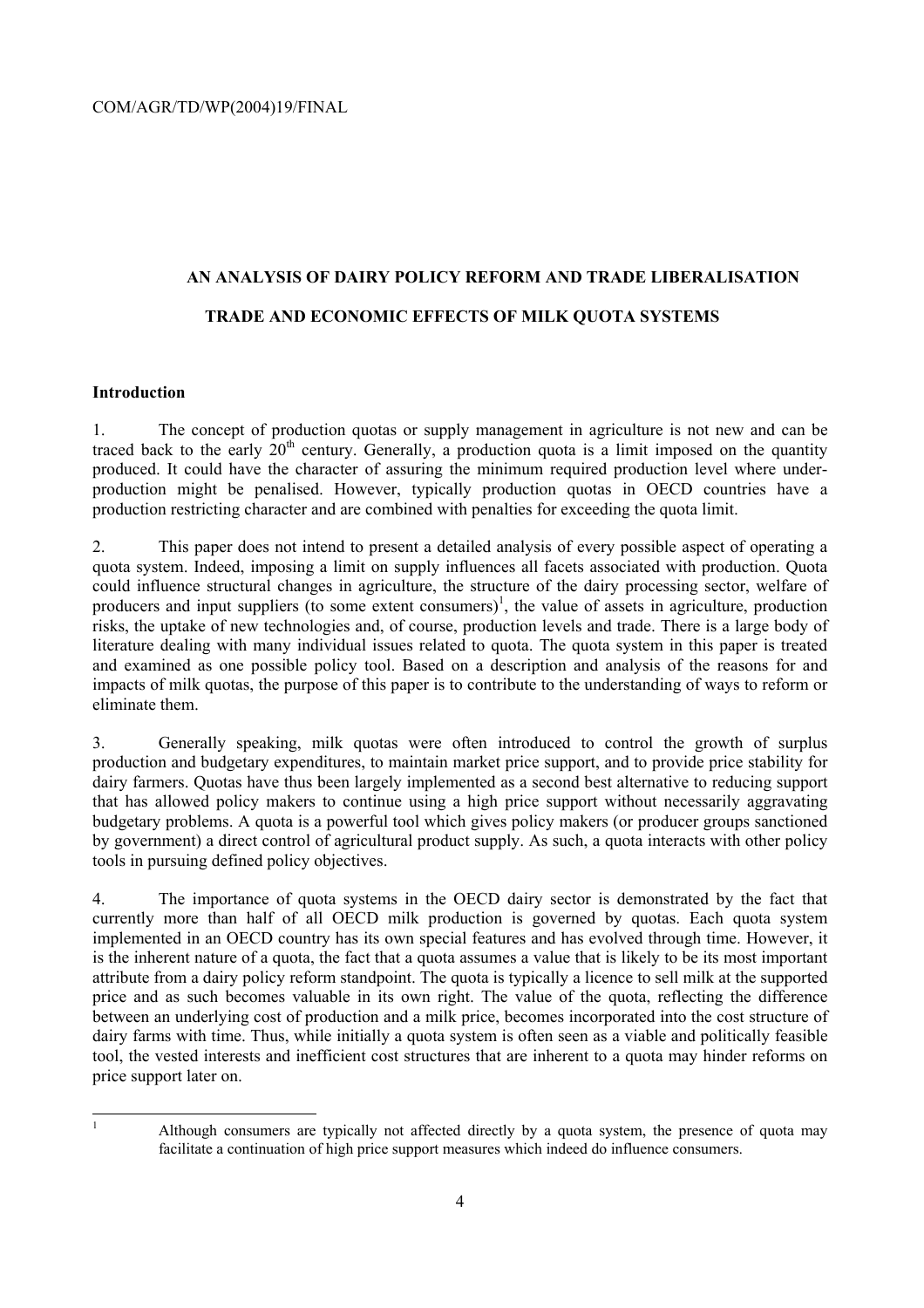<span id="page-4-0"></span>5. The concept of quota value is often misunderstood and its importance underestimated. This paper presents basic fundamentals that try to facilitate an understanding of the emergence of quota values following its imposition. Important welfare effects of a quota system for owners of farm resources and suppliers of inputs, which are often neglected by standard textbook welfare economics, are evaluated analytically and empirically in the text.

6. In the context of discussions of global liberalisation of dairy markets, the question arises how a supply managed dairy sector would respond if quotas were to be removed alongside border protection. However, the assessment of milk production potential in quota operating countries is complicated by the absence of historical evidence concerning milk supply response as quotas in respective countries are in place already for a considerable amount of time. Given the importance of this response, the aspect of modelling dairy policy reform in the presence of production quotas is discussed in the context of this paper.

7. The remainder of the paper is organised as follows. The ensuing section presents a brief overview of general characteristics of milk quota systems implemented in OECD countries. The second major section discusses theoretical issues of milk production quotas focusing on the quota value. The third section examines analytically and empirically the quota interaction with other policy tools and impacts of changes in quota levels on markets, trade, prices, income and welfare using the *Aglink* and PEM models. The fourth section then describes the modelling of milk supply response in quota countries with the *Aglink* and PEM models which is important in the context of the dairy trade liberalisation analysis presented in a separate document [COM/AGR/TD/WP(2004)20/REV2]. The final section draws conclusions of the paper.

#### **II. Quota programmes – General overview**

8. Milk production quotas were typically introduced as a tool to control the growth of surplus production and budgetary expenditures in order to improve the political sustainability of high price support. Quotas were also introduced with the view to stabilise prices and hence the income of farmers.<sup>2</sup> Dairy quota systems vary considerably among OECD countries and are often governed by different mechanisms which can impact on milk production and trade in different ways. In the OECD area a milk supply management system is operated in the European Union, Canada, Switzerland, Norway and Japan (Japan's quota is operated by co-operatives).<sup>3,[4](#page-4-3)</sup> The section below briefly describes the main characteristics of milk production quota systems. $5$ 

9. Typically, the setting of production quotas relates to the amount of milk being shipped from dairy farms. So defined, the quantity limit is easier to observe than on farm production of milk. The total quantity supplied is usually bound at both national and individual farm level. However, dairy quota programs might have a different coverage of supply. For example, the quota system previously

<span id="page-4-1"></span><sup>&</sup>lt;sup>2</sup> In the closed economy-cobweb framework quota restricts production expansion when price is high, thus limiting a price fall in the following period.

<span id="page-4-2"></span><sup>&</sup>lt;sup>3</sup> Switzerland has recently passed a new law which provides for the abolition of its milk quota from 2009 onwards.

<span id="page-4-3"></span><sup>&</sup>lt;sup>4</sup> A description of individual supply management systems can be found in other sources: for the EU in EU Commission (2002), for Japan in Suzuki and Kaiser (1994), for Canada in Barichello (1999) (alternatively in Lipert (2001), for Switzerland in Swiss Federal Office for Agriculture (2001), for Norway see Annex. A table of dairy quota programmes and their key features in OECD countries can be found in OECD (1990).

<span id="page-4-4"></span><sup>5</sup> For detailed discussion on key features of the OECD quota programmes see OECD, 1990.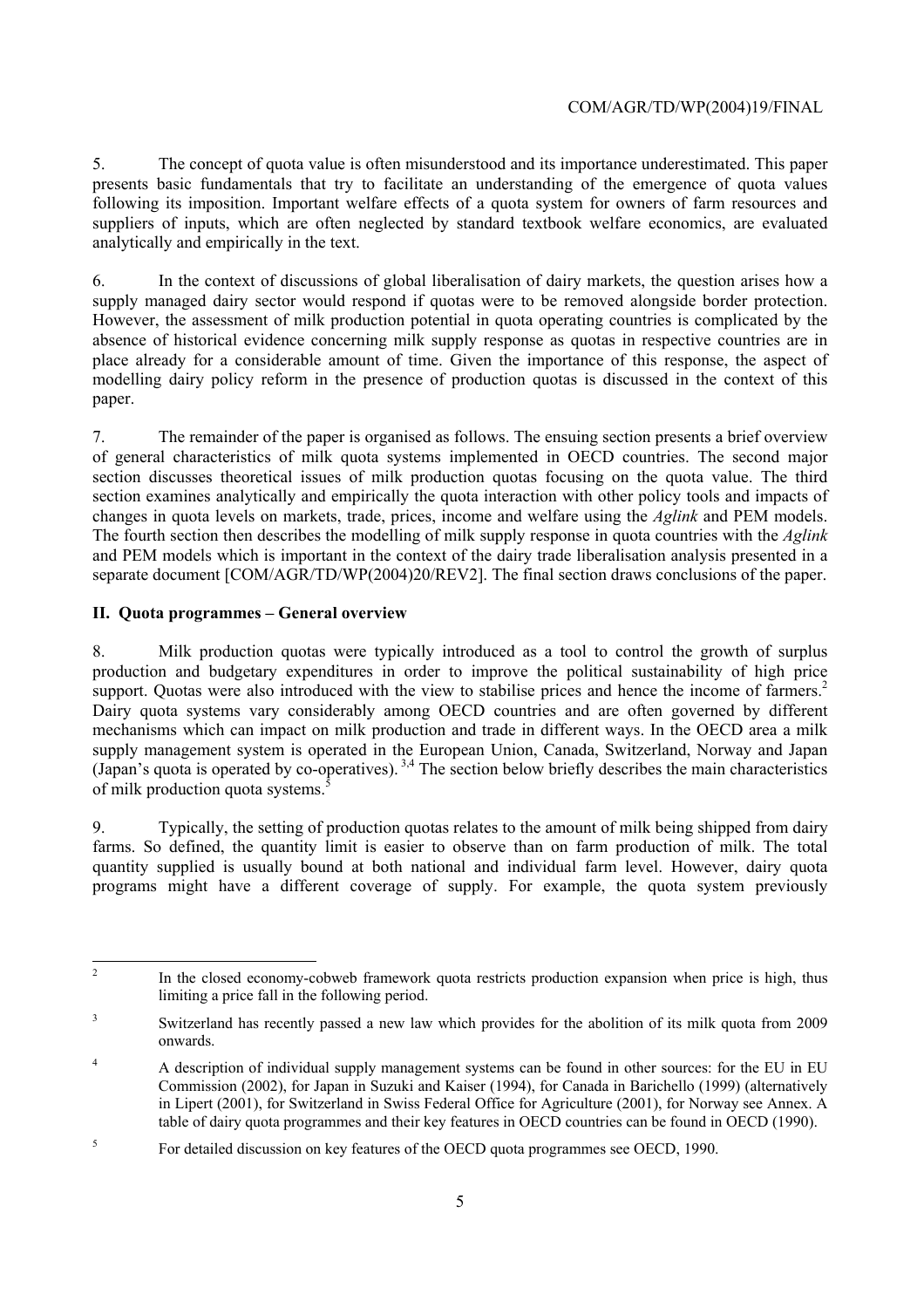implemented in Australia concerned fluid milk only while the total milk supply had not been bound.<sup>6</sup> Moreover, market segmentation might be used to specify different quotas for fluid and manufacturing milk.<sup>[7](#page-5-1)</sup> This system operates in Canada, for example. Under the milk supply management system, the Canadian Milk Supply Management Committee (CMSMC) sets a national production target – the Market Sharing Quota (MSQ) – for industrial milk. The MSQ is set with the goal to achieve a domestic market balance in terms of butterfat, and is assigned to provinces largely on the basis of historical shares. The CMSMC monitors the evolution of the MSQ on a monthly basis based on the monthly production and demand situation in order to be market responsive and avoid over-quota production. In addition to the MSQ, each province controls its own production quota for fluid milk, and the entire milk quota – industrial and fluid together – is allocated to producers.

10. When a quota system is implemented an important decision concerns setting of the actual level of quota. The quotas typically have a production limiting character where the reduction of total milk supply might be organised over a period of time progressively of regressively.<sup>[8](#page-5-2)</sup> A quota system usually provides for a mechanism of adjusting the quota amount in order to accommodate the evolution in internal and external markets. The quota adjustment might be conducted on a monthly or an annual basis, or might be subject to discretionary changes as they are considered appropriate, possibly in the context of less frequent, major revisions of underlying legislation. The former might be seen in Canada while the latter in the European Union. For a quota system to be effective, compliance with the quota is a crucial factor. Noncompliance is always penalised, although the magnitude of penalties and stringency of enforcement differ across systems.

11. Quota management is an important feature of a dairy quota programme. In some systems quotas are allowed to be marketed, in others, quotas are managed by administrative means. Under the marketable quota systems producers have the possibility to lease or sell/buy quota. The former practice permits a producer to temporarily lease (typically on an annual basis) additional quota and avert the possibility of penalty for over the quota production. On the other hand, a relatively less efficient producer may make more money by leasing quota out to more efficient competitors than by producing within quota. Selling or buying of quota represents the possibility to transfer quota permanently. It is often the case when quota is transferred between producers that it must be accompanied by farm assets such as land. In any case, many OECD countries' quota regimes contain some restrictions that dissect the total into regional amounts that limit leasing and trading possibilities. In some systems, producers can transfer so-called used quota which the buyer can only use in the following marketing year, or so-called unused quota which can be utilised in the current marketing year. The difference in price of used and unused quota would be likely equal to the prevailing lease price. An example of quota management by administrative means is illustrated in Box 1.

12. Another important feature of the quota system is its duration as given in the enabling legislation. Quota programmes may be of finite duration, with or without the renewal option, or of indefinite duration. As quota values become incorporated into the farm cost structure with time, the duration of the quota programme might itself influence the feasibility of programme termination or continuation. The theoretical issues of quota and emergence of quota value is explained in the following section.

<span id="page-5-0"></span> <sup>6</sup> Fluid milk is defined here as milk sold in liquid form for drinking. Other terms used for fluid milk might include: liquid milk, drinking milk, table milk, and town milk.

<span id="page-5-1"></span> $7 \text{ Mannifacturing milk is milk used in production of dairy products (i.e. butter, cheese, SMP, WMP, casein)$ etc).

<span id="page-5-2"></span><sup>&</sup>lt;sup>8</sup> For example, the European Union implemented a series of milk quota cuts resulting in an 8% overall reduction in quotas over a nine-year period – 1984/85 to 1993/94 marketing years (Court of Auditors, 2001).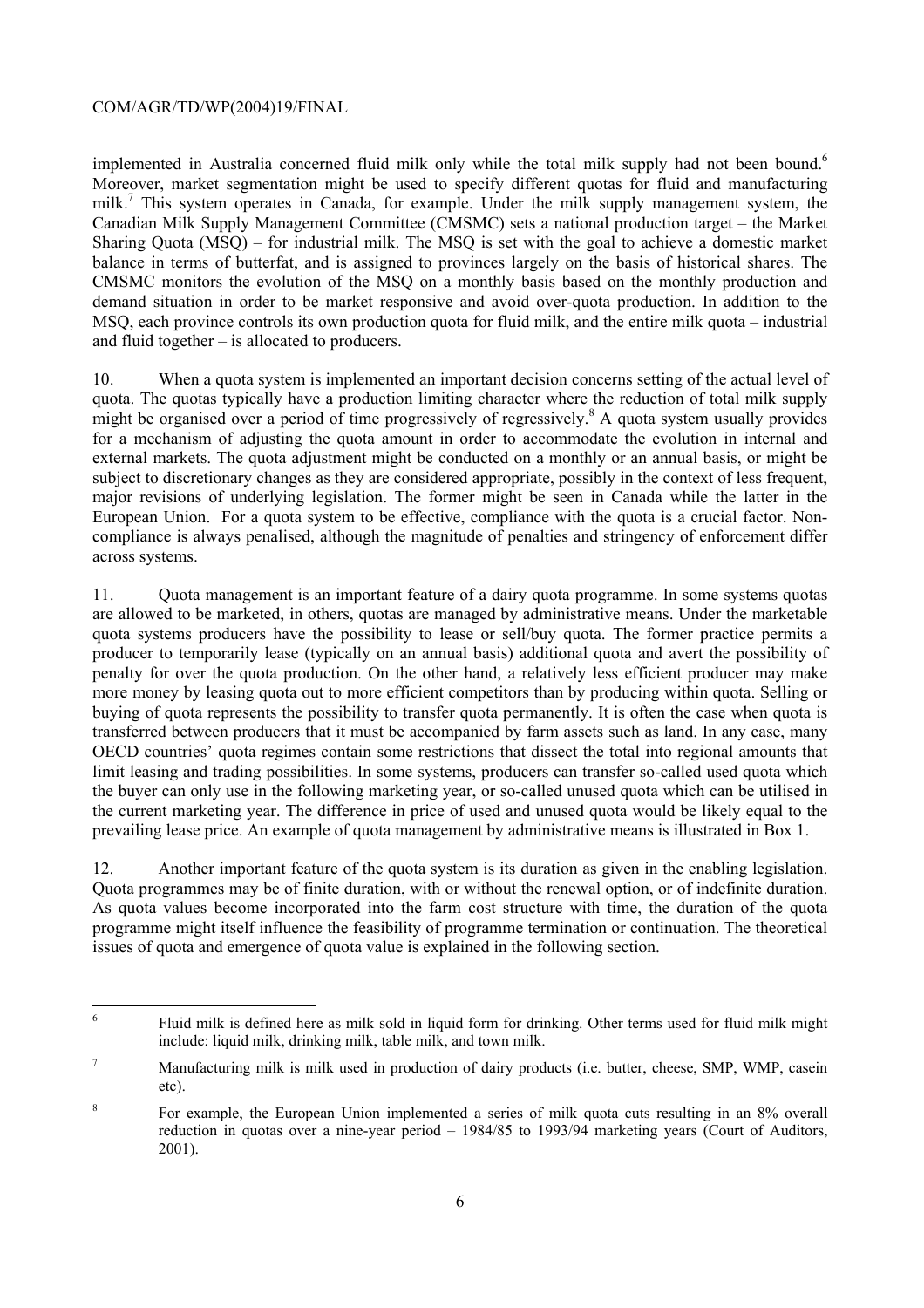#### **Box 1. Administrative quota management in France**

<span id="page-6-0"></span>In France, quota is not managed on a commercial basis but by administrative decision, mainly at the level of the *département*. Quota-allocation decisions are based on priority criteria such as, for instance, the support of farmers with the lowest quota or new entrants. Hence, the administrative form of management attempts to keep down farm set-up and structural costs, as farmers do not have to bear the quota management costs they would incur in a commercial system. Moreover, under the French quota administration, the quotas are tied to land, which limits their tradability. Thus, it is not possible to sell quota independently from land (This does not prevent a market valuation of quota but this way quota price is small as the value of quota is carried via the land price). In addition, the levy charged for transfers leading to an increase in farm size allow the quota concentration to be limited and maintains the medium size of farm holdings. The administrative form of management contributes to a territorial development policy and is aimed at (i) preventing the abandonment of dairy farmland and maintaining dairy farming and its related services throughout the country, and (ii) limiting the regional concentration of farms. The administrative management of quota tries to avoid the social externalities resulting from concentration of production at farm level and in specific areas that might ensue if profitability was the sole criterion. The system thus endeavours to preserve the regional production spread, to maintain dairy farming in remote parts of the country such as mountainous areas and to slow down the drift away from traditional farming systems. In spite of that, in certain regions a concentration of dairy farming can nevertheless be observed, with smaller producers being crowded out. At the same time, there is also evidence of increased intensification (Rainelli and Vermersch, 1997) stemming from the fact that fixed quotas are capitalised into land prices.

#### **III. Theory of milk production quotas - Overview**

13. The economic theory relating to how quotas impact on markets or, more specifically, on supply, resource allocation and welfare is well established.<sup>[9](#page-6-1)</sup> The pernicious welfare effects of restrictions on production activities in the absence of externalities are well known. Typically, the welfare effects of quotas are compared with the free market situation with the standard conclusion that quota systems are inefficient and cause considerable transfers from consumers to producers (for an example, see Veeman 1982). Harvey (1984) argued that in a political-economy context adoption of quotas (or supply management) may result in increased welfare as measured against a status quo policy that generates even greater distortions and misallocation of resources. Although Guyomard and Mahé (1994) agreed that, in a static approach, quotas could be a welfare improving policy instruments when price cuts are impossible to implement, they argued that a dynamic approach suggests that welfare gains to be expected from the corrective quota instruments are over estimated.

14. The welfare implications of quota imposition as compared to price cuts, the two policy options available to reduce large surpluses, are illustrated in details in Annex 1. Although the analysis presented in the Annex shows that the net welfare gain of the support price cut is larger compared to the net welfare gain of quota limit imposition, the reduction in support prices for dairy products might be too large to be politically feasible. That is, restraining the gap between domestic production and consumption by means of support price cuts might cause politically unacceptable dislocation to the farm sector. On the other hand, quotas allow policy makers to bring the underlying trend in supply under direct control and at the same time permit them to use producer price as an instrument for the pursuit of other policy objectives without direct consequences for supply. Moreover, a reduction in price support levels keeps the marginal and average revenue of output elastic at the new (lower) price and does not change the supply incentives of support. Thus, in case the supply curve shifts to the right due to cost reduction and technological change, it inevitably causes production to increase at the existing level of support price and thereby continues to

<span id="page-6-1"></span> <sup>9</sup> See Alston (1980), Barichello (1981), Hubbard (1984), Harvey (1984), Barichello (1984), Burrell (1987), Moschini (1989), Burrell (1989), Dawson (1991), Oskam and Speijers (1992), Guyomard and Mahé (1994), Guyomard et al. (1996), Chen and Meilke (1996), Colman et al. (1998), Alston and Spriggs (1998), Turvey *et al.* (2002).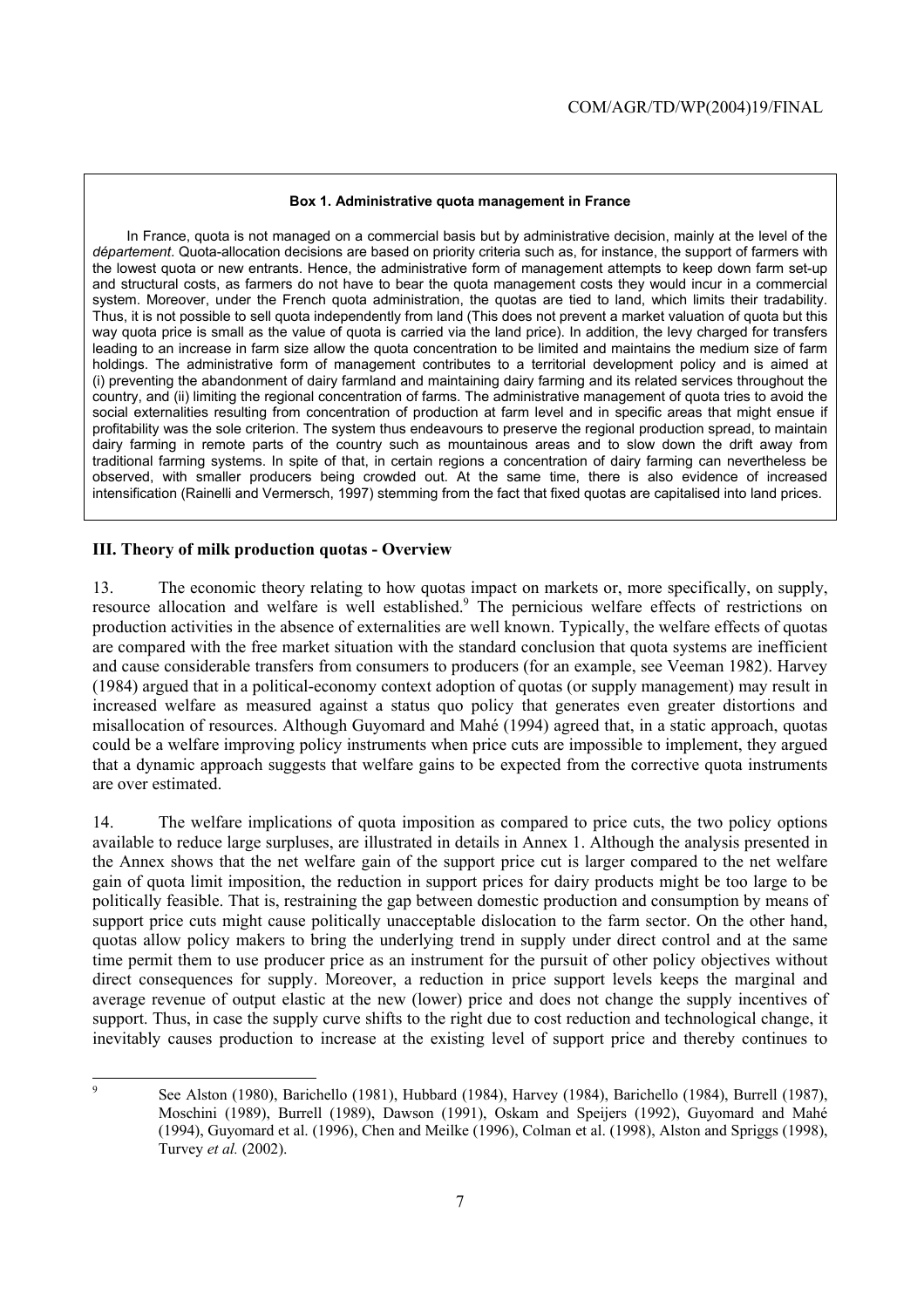aggravate the surplus problem in the absence of a quota, despite the initial price support cut. Indeed the rightward shift of the supply curve would justify an additional reduction of support prices but the support price reduction is typically a politically sensitive issue.<sup>[10](#page-7-0)</sup>

15. It follows that a quota system gives policy makers a direct control of agricultural product supply without the need to compromise the policy objective of high price support. As such, given that most studies show that farmers are generally risk averse (see (Just (1974), Chavas and Holt (1990)), the package of price support and supply management offers producers that are risk averse greater price stability. However, with the imposition of a quota, several inherent quota features should be considered. Firstly, after quota imposition low-cost efficient milk production is impeded at the expense of high-cost inefficient production. That is, typically, quotas are distributed on the basis of historical production levels rather than efficiency criteria and all producers experience the same percentage cut in their production. As a consequence some low-cost, efficient production is lost whilst some high-cost, inefficient production is maintained. The effect of a quota regime imposition on the efficiency of milk production is elaborated in detail in Annex 2.

16. The analysis presented in the Annex 2 stipulates that when a quota system allows quota to be traded or leased, the efficient producers would lease or buy quota from less efficient producers and the rental price in a competitive market would be bid to a rate equal to the difference between support price and marginal cost. It should be noted that these results, where milk production is reduced while prices are held at the existing support levels, is analytically equivalent to the situation where a quota is imposed at the current production level but the support prices are increased subsequently. Oskam and Speijers pointed out that in general producers with low marginal costs will be willing to buy or lease quotas from producers with higher marginal costs. They noted that pressure to allow for quota markets to develop and to increase quota mobility is inherent in a quota system and improving quota mobility by organising quota trade or leasing would speed up structural development.

17. The analysis in Annex 2 also illustrates another important feature inherent in the quota – an emergence of quota value following quota system implementation. The value of quota, or the quota rent, can be understood as the discounted sum of the future stream of net benefits to producers arising from holding the quota. It could be argued that the value of quota is perhaps its most important attribute from a dairy policy reform standpoint. Dawson (1991) argues that the main criticism of quota systems concerns precisely the value.

18. However, it should be stressed that quota carries a value whether it is tradable or not. Given the fact that producer support is usually tied to the quota, it is less profitable and often not feasible to supply milk without quota. For this reason, a quota right is an income-generating asset and assumes a value for the person who controls it. Thus, even if quota does not assume a price value, the quota has an implicit value that does affect decision-making when, for example, policy is debated or farm assets are transferred or sold.

19. Given the fact that quota assumes a value, the producer welfare impacts of quota policies are not straightforward.<sup>11</sup> If the quantity supplied at current support prices is restricted by a quota level, then one may argue that producers would loose part of their producer surplus (see Annex 1). But would they? The simple analytical framework found in standard textbooks on welfare economics typically assumes that producer surplus accrues to the owner of relatively fixed assets (typically land, in the case of farmers) under the condition that supplies of variable factors are perfectly elastic. However, in reality, the supply of

<span id="page-7-0"></span> <sup>10</sup> Josling (1984) describes the output control and price reduction options in more general terms.

<span id="page-7-1"></span><sup>&</sup>lt;sup>11</sup> When a quota is set at a level that is above quantity demanded domestically at set support prices, then the quota by itself has no direct consequence for consumers assuming that support prices are held constant.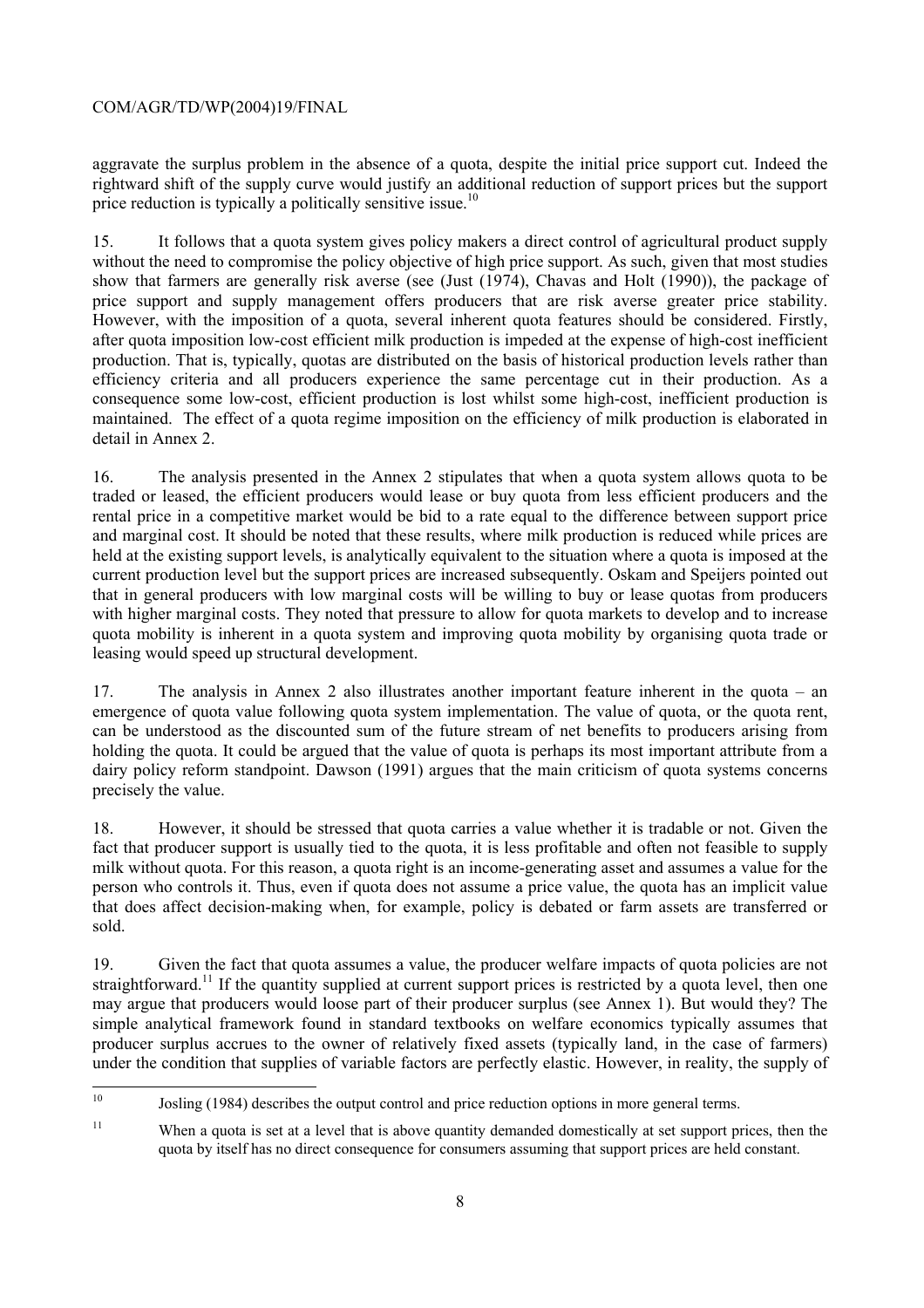<span id="page-8-0"></span>inputs is not infinitely elastic and therefore the producer surplus is distributed across farmers and other input suppliers. Thus, in the long run the benefits of market price support are shared by farmers' own resources and by input suppliers.

20. It is not easy to illustrate this phenomenon in a simple graph. Nevertheless, the following representation reveals important welfare implications of quota imposition - perhaps with repercussions also for prospective quota removal options. Figure 1 illustrates the partition of surplus on the basis of farmer owned resources and purchased input suppliers. For ease of exposition, it is assumed that 50% of surplus goes to farmer's owned resources and 50% goes to input suppliers. [12](#page-8-1) 

#### **Figure 1. Quota imposition favours farm owners at the expense of input suppliers**



21. The figure shows that prior to quota imposition farmers would produce *Q* tonnes of milk at the price  $P_{S0}$  with the producer surplus equal to the sum of the areas  $a+b+c+x+y+z$ . By construction of the experiment the area  $a+b+c$  represents 50% of the total producer surplus and depicts return accruing to farmers' own resources under the assumptions of this simple exercise. The area *x+y+z* represents the remaining 50% of the total producer surplus and are the returns accruing to input suppliers, again, reflecting the assumption explained in the previous paragraph. If trade in dairy products is fixed such that the domestic price of milk is set to clear the domestic market, then after applying quota of  $O^*$ , a price rise from Ps<sub>0</sub> to P<sub>S1</sub> is required, and the quota assumes value corresponding to area  $a+x+d$  while returns to factors other than quota are reduced to area *b+*y. The quota system results in input suppliers losing an amount equal to area *x+z.* Farmers (to the extent that they hold relatively fixed assets, such as land) loose *c* but gain *x*, formerly input suppliers surplus, as part of quota rent.<sup>13</sup>

<span id="page-8-1"></span><sup>&</sup>lt;sup>12</sup> It is difficult to obtain the actual share. The shares estimated with the PEM model are presented later in the paper.

<span id="page-8-2"></span><sup>&</sup>lt;sup>13</sup> The example could be reversed to show that an increase in the quota level allows part of the producer surplus to be recaptured by input suppliers due to rising demand for purchased inputs so that milk producers may loose due to the quota rent erosion.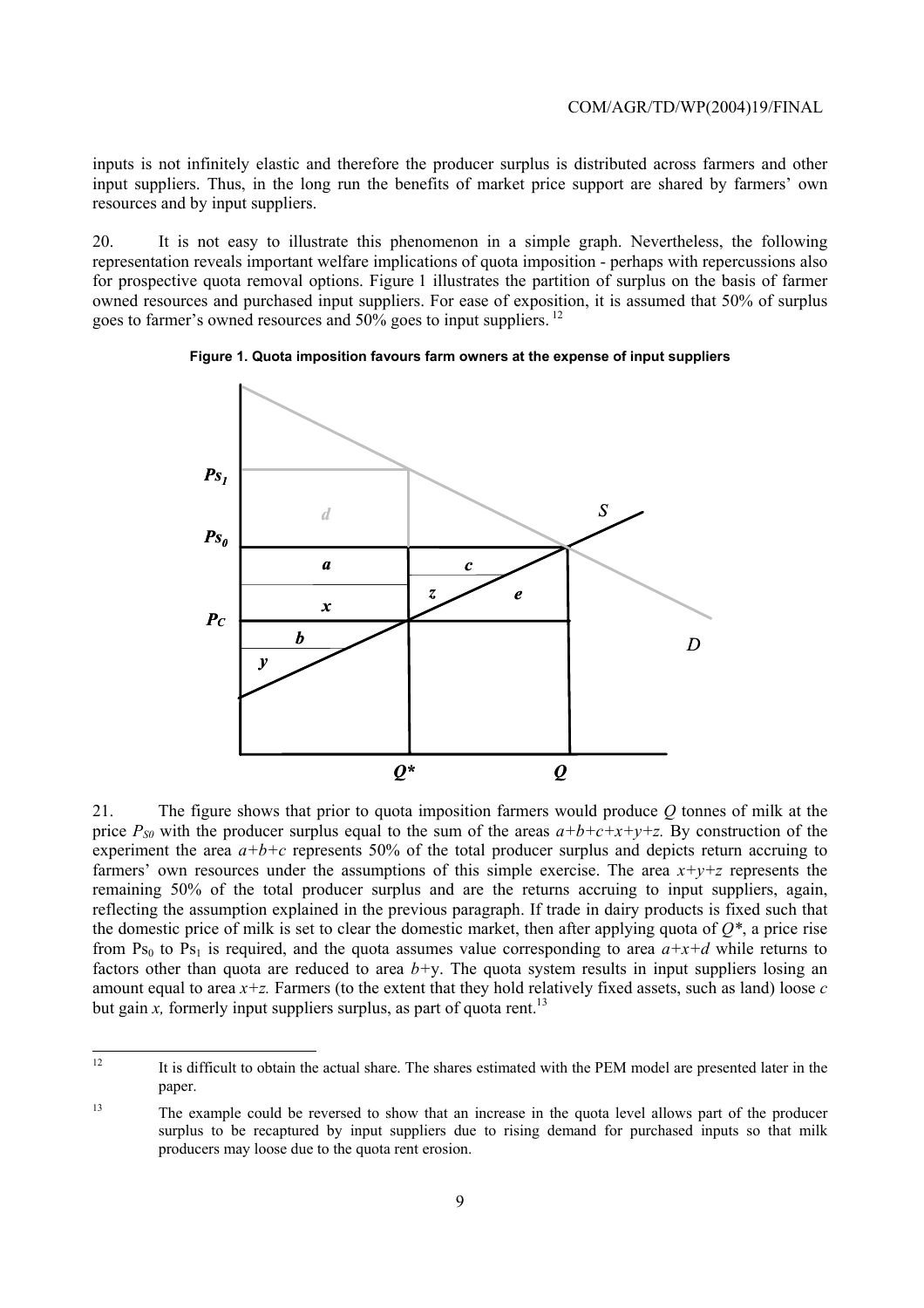22. If domestic demand is determined by a target price, such that trade is determined by excess supply, then assuming the domestic price after application of a quota remains at Ps, quota value will be equal to  $a+x$  and return to factors is reduced to  $b+y$  at a marginal cost of Pc. Again, input suppliers see their returns reduced by  $x+z$ . Farmers lose factor rent a<sup>+</sup>c but gain a+x as quota rent; x is a transfer from input suppliers to producers because of the quota. $^{14}$ 

23. In reality, the net gain to farmers is conditional on the share of surplus split between farmer's owned factors of production and suppliers of purchased inputs and the size of the production restriction. From a political economy point of view, that owners of farm resources, following a quota imposition might gain part of the producer surplus of input suppliers is a positive development. After all, improving the welfare of farmers is a common goal of agricultural policy. Nevertheless, the benefits of quota in terms of producer surplus will be in the long run capitalised into the value of quota.[15](#page-9-1) If quota is tied to land, the benefits will be capitalised into the value of land (see Annex 3). This is indeed a general problem of any increase in farm net returns and is not unique to quota systems. The added complexity in quota systems is that the share of benefits flowing to owners of farm resources is magnified at the expense of input suppliers and the rent accruing to quota reduces the surplus accruing to traditional resources.<sup>[16](#page-9-2) 17</sup>

24. The capture of input supplier surplus as quota rent explains, in part the high transfer efficiency of quota programs. Transfer efficiency is defined as the ratio of farm income change to change in program expenditure, in the form of either consumer or taxpayer costs. More generally, removing the ability of producers to react to price changes at the margin allows for related market price support policies to be highly transfer efficient, as this production response is a key determinant of transfer efficiency (OECD 2001). To illustrate the change in transfer efficiency of price support resulting from the imposition of a quota system, consider two alternatives using the setup in Figure 1. The first is an increase in price support (either as MPS or output support payments) from Pc to  $Ps_0$  without quota, and the second an increase from  $P_{S_0}$  to  $P_{S_1}$  with quota set at  $Q^*$ . The first case, increasing price from Pc to  $P_{S_0}$  without quota, induces a production increase from Q\* to Q, with a cost in terms of MPS level or required total payments equal to the area  $a+c+e+x+z$ . Of this, the producer gets  $a+c$ , the balance lost to input suppliers and deadweight, and the ratio  $(a+c)/(a+c+c+x+z)$  defines the transfer efficiency. In the second case, were support applied to raise prices from Ps0 to Ps1 with production fixed by quota at Q\*, program cost is equal to area d, and the increase in producer welfare (through quota rent) is also d, yielding a transfer efficiency of 1, the highest possible.<sup>[18](#page-9-4)</sup>

25. When quotas are used to reduce supply the marginal cost of production of the last "quota" unit falls (compared to higher non-restricted production) and the intensity of use of fixed factors is reduced (see Annex 3). As a consequence, the surplus earned by the "traditional" farm resources fall and the pure profit is bid up into the value of quota. Quota becomes an asset against which loans may be secured, possibly exacerbating the difficulties in reforming dairy policies involving a quota constraint. Moreover, with time, the quota value becomes incorporated into the farm cost structure, resulting in an increase in average costs

<span id="page-9-0"></span><sup>&</sup>lt;sup>14</sup> In that case, when domestic demand is less than  $Q^*$ , exports will need tax payer support given that world price would normally be less than  $P_{\text{S0}}$ .

<span id="page-9-1"></span><sup>&</sup>lt;sup>15</sup> For further discussion and some empirical evidence on capitalising government program benefits to quota see Oskam and Speijers and Barichello (1996).

<span id="page-9-2"></span><sup>&</sup>lt;sup>16</sup> If a quota is imposed at the current production level with a subsequent increase in support prices, the rent to quota will be increasing relative to rent accruing to traditional resources.

<span id="page-9-3"></span><sup>&</sup>lt;sup>17</sup> In addition, the simplified analytical framework abstains from a complex relationship between milk producers and processors in quota operating countries. Milk and dairy processors, given their strong bargaining position, might also benefit from the presence of a milk quota system.

<span id="page-9-4"></span><sup>&</sup>lt;sup>18</sup> Note, the high transfer efficiency applies at the margin under binding quota.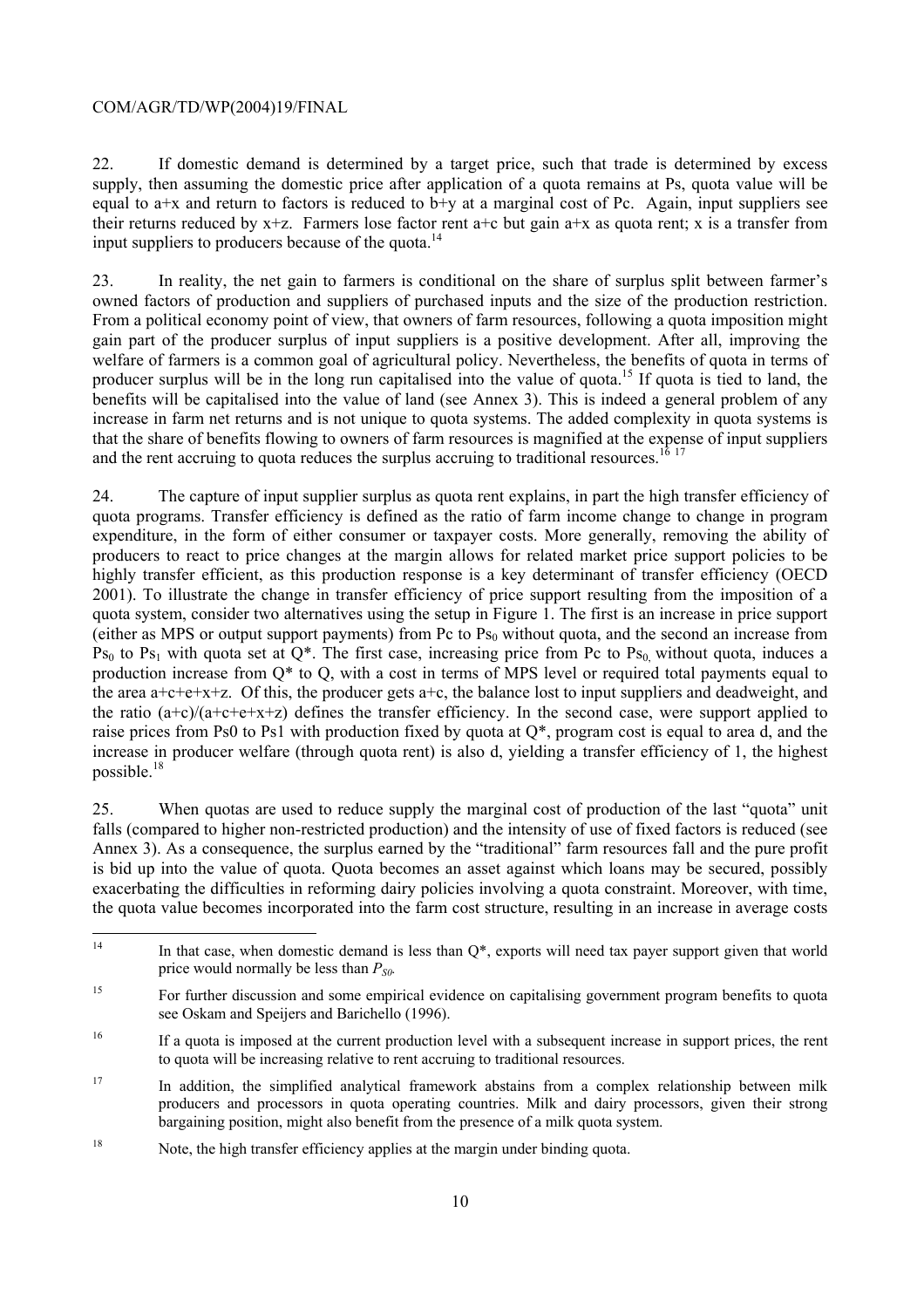so that in the long-run, as Dawson puts it, only the administrative nuisance of supply control remains. The report on feasibility of phasing out quota in the European Union goes even further stating that the system no longer achieves its major objective of stabilising and improving dairy farm incomes (Colman, 2002). This long-run effect brings into question the durability of the above-described transfer efficiency of policies involving quota constraints. If quota rents are not retained by current producers, but stay with those initially vested with the quota, then high transfer-efficiency of price support connected with quota restrictions is a transitory phenomenon.

26. There are other important issues related to quota systems such as the impact on structural change or uptake of new technologies (Oskam and Speijers; Hennessy, 1995). Although Bailey (2004) argues that structural changes in the EU have been slower under the quota system than would otherwise have been the case, restructuring of the dairy sector has continued all the same, albeit with different geographical connotation. That is, while on average the number of farms and cows in the EU has continued to fall as yields improved over time, these numbers have remained more stable in less favoured areas. Hence, it could be argued that the presence of quotas, as they are typically tied to land, might preserve farming structures and allow farming practices in disadvantaged areas to prevail.<sup>19</sup> Nevertheless, the question is, whether the policy objective to preserve farming in less favoured areas could not be better achieved by direct measures as compared to a general quota system. The answer to such a question requires welfare analysis reflecting production jointness and presence of transaction costs.

27. A different issue, although related to structural adjustment in the sector, concerns the situation where some producers completely cease milk production and continue to annually lease their quota. It is arguable whether the income from quota could accelerate the restructuring process and stimulate the cessation of production in these cases.<sup>20</sup> However, it would be difficult to justify the permanent stream of income transfers from the industry to non-producing quota holders. Moreover, with a quota system in place it become "more expensive" to start dairying as this requires the purchase of quota which brings an important question of entry to the industry and the renewal of the dairying population. In this respect, nevertheless, the type of quota administration plays an important role and measures can be and have been adopted that subsidise or otherwise enable entry of new producers which have been discussed elsewhere.<sup>[21](#page-10-2)</sup>

#### **IV. Quota interactions with other policy objectives**

28. While the sections above discussed the theoretical background of quotas and the emergence of quota value this section looks at quota as a policy tool and discusses the market and welfare impacts of changing levels of quota within a context of specific policy objectives. The setting of the level of quota represents an important policy decision which interacts with the effects of other policy tools. The impacts on world and domestic dairy markets of changes in the level of quota are conditional on the decision regarding other policy objectives. That is, the quota level has a direct influence on exports and government expenditure on subsidised exports within the objective of holding the supported domestic price unchanged.

<span id="page-10-0"></span> <sup>19</sup> However, an experience of allowing quota trade among regions in Canada has shown rapid flow of milk quota and production to more efficient regions.

<span id="page-10-1"></span><sup>&</sup>lt;sup>20</sup> Indeed the cessation of production might be better addressed by different measures as compared to sale of quota. As an example might be taken the structural adjustment package introduced through Dairy Industry Adjustment Act 2000 to help producers cope with the adjustment pressures following the Australia dairy sector reform (ACCC (2001), ABARE (2001)).

<span id="page-10-2"></span><sup>&</sup>lt;sup>21</sup> One option to encourage new producers is to place a siphon on the quota transfers by the market authority which then can be freely or at reduced cost distributed to new entrants (see Burrell (1989) and Swinbank and Peters (1990) for further discussion). In cases where quotas are not traded, when producer ceases production the corresponding quotas are reallocated back to the industry. See also Box 1 discussing the administrative quota management in France.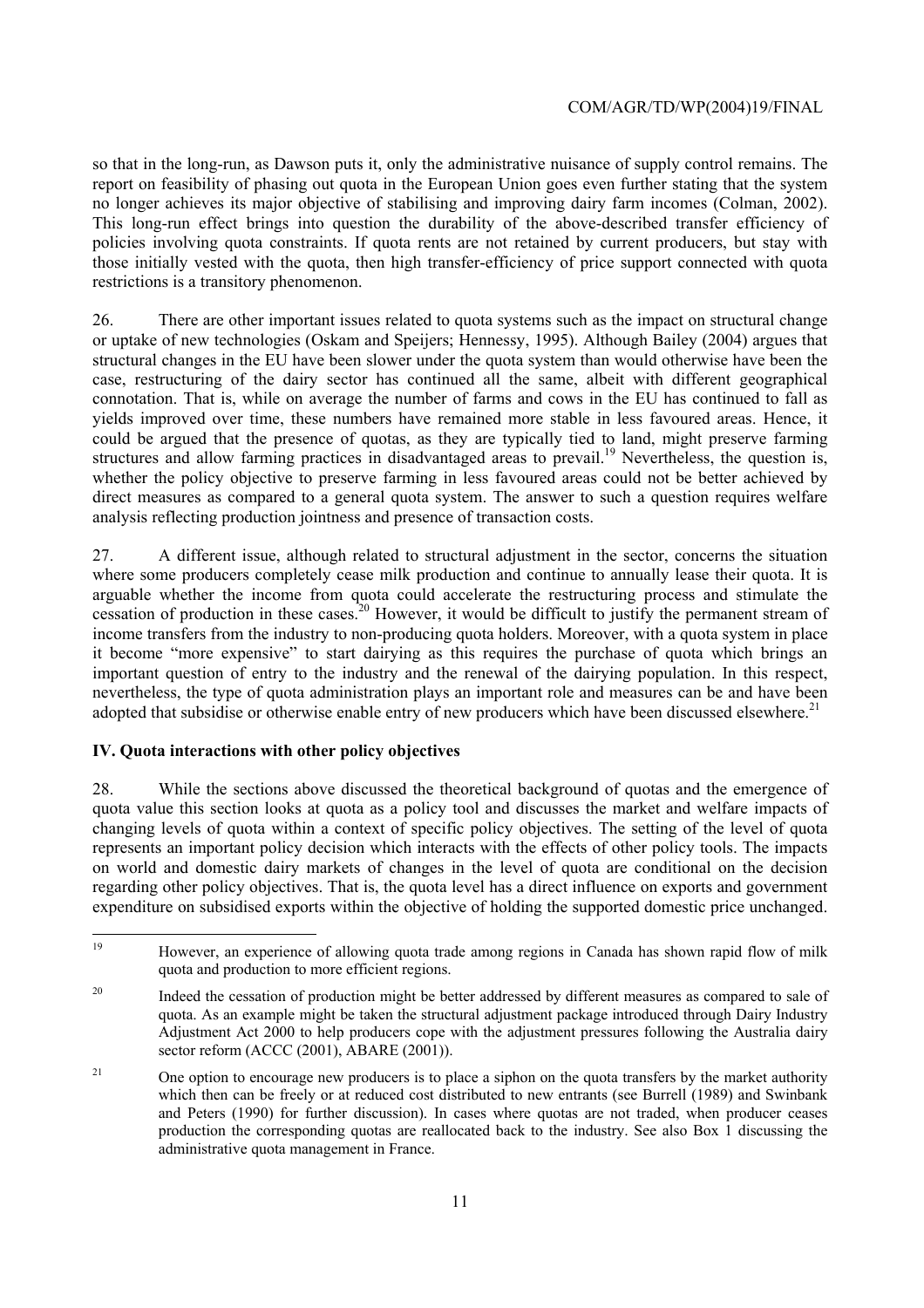<span id="page-11-0"></span>On the other hand the level of quota determines the cuts in domestic prices required to achieve other objectives such as holding exports or government expenditure on subsidised exports unchanged.

29. The effect of quota policies on income is not obvious, as its impact is best seen as being part of a body of policies, and the impact attributable to the quota policy itself is dependent on the other polices of which that body is composed. A fruitful way of examining the impacts that quota polices have on indicators of interest such as farm income and production, is to look at how the mix of policies has to change in order to target a certain result for one of these indicators.

30. The relationship between the quota and certain policy objectives might be illustrated using a simple diagram. Figure 2 schematically depicts the trade-off between the supported domestic price and the quota level given that the policy objective is to leave government expenditure on subsidised exports unchanged. Consider that at the initial level of the supported domestic price  $P<sub>S</sub>$  and milk quota  $Q<sup>*</sup>$ consumption equals quantity  $Q_{DS}$  of milk while  $Q^*$ − $\overline{Q_{DS}}$  is exported with export subsidies equal to  $(Q^*$ − $Q_{DS}$ )×( $P_S$ − $P_W$ ). Holding the supported domestic price constant and increasing the quota to the new level  $Q_N^*$  increases taxpayers costs (export subsidies) by  $(Q_N^*$ − $Q^*)$ × $(P_S - P_W)$ .<sup>[22](#page-11-1)</sup>

31. Nevertheless, policy makers can, for a given level of quota, reduce the supported domestic price so that government expenditure (taxpayers' costs) on subsidised exports would not be affected. Figure 2 illustrates that in order to keep government expenditure unchanged, the domestic price has to be reduced to a new level  $P_N$  for which the lighter shaded area equals the darker shaded area in the diagram. That is, the export subsidies before and after quota increase must be equal; mathematically expressed  $(O^*–O_{DS})\times (P_S P_W$ ) =  $(Q_N^*$ − $Q_{DN}$   $)\times (P_N - P_W)$ . Note that under the new price  $(P_N)$  consumers will consume a higher quantity  $(O_{DN})$ .<sup>[23](#page-11-2)</sup>

<span id="page-11-1"></span><sup>&</sup>lt;sup>22</sup> The level of quota is proportional to taxpayers cost. For example, assuming half of the milk production is consumed domestically, a one percent increase in quota level translates to two percent increase in taxpayers' cost (holding the support price constant).

<span id="page-11-2"></span><sup>&</sup>lt;sup>23</sup> It should also be noted that for simplicity the figure represents a small country case which does not have a substantial impact on world markets and prices. For a large country the world price would have to be reduced in the diagram to reflect the impact of increased exports.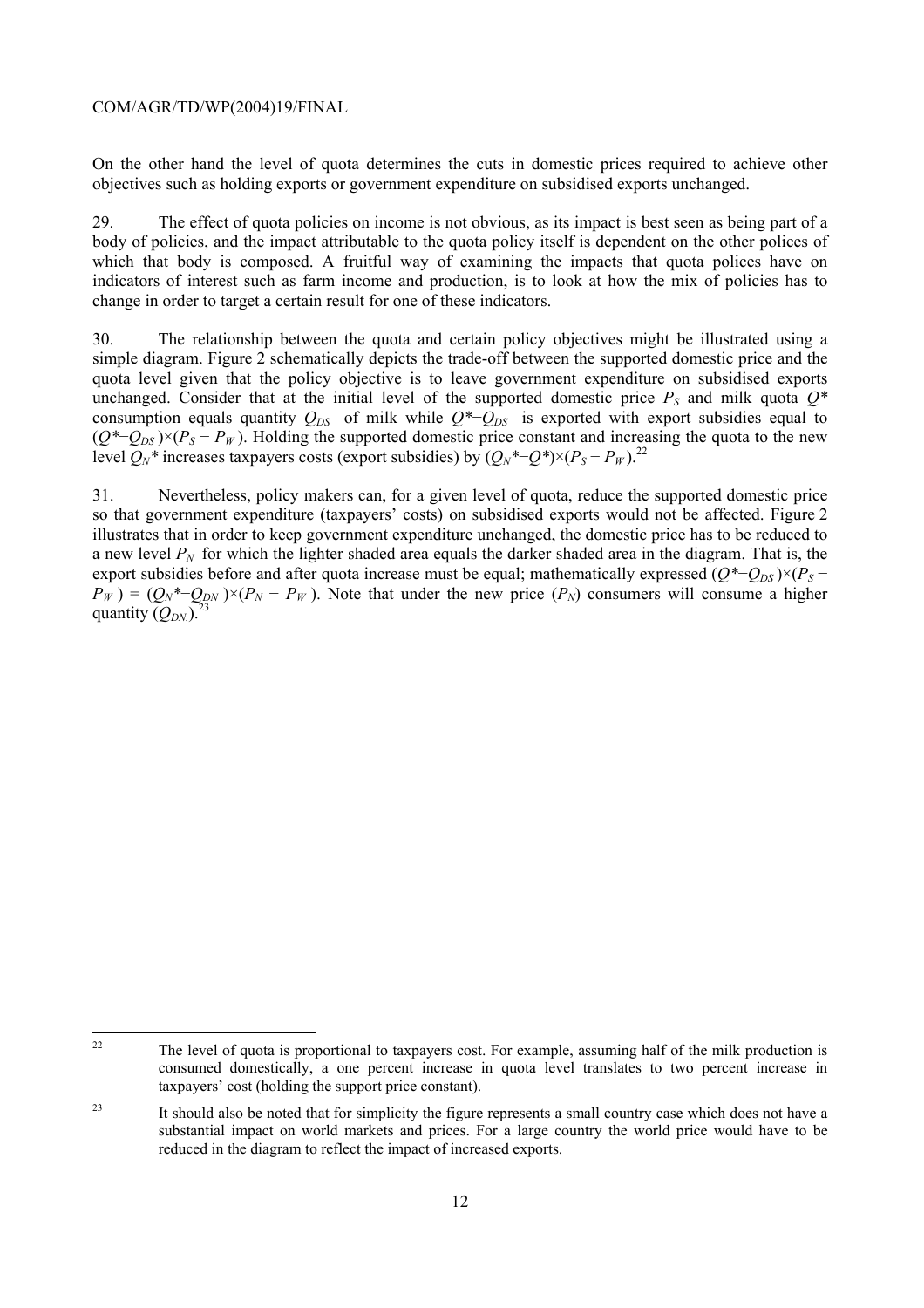

<span id="page-12-0"></span>**Figure 2. Interaction between quota level, domestic price, exports and government expenditures**

32. A different scenario can be constructed to evaluate the increase of quota with the objective of holding the volume of dairy product exports constant. In the analytical framework of Figure 2 this scenario could be described as follows: "By how much would the price  $(P_s)$  have to be lowered to a new level  $(P_N)$ so that for a given increase in quota (from  $Q^*$  to  $Q_N^*$ ) the volume of exports remains constant ( $Q^*$ − $Q_{DS}$  = *Q<sub>N</sub>\*−Q<sub>DN</sub>*)." Note that in this scenario the darker shaded area in Figure 2 would be smaller than the lighter shaded area, suggesting that government expenditure on exports would be reduced, by how much remains an empirical question.

33. In order to evaluate numerically the relationship between the quota level, supported domestic prices and welfare under specific economic parameters and policy objectives, empirical analysis has been carried out for a representative OECD country using the Secretariat's models: the partial equilibrium model *Aglink* and the policy evaluation model PEM.

#### *Aglink results of policy simulation analysis- Evaluating the market and trade impacts*

34. *Aglink* is a policy specific, partial equilibrium, dynamic model (see Annex 5 for the description of Aglink). The simulation experiments are conducted using the baseline data of the Agricultural Outlook baseline 2003-2008 published in OECD (2003). The dairy component of this model covers production and consumption of milk and main milk products in major OECD and several non-member economy markets, covering both importers and exporters. Thus, the *Aglink* representation of the dairy sector allows to analyse a scenario impact on world markets in tradable dairy products that are explicitly modelled.

35. Following the analytical example of Figure 2, the specific question to be addressed by the first empirical experiment is "how much would domestic prices have to be lowered to accommodate a given increase in milk quota while holding government expenditures on export subsidies constant?" As the level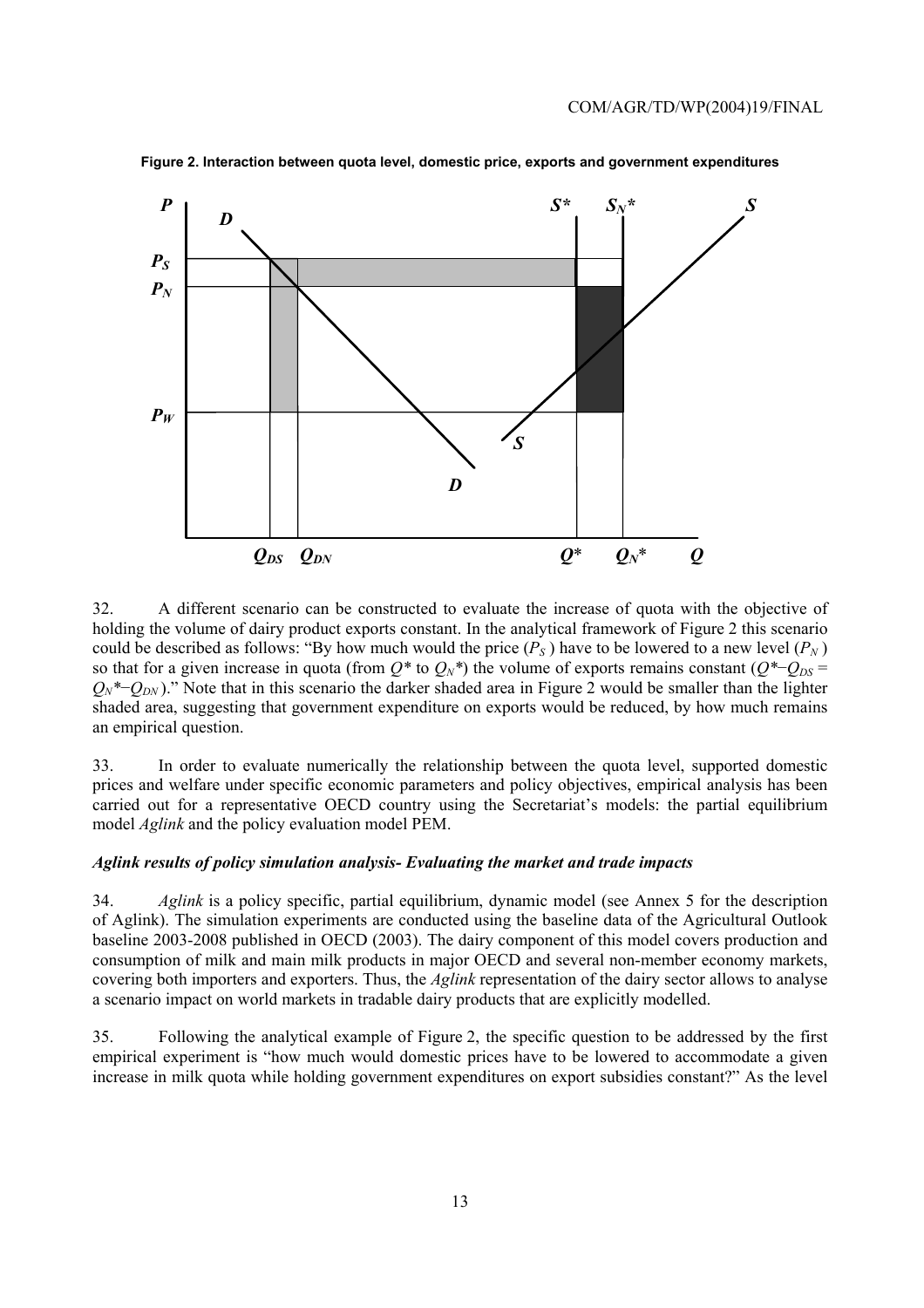of the quota is exogenous in only one country/region in *Aglink* – the European Union (EU) – the EU module is used to set up the scenario.<sup>[24](#page-13-0) [25](#page-13-1)</sup>

36. While Figure 2 depicts the analytics in terms of milk price and milk quantities, in reality milk is often priced and traded in the form of dairy products. The dairy market is also represented in this way in the *Aglink* model. Thus, theoretically there are a large number of permutations for adjusting individual dairy product exports while holding the overall government expenditure on exports constant. For the sake of transparency, the objective of holding the government expenditures on exports constant is achieved by holding the government expenditures on exports for each dairy product constant at the baseline level. To accommodate this assumption, the structure of the model has to be changed as follows. The dairy product prices, which are market clearing variables in the baseline, are changed to:

$$
PP_i = XP_i + BaseVAL_i / EXS_i
$$

where *i* stands for individual dairy products, *PP* is the domestic dairy product price, *X*P is the dairy product world price, *EXS* is the volume of subsidised exports and *BaseVAL* represents government expenditures on exports in the baseline (calculated as *EXSi×(PPi −XPi*))[.26](#page-13-2) In this scenario, the volume of subsidised exports becomes the market clearing variable.<sup>27</sup> The above equation determines the direct interaction between the volume of subsidised exports and prices for each quota level. Other policy instruments remain at their baseline level.

37. This construction ensures that government expenditures on subsidised exports for each dairy product will be equal to the baseline level after the increase in the milk quota. However, it should be noted that holding government expenditures on exports constant does not guarantee that world prices would not be affected. The reduction in domestic prices would lower per unit export subsidies, allowing a greater volume of subsidised exports for the same amount of expenditure. Note that export subsidies are limited by the WTO both, in volume and value terms, which prevents any increase over these limits. In this respect the scenario must be viewed as purely illustrative as no account is taken of the respective WTO limits on the volume of subsidised exports.

38. In order to evaluate the market impacts of changes in the quota level, the experiment was undertaken with 1, 1.5 and 2% increases in milk production quota respectively. Table 1 provides results that address the initial question about how much domestic prices would have to be lowered to accommodate a given increase in milk quota while holding total expenditures on export subsidies constant. As illustrated in the table, the reduction in the EU internal prices of dairy products combined with fixed subsidised export expenditures allow greater exports for all dairy products.

39. Thus, for example, if the milk quota were to be increased by 1%, then the required stability in export subsidy expenditures would be achieved by a simultaneous reduction in the butter price of more than 3% and an increase in exports of butter by 5.1%. The producer price of milk in this scenario would fall by 2.4%. As is apparent from the table, world prices for all dairy products would be reduced due to the increased exports from the European Union, which is a dominant player on world dairy markets. Again,

<span id="page-13-0"></span><sup>&</sup>lt;sup>24</sup> In Canada the quota system is to some extent endogenous – the quota level is set contingent on domestic price support to hold subsidised exports at low levels.

<span id="page-13-1"></span><sup>&</sup>lt;sup>25</sup> The EU is treated as a single block so that spatial effects due to industrial management are not taken into the account.

<span id="page-13-2"></span><sup>&</sup>lt;sup>26</sup> World dairy prices in the Aglink baseline are defined as F.O.B. Northern Europe (OECD 2003a).

<span id="page-13-3"></span><sup>&</sup>lt;sup>27</sup> In the EU component of Aglink intervention stocks are exogenous. It is therefore implicitly assumed that stocks are not a medium term solution to structural surpluses.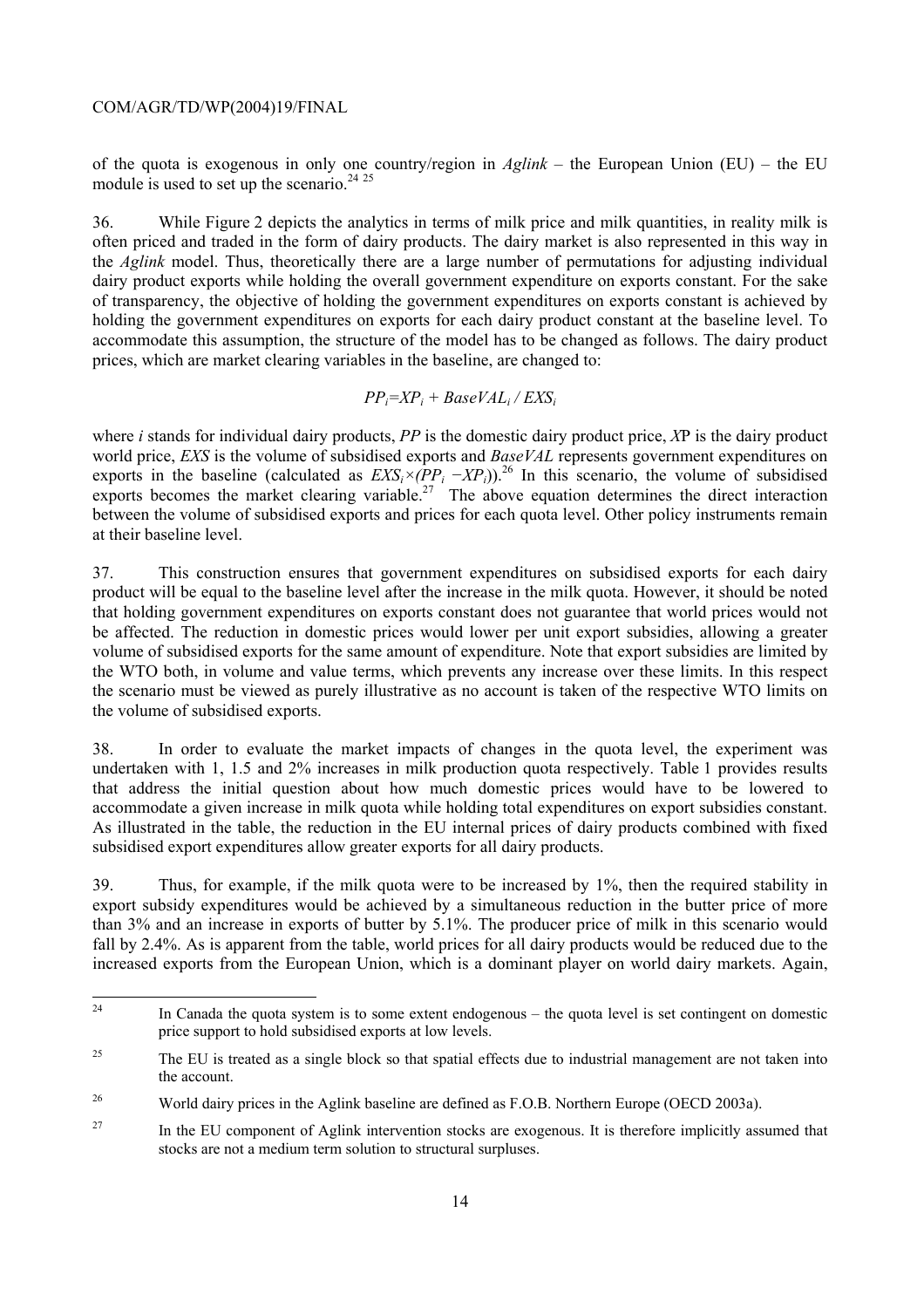<span id="page-14-0"></span>these results are purely illustrative as no account is taken of the respective WTO limits on the volume of subsidised exports.

|                                 |               | % change | % change | % change |
|---------------------------------|---------------|----------|----------|----------|
| Quantity                        | <b>Milk</b>   | 1.0      | 1.5      | 2.0      |
|                                 | <b>Butter</b> | $-3.1$   | $-4.6$   | $-6.0$   |
| Domestic Prices                 | Cheese        | $-1.4$   | $-2.0$   | $-2.7$   |
|                                 | <b>SMP</b>    | $-0.9$   | $-1.4$   | $-1.9$   |
|                                 | <b>WMP</b>    | $-1.2$   | $-1.8$   | $-2.4$   |
|                                 | Milk          | $-2.4$   | $-3.6$   | $-4.7$   |
| Subsidised                      | <b>Butter</b> | 5.1      | 7.8      | 10.5     |
| <b>Exports</b>                  | Cheese        | 2.3      | 3.5      | 4.6      |
| (Volume)                        | <b>SMP</b>    | 4.5      | 6.8      | 9.2      |
|                                 | <b>WMP</b>    | 2.7      | 4.0      | 5.4      |
| Government                      | <b>Butter</b> | 0.0      | 0.0      | 0.0      |
| Expenditure on<br>Subs. Exports | Cheese        | 0.0      | 0.0      | 0.0      |
|                                 | <b>SMP</b>    | 0.0      | 0.0      | 0.0      |
|                                 | <b>WMP</b>    | 0.0      | $0.0\,$  | 0.0      |
| <b>World Prices</b>             | <b>Butter</b> | $-0.6$   | $-0.9$   | $-1.2$   |
|                                 | Cheese        | $-0.3$   | $-0.4$   | $-0.6$   |
|                                 | <b>SMP</b>    | $-0.1$   | $-0.2$   | $-0.2$   |
|                                 | <b>WMP</b>    | $-0.6$   | $-0.9$   | $-1.2$   |

| Table 1. Impacts of quota increases on key variables (average changes from baseline for the EU) assuming |
|----------------------------------------------------------------------------------------------------------|
| constant government expenditures on subsidised exports                                                   |

40. The results of the scenarios with 1.5 and 2% increase in quota are similar to those of the 1% quota increase. In the absence of the respective WTO limits on the volume of subsidised exports, the larger the increase in quota the larger the impact on the key variables presented in Table 1. The results illustrate that a 1.5% increase in the milk production quota would be neutral in terms of expenditure on subsidized export of dairy products if the supported domestic price is reduced by 3.6%. For the 2% milk quota increase, the milk producer price would have to be reduced by 4.7%. It is interesting to note that butter prices would have to be reduced substantially more than those for SMP. These results stem to some extent from the fact that in *Aglink* the EU demand for fat is specified as being less elastic than demand for non-fat solids.

41. The results of the scenario where the policy objective is to increase quota while keeping export volumes fixed are reported in Table 2. The *Aglink* simulations are undertaken again with the EU model component of *Aglink*. Table 2 shows the impact of different increases in the level of quota (again 1, 1.5 and 2% respectively). Comparing the results of Table 1 and Table 2, the latter shows more profound cuts in dairy product and milk producer prices as exports are not allowed to increase relative to the first case with fixed expenditure. For example to accommodate a 1% increase in quota, holding the export volume constant, would require a 3% reduction in the producer price of milk.

42. Again, the results of the scenarios with 1.5 and 2% quota increases are similar in direction to those of the one percent increase but confirm that the larger the quota increase, the greater the impact on the key variables. Thus, the two per cent increase in quota would result in a milk producer price reduction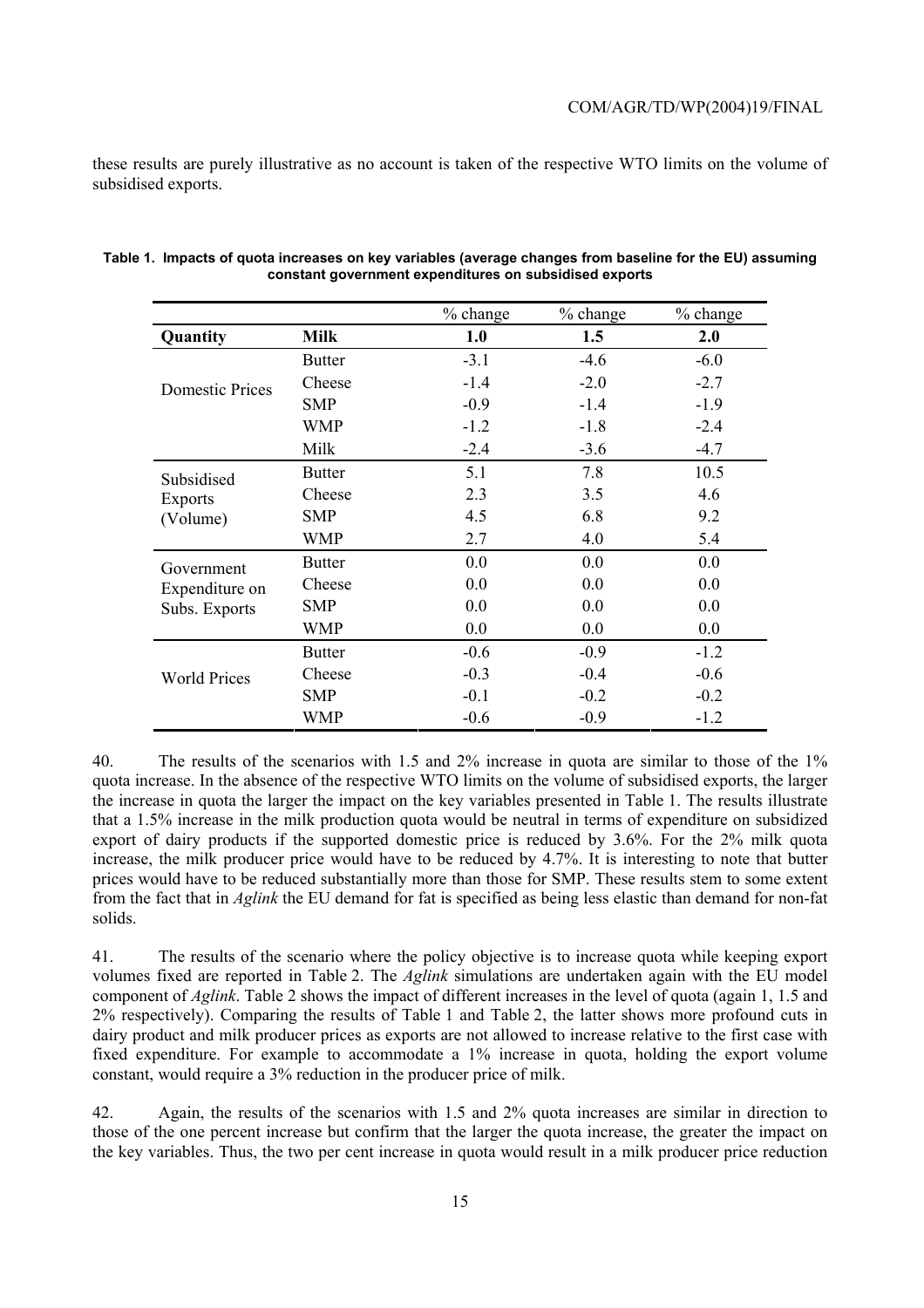<span id="page-15-0"></span>of 6%. As in the first experiment butter prices would be reduced the most, followed by those for WMP, cheese and SMP. Government expenditures on subsidised exports would be reduced for all dairy products with the highest reduction seen for butter, again followed by WMP, cheese and SMP.

|                                                  |               | % change | % change | % change |
|--------------------------------------------------|---------------|----------|----------|----------|
| Quantity                                         | <b>Milk</b>   | 1.0      | 1.5      | 2.0      |
|                                                  | <b>Butter</b> | $-4.9$   | $-7.3$   | $-9.7$   |
| Domestic Prices                                  | Cheese        | $-1.9$   | $-2.8$   | $-3.7$   |
|                                                  | <b>SMP</b>    | $-0.2$   | $-0.3$   | $-0.4$   |
|                                                  | <b>WMP</b>    | $-2.1$   | $-3.1$   | $-4.1$   |
|                                                  | Milk          | $-3.0$   | $-4.4$   | $-5.9$   |
|                                                  | <b>Butter</b> | 0.0      | 0.0      | 0.0      |
| <b>Subsidised Exports</b>                        | Cheese        | 0.0      | 0.0      | 0.0      |
| (Volume)                                         | <b>SMP</b>    | 0.0      | 0.0      | 0.0      |
|                                                  | <b>WMP</b>    | 0.0      | 0.0      | 0.0      |
| Government<br>Expenditure<br>on<br>Subs. Exports | <b>Butter</b> | $-8.7$   | $-12.9$  | $-17.0$  |
|                                                  | Cheese        | $-3.4$   | $-5.0$   | $-6.7$   |
|                                                  | <b>SMP</b>    | $-0.7$   | $-1.0$   | $-1.4$   |
|                                                  | <b>WMP</b>    | $-6.6$   | $-9.8$   | $-12.9$  |
| <b>World Prices</b>                              | <b>Butter</b> | 0.3      | 0.4      | 0.5      |
|                                                  | Cheese        | $-0.1$   | $-0.1$   | $-0.2$   |
|                                                  | <b>SMP</b>    | 0.0      | $-0.1$   | $-0.1$   |
|                                                  | WMP           | $-0.2$   | $-0.2$   | $-0.3$   |

| Table 2. Impacts of quota increases on key variables (average changes from baseline for the EU) assuming |  |
|----------------------------------------------------------------------------------------------------------|--|
| constant volume of subsidised exports                                                                    |  |

43. As the volume of exports is held at the baseline level, the scenario could be expected to have a negligible impact on world dairy prices. However, as Table 2 indicates, the impact on world dairy prices is non-trivial. This result begs more explanation. After the United Kingdom accession to the European Union, New Zealand, which is the biggest exporter of butter in the World, was granted a market access quota for butter to the EU market. Thus, New Zealand producers benefit from their special ability to sell some of their butter at EU support prices rather than at lower world prices. It follows that the New Zealand butter export price is partly determined by the world butter price and partly by that on the EU domestic market. As the latter price falls in the *Aglink* scenario, it reduces the rent accruing to New Zealand producers and ultimately reduces the butter prices in New Zealand as well. Lower butter prices in New Zealand lead to a shift in dairy product output - and a small reduction in total butter production – with some consequences for world markets as shown in Table  $2.^{28}$ 

<span id="page-15-1"></span><sup>&</sup>lt;sup>28</sup> Note, that the results measure the impact against a baseline of 2003 where the EU policy assumptions reflect the Agenda 2000. Under the agreed CAP reform, the additional 10% cuts in butter support prices (as compared to the Agenda 2000 - see OECD (2004)) would reduce the price gap between the EU and New Zealand and also the positive world price impact estimated in the above scenario arising from the special New Zealand market access for EU butter.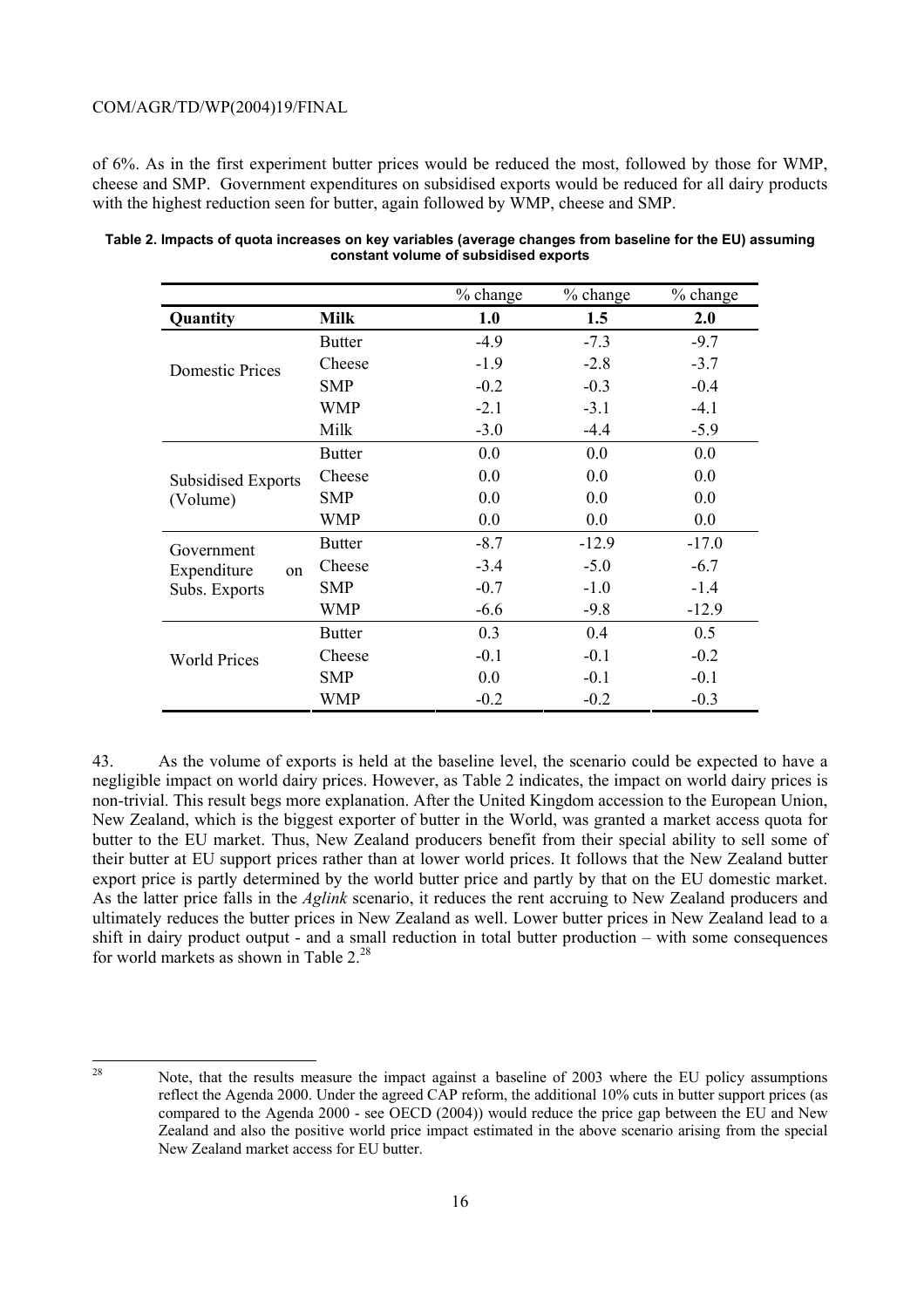#### *PEM results of policy simulation analysis - Investigating the connections between quota and welfare*

44. The Policy Evaluation Model (PEM) is a partial equilibrium static model including 5 major commodity categories and covering six countries plus a rest-of world component (see Annex 5 for a description of the PEM model). It is calibrated to a 2002 base year using primarily data from the OECD PSE database.<sup>29</sup> Elasticity parameters are selected to give the model a medium-term (5-7 years) adjustment horizon. The dairy sector is represented in terms of raw milk equivalents. A single supply of raw milk is demanded by separate domestic markets for milk for fluid and industrial uses. Industrial milk (dairy products are expressed in raw-milk equivalent terms) is a tradable commodity in the model. The slope of the supply function is implicitly determined by the factor supply elasticities and the share of each factor in production, and the supply function is located by the specification of a unit quota rent which defines the difference between producer price and marginal cost at the initial equilibrium point.

45. In this section, the PEM will be used to investigate the interactions between quota and other policies (primarily market price support) related to achieving specific policy outcomes. The focus of the analysis is on welfare impacts in the EU and Canada.

46. All scenarios are combined with a sensitivity analysis that varies all parameters within their plausible ranges as identified in the reports by Abler (2001) and Salhofer (2001). In addition, unit marginal cost is also varied in a range between one half and double its base value. A Monte Carlo approach is used where all parameter values (plus unit marginal cost) are drawn from uniform distributions, and the scenario run using this new parameter set. This is repeated for 500 draws, and the extreme high and low values for all results are identified. These maximum and minimum results define the range of results that alternative but plausible parameter choices would yield.

47. In many cases, this sensitivity analysis produces no variation in the results in each scenario. This is the case where the result is normally constrained (e.g. production under quota), constrained as part of the scenario (e.g. constant export subsidy levels), or immediately derived from such a fixed value. Where this is the case, the sensitivity results are omitted from the reported results in order to conserve space.

48. Policy makers are interested in the impact of policy reform on welfare, and particularly farm income. In fact, policy reforms in the EU have often contained explicit provisions of compensation for any resulting reduction in farm income. The ambiguity of farm income changes for changes in quota was illustrated in Figure 1 in the first section of this paper.

49. As discussed above, total quota rent is a rectangle where the height represents the unit quota rent, i.e. the difference between the producer price and the shadow price (marginal cost of production at the quota level), times the quantity produced.<sup>30</sup> Additional production increases total rent by increasing the "quantity" side of this rectangle (by the amount of the quota increase). However, any increase in production entails a move up the supply function, resulting in an increase in marginal cost as the price of farm inputs are bid up due to increased factor demand. This increase in cost reduces unit quota rent, shrinking the gap between the producer price and shadow price. Thus, for an increase in level of quota, the rectangle that defines total quota rent increases in one dimension and decreases in the other.

50. Farm income is composed not only of total quota rent, but also of returns to factors of production owned by the farm household. Any production increase due to an increase in quota will raise these returns through increases in factor demand. In fact, part of the reduction in unit quota rent (the vertical part of the

<span id="page-16-0"></span> <sup>29</sup> As is the case in the Aglink model, the EU is treated as a single region in the model.

<span id="page-16-1"></span><sup>&</sup>lt;sup>30</sup> For ways to derive the shadow price in the presence of quota see Moschini (1986) or Consortium INRA-University of Wageningen (2002).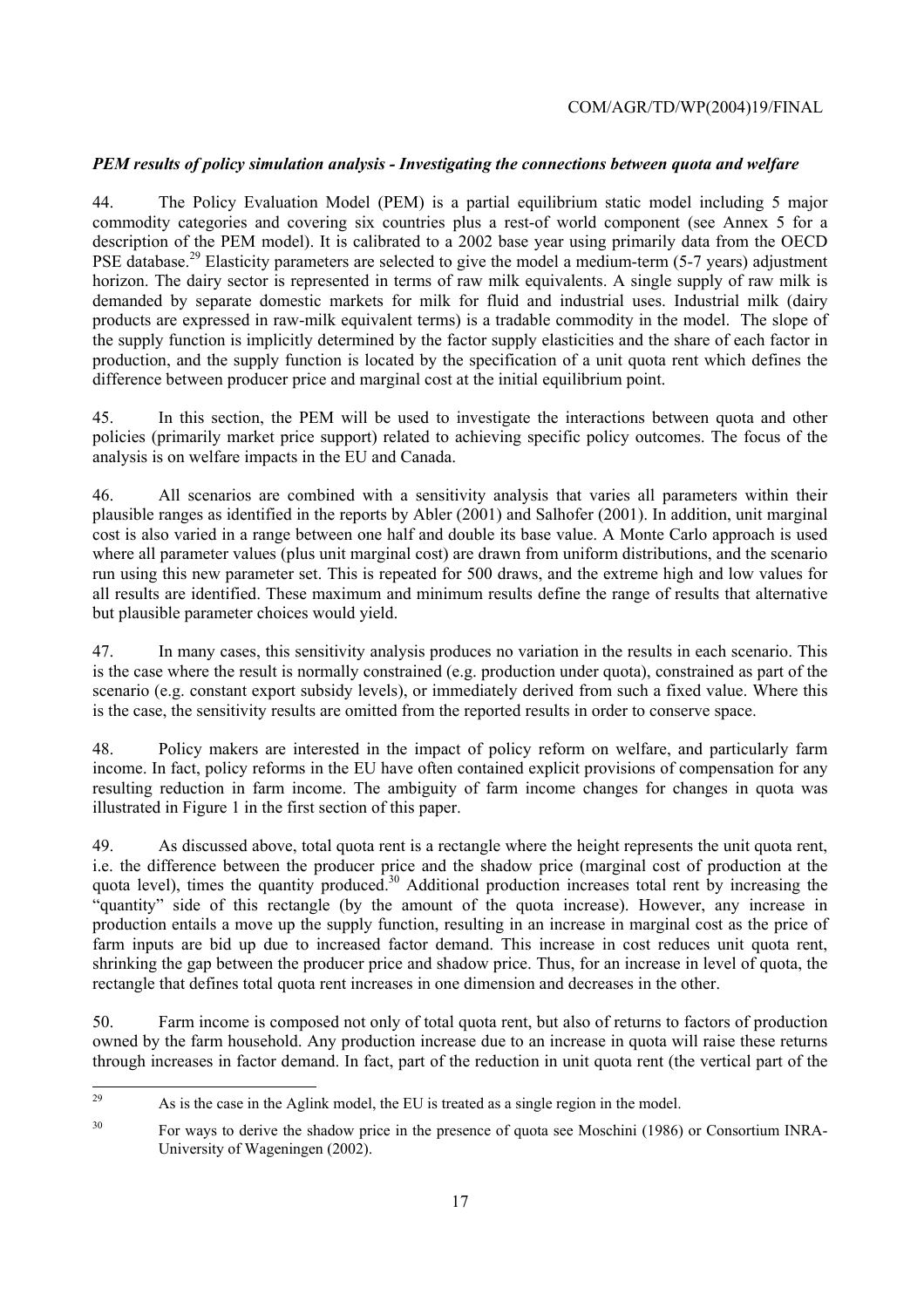quota rectangle) on total quota rent is returned to producers through their ownership of factors of production. The other part of this reduction in unit quota rent is received by suppliers of purchased inputs who are not farm households. The ability of purchased input suppliers to capture some of this increased surplus is the main cause of farm income losses due to quota changes. This sharing of total producer surplus between farm households and input suppliers was discussed in section III above.

51. Farm income stands alone as having components derived from quota as well as from factors of production. For other actors in the model, welfare changes are calculated as changes in consumer or producer surplus resulting from price changes and with reference to demand or supply functions. For example, the change in consumer welfare is the area defined by the change in consumer price and the demand function (e.g. area *f* in Figure 4 below). Absent an exogenous shift in the consumer demand or input supply functions (none are considered here), there can be no welfare change without a price change in these markets. The terms "change in consumer surplus" or "change in producer surplus" are synonymous with consumer and supplier welfare changes.

52. Each input in the model is represented by a single supply function. The change in welfare for input suppliers as a whole is presented by summing up the change in producer surplus for all purchased inputs in the model. For farm households, the change in producer surplus for each farm own factor is reported separately, though the method of calculation is the same in all cases.

53. Taxpayers pay for the budgetary component of agricultural programs. Their welfare changes as this expenditure changes. Accordingly, the change in taxpayer welfare is equal to the negative of the change in budgetary expenditure on agricultural programs. If spending decreases, taxpayer welfare increases. This item is reported with a subheading specifically for changes in budgetary expenditure on export subsidy programs, as this is a program category of particular interest here.

54. Total welfare change for the EU is the sum of the welfare changes for producers, consumers, input suppliers, and taxpayers. Changes in total welfare are driven by changes in prices in the input markets (for farmers and input suppliers), in the output market (for consumers and farmers), and by changes in budgetary expenditures on programs (for taxpayers). Any changes in welfare in other countries or other sectors that result from the shocks that occur in each scenario are not considered.

55. If the country in question is large enough to influence world prices, any increase in exports brought about by the quota increase will put downward pressure on world prices. This decline in world prices will be transmitted into the domestic market, pushing down domestic prices (assuming a constant domestic-world price differential that allows transmission of price changes from world to domestic markets). Any such reduction in domestic prices will also reduce unit quota rents.<sup>[31](#page-17-0)</sup>

### *European Union*

56. Four experiments were carried out in the EU, each based on a 1% increase in quota, to illustrate the impact on welfare of quotas, and of quotas as part of a set of related policies. Table 3 presents the results of these experiments. Shown in this table are a set of market impacts of the experiment, including domestic and world prices, exports and marginal cost of production. It also shows changes in welfare for the different actors in the model; taxpayers, consumers, farm households, and input suppliers. Farm household welfare is disaggregated into returns to three categories of farm-owned inputs and total quota

<span id="page-17-0"></span><sup>&</sup>lt;sup>31</sup> If border protection is varied to maintain a constant domestic price in the face of a changing world price, this effect on quota rents would not occur.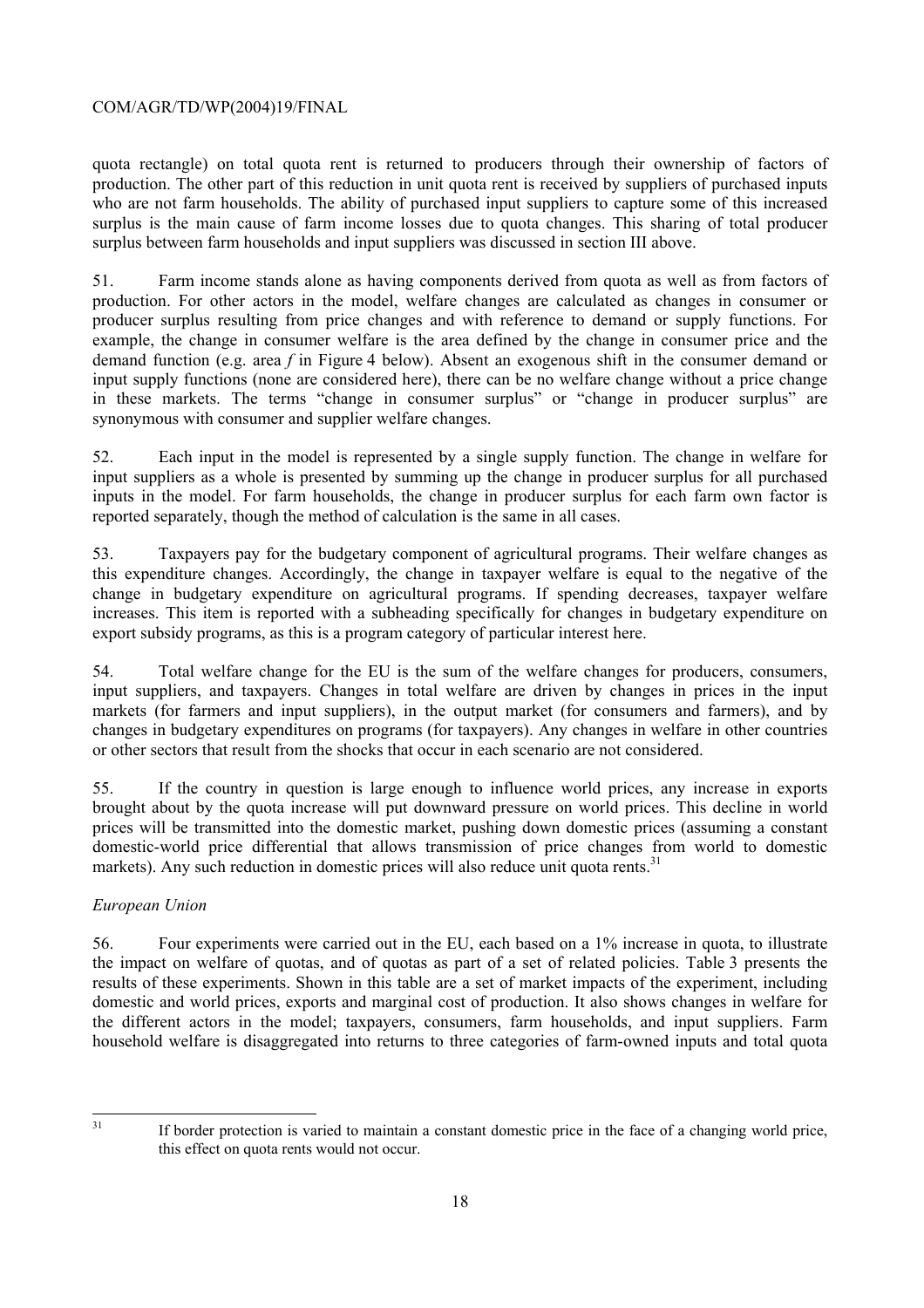<span id="page-18-0"></span>rent. Reported welfare results are restricted to the dairy sector; although there are clearly welfare spill-over effects in other markets, they will not be considered as part of this paper.<sup>32</sup>

|                                  |                                    | Increase of quota by 1% and                                   |                                                                         |                                                                                                                                  |  |
|----------------------------------|------------------------------------|---------------------------------------------------------------|-------------------------------------------------------------------------|----------------------------------------------------------------------------------------------------------------------------------|--|
|                                  | Increase of<br>quota by 1%<br>only | <b>Holding constant</b><br>export volume by<br>reducing price | Holding constant<br>export subsidy<br>expenditures by<br>reducing price | Holding constant export<br>subsidy expenditures and<br>farm income by reducing<br>price and compensating<br>with direct payments |  |
| <b>Commodity Market Impacts:</b> |                                    |                                                               | $\sim$ result of experiment in levels $\sim$                            |                                                                                                                                  |  |
| Producer Price (€/tonne)         | 312.3                              | 299.1                                                         | 304.2                                                                   | 304.2                                                                                                                            |  |
| Marginal cost (€/tonne)          | 252.9                              | 252.9                                                         | 252.9                                                                   | 243.4                                                                                                                            |  |
|                                  | 221.4/284.5                        | 221.4/284.5                                                   | 221.4/284.5                                                             | 212.2/274.6                                                                                                                      |  |
| Quota rent rate (%)              | 0.2                                | 0.2                                                           | 0.2                                                                     | 0.2                                                                                                                              |  |
|                                  | 9%/30%                             | 5%/30%                                                        | 6%/27%                                                                  | 10%/30%                                                                                                                          |  |
| Net Exports (m tonnes)           | 8.1                                | 7.0                                                           | 7.4                                                                     | 7.4                                                                                                                              |  |
| World Price (€/tonne)            | 169.3                              | 170.3                                                         | 169.9                                                                   | 169.9                                                                                                                            |  |
|                                  | 169.3/169.3                        | 170.3/170.3                                                   | 169.9/169.9                                                             | 169.9/169.9                                                                                                                      |  |
|                                  |                                    |                                                               | $\sim$ result in % change $\sim$                                        |                                                                                                                                  |  |
| <b>Producer Price</b>            | $-0.3%$                            | $-4.5%$                                                       | $-2.9%$                                                                 | $-2.9%$                                                                                                                          |  |
| Marginal cost                    | 0.8%                               | 0.8%                                                          | 0.8%                                                                    | $-3.0%$                                                                                                                          |  |
|                                  | 0.7/0.8                            | $0.7\%/0.8\%$                                                 | $0.7\%/0.8\%$                                                           | $-3.5/-2.6$                                                                                                                      |  |
| <b>Net Exports</b>               | 16.3%                              | 0.0%                                                          | 6.4%                                                                    | 6.4%                                                                                                                             |  |
| <b>World Price</b>               | $-0.5%$                            | 0.0%                                                          | $-0.2%$                                                                 | $-0.2%$                                                                                                                          |  |
| <b>Economic Impacts:</b>         | $\sim$ million EUR $\sim$          |                                                               |                                                                         |                                                                                                                                  |  |
| Taxpayers                        | $-164.2$                           | 82.6                                                          | $-10.1$                                                                 | $-1,069.1$                                                                                                                       |  |
|                                  | $-164.3/-164.2$                    | 82.6/82.6                                                     | $-10.1/-10.1$                                                           | $-1.167.7/ -974.6$                                                                                                               |  |
| of which export subsidies        | $-162.6$                           | 98.4                                                          | 0.0                                                                     | 0.0                                                                                                                              |  |
| Consumers                        | 106.1                              | 1,620.7                                                       | 1,032.2                                                                 | 1,032.9                                                                                                                          |  |
|                                  | 105.7/106.5                        | 1620.7/1620.7                                                 | 1,032.1/1,032.3                                                         | 1,032.5/1,033.3                                                                                                                  |  |
| Farm Households                  | $-95.5$                            | $-1,710.3$                                                    | $-1,084.9$                                                              | 0.0                                                                                                                              |  |
|                                  | $-142.0/ -50.0$                    | $-1.756.9/ -1.664.3$                                          | $-1, 131.3/ -1, 038.9$                                                  | fixed                                                                                                                            |  |
| of which farm owned              | 160.7                              | 160.8                                                         | 160.8                                                                   | 71.4                                                                                                                             |  |
|                                  | 135.4/188.7                        | 135.5/188.7                                                   | 135.5/188.7                                                             | 20.9/130.9                                                                                                                       |  |
| of which farm land               | 1.2                                | 1.2                                                           | 1.2                                                                     | 10.9                                                                                                                             |  |
|                                  | 1.1/1.2                            | 1.14/1.24                                                     | 1.1/1.2                                                                 | 7.2/15.5                                                                                                                         |  |
| of which dairy livestock         | 15.8                               | 15.8                                                          | 15.8                                                                    | 7.0                                                                                                                              |  |
|                                  | 13.1/18.5                          | 13.1/18.5                                                     | 13.1/18.5                                                               | 1.9/12.6                                                                                                                         |  |
| of which quota rents             | $-273.2$                           | $-1,888.1$                                                    | $-1,262.6$                                                              | $-89.4$                                                                                                                          |  |
|                                  | $-345.0/-202.0$                    | $-1,959.8/ -1,816.84$                                         | $-1,334.2/-1,191.4$                                                     | $-146.6/ -36.0$                                                                                                                  |  |
| <b>Input Suppliers</b>           | 54.6                               | 54.6                                                          | 54.6                                                                    | 24.3                                                                                                                             |  |
|                                  | 47.1/62.4                          | 47.1/62.44                                                    | 47.1/62.4                                                               | 8.6/42.2                                                                                                                         |  |
| Total                            | $-100.0$                           | 46.8                                                          | $-9.0$                                                                  | $-11.8$                                                                                                                          |  |
|                                  | $-137.9/ -60.6$                    | 8.8/86.3                                                      | $-47.0/30.5$                                                            | $-119.2/88.9$                                                                                                                    |  |

#### **Table 3. Impact of a 1% increase in quota in the EU**

1. Items constrained constant in italic

2. Minimum-maximum ranges from sensitivity analysis shown below estimate

*Source* : OECD PEM model

<span id="page-18-1"></span><sup>&</sup>lt;sup>32</sup> These spill-overs will likely be minor in scale compared with the own-sector impact of policy changes. A possible exception is the experiment where direct payments are made to producers. Such payments can bring about significant changes in land distribution.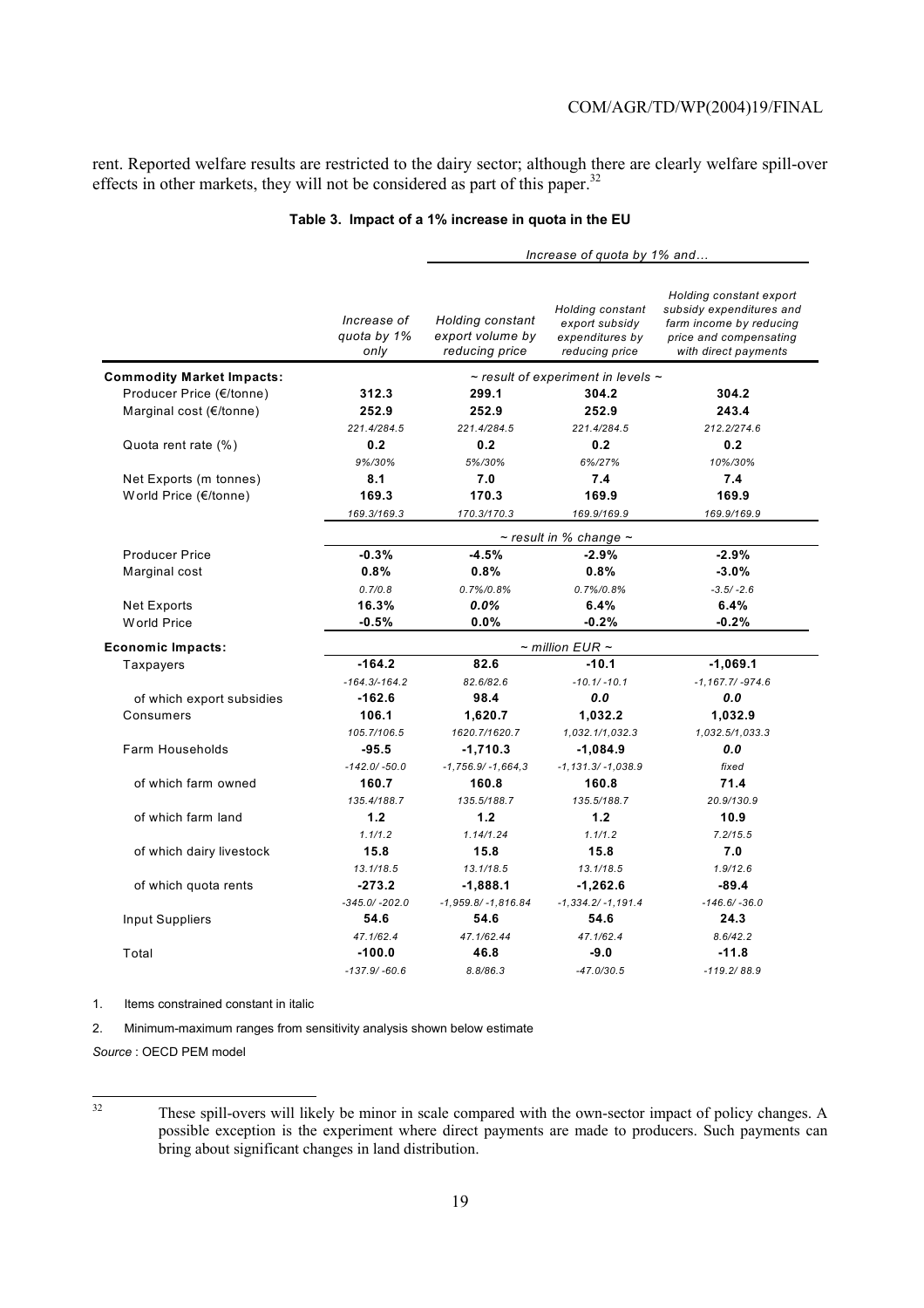57. The first column of Table 3 shows the impact of a 1% increase in quota holding all other policy variables constant. Without a change in domestic price policy, domestic consumption will not change significantly, with the result that nearly the full amount of the quota increase will be exported. The increase in exports causes world prices to decline by half a percent. This change will be transmitted back into the domestic market, reducing domestic prices by approximately one-third of a per cent.<sup>33</sup> The increase in domestic production has caused a movement along the supply function and a consequent rise in marginal cost of 0.8%. The combined effect of the domestic price change and increase in marginal cost has reduced unit quota rent from the baseline 20% to 19%.

58. The increase in quota quantity is insufficient to compensate for the decline in unit quota rent, resulting in a reduction of EUR 273 million in the total value of quota. Returns to farm-owned inputs have increased by EUR 177 million, insufficient to fully compensate for the reduced value of quota. Input suppliers' surplus increases because the price of inputs has increased. Demand for inputs is a derived demand based upon the quantity produced of the final output. Increasing quota increases the amount of milk supplied, and therefore the demand for inputs in milk production. The resulting change in input suppliers' surplus amounts to EUR 55 million, and reflects the sharing of total producer surplus between these suppliers and farm households. The change in welfare for input suppliers is less than that for farmowned inputs because of the relatively elastic supply of purchased inputs (recalling that change in input suppliers' welfare is determined by changes in producer surplus from the supply function of these inputs). Total surplus change to both farm-owned and purchased inputs<sup>34</sup> is around  $EUR$  233 million, significantly below the change in total quota rents. The difference is largely due to the change in domestic prices induced by the world price change as discussed above. Export subsidies have to increase by EUR 162 million in order to fund the 16% increase in exports. This result highlights the role of quotas in limiting expenditures on export subsidy programmes.

59. The sensitivity analysis for this scenario points out the importance of the unit quota rent in the results. The marginal cost displays significant variance, as its level is indeed part of the sensitivity analysis and can vary from between one half to double its base value. This has a strong influence on the total quota rents that form an important part of farm household welfare. This is common to the sensitivity analysis for all scenarios.

60. The previous scenario demonstrates that quota increases by themselves tend to result in the increased production being exported, with an associated increase in expenditures on export subsidies. It should be noted that as in the *Aglink* scenario, the PEM experiments are illustrative and actual WTO limits on export subsidies are not taken into consideration. The second column of Table 3 adds to the previous scenario a restriction on increasing exports. In this case, the increase in production caused by the quota expansion must be taken up by the domestic market in order to preserve current export levels. In order to obtain the required increase in domestic demand, the rate of market price support must be reduced to allow the domestic price to fall. In this experiment, the fall in domestic price amounts to 4.5%. This brings about significant benefits to consumers, in excess of EUR 1.6 billion, as well as benefiting taxpayers by reducing the amount of expenditure on export subsidies. This expenditure declines because, even though the trade volume is unchanged, the difference between the domestic and world price, and therefore the export subsidy rate, has fallen. The reduction in total quota rents is greater than the quota-expansion-alone scenario as this experiment results in a significantly greater fall in domestic prices, and therefore erodes

<span id="page-19-0"></span><sup>&</sup>lt;sup>33</sup> All scenarios include the possibility of price transmission from world to EU domestic prices. The lower the degree of price transmission, the smaller the reduction in domestic price, and so the lower the consumer benefit and higher the producer benefit (or lower producer loss) of the scenario.

<span id="page-19-1"></span><sup>34.</sup> This figure is the sum of the returns to the three factors of production owned by the farm household (farm owned, land, dairy herd) plus returns to input suppliers as shown in Table 3.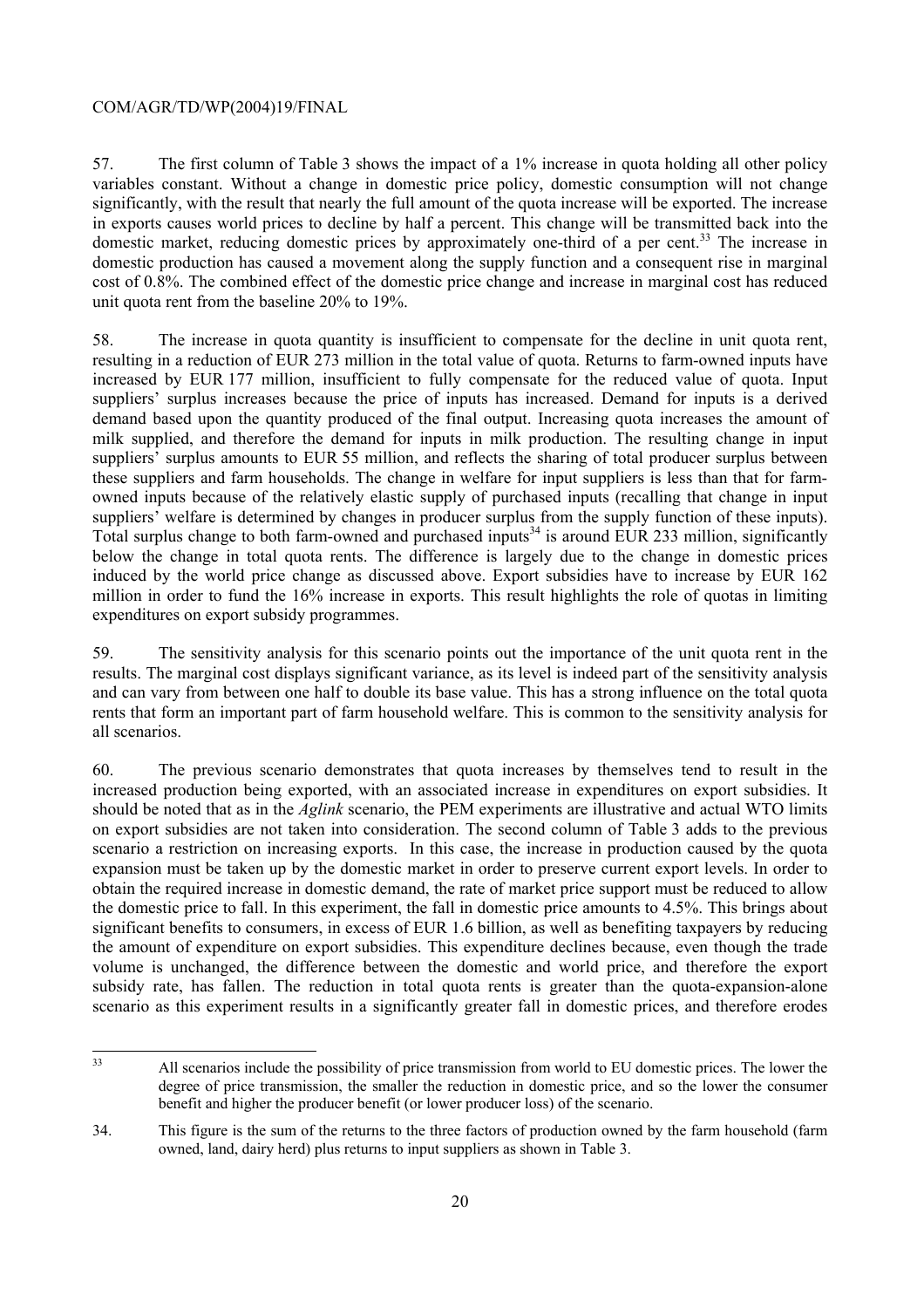<span id="page-20-0"></span>total quota rents to a greater degree. Net welfare for the EU is increased, reflecting the reduced transfer to importers in the rest of the world resulting from subsidised EU exports.

61. The *Aglink* results in the previous section investigated the change in domestic price support levels coincident with an increase in quota, given a restriction on growth in government expenditures on subsidised exports. A similar experiment is done here. It illustrates that domestic price support will be maintained at a higher level when compared to the previous scenario if the quota relaxation is coupled with a constraint on the amount of export subsidy expenditures. This experiment shows that a 1% increase in allowable quota production results in a fall of 2.9% in domestic prices (third column in Table 3). Total export subsidies are the product of exports and the domestic-world price differential; decreasing the domestic price will limit the expansion in exports caused by the quota increase (by stimulating domestic demand) and reduce the price differential. The decreased price differential allows exports to increase by 6.4% while keeping total expenditures on export subsidies constant. The ability to expand exports within fixed export subsidy expenditures is why the reduction in domestic price in this scenario is less than the constant-export volume scenario. This smaller increase in exports compared with the quota-only scenario limits the reduction in the world price of milk to 0.2%, less than half the decline in that scenario.

62. Consumers are the main beneficiaries in this experiment. Policies that increase prices are designed to transfer income from consumers to producers, and the change in price support in this experiment reduces this transfer by over EUR 1 billion. The resulting reduction in total quota rent is even larger, EUR 1 260 million, the difference reflecting the proportion of production that is exported. Total reduction in farm welfare when factor income is included is EUR 1 084 million. Changes in factor income, both farm-owned and for suppliers of purchased inputs, are unchanged from the quota-only scenario as the change in production quantity is the same, governed by the quota shock in both cases.

63. Figure 3 shows the relationship between domestic price and quota level that must hold if export subsidies are to be held constant. The rate of price decline required is such that the quota level is no longer binding on production after an increase of only 5.5%. That is, increasing quota by this amount requires a price reduction of 16% to hold export subsidies constant. The increased production also increases marginal cost by 5%, and the two taken together are enough to completely eliminate unit quota rents.



**Figure 3. Relationship between price and quota holding export subsidies constant** 

Source: OECD PEM model

64. The decrease in domestic price required by the constraint on export subsidies has a sharply negative impact on farm income. As was mentioned at the outset, such changes in farm income resulting from policy reform raise questions of compensation. The experiment reported in the fourth column of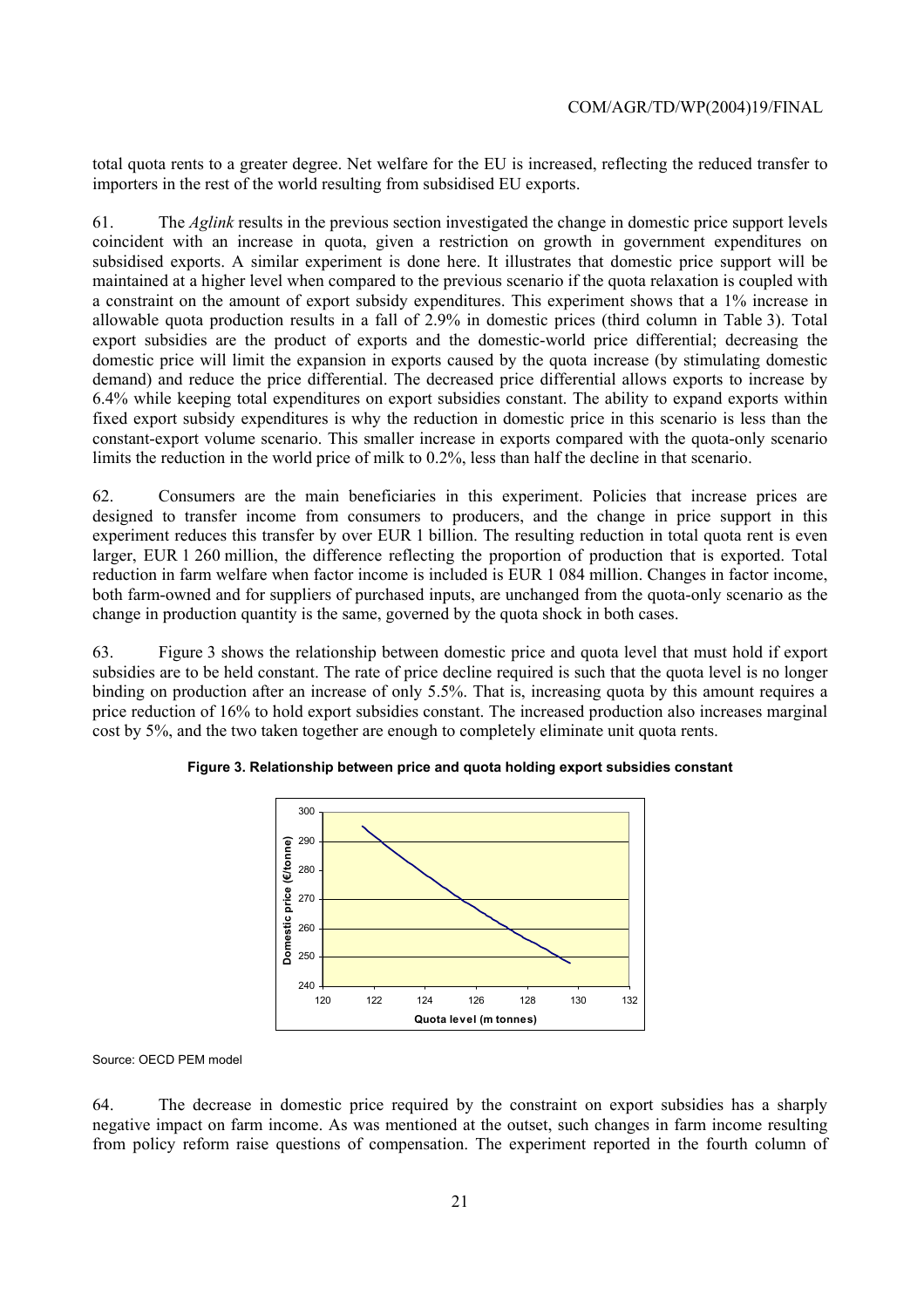<span id="page-21-0"></span>Table 3 adds to the previous experiment by offering direct payments to dairy producers in an amount sufficient to hold farm household income constant. In the PEM, such direct payments are represented as a subsidy to pasture used by dairy producers (but not other users of pasture).

65. Providing support of this kind reduces the cost structure of the farm operation, and therefore shifts the supply curve down and to the right (the movement from *S* to *S'* in Figure 4). The shift in supply lowers marginal cost for a given level of production (by 3% in this case), and so increases the unit quota rent. Area *c* represents the increase in quota value resulting from this change in unit rents, while area *d* represents the increase in quota value resulting from the increase in quota level itself. If there is a decline in world price as a result of the increase in quota, the effect on total quota rents is equal to areas *f+g,* of which *f* is captured by domestic consumers as increased surplus.

#### **Figure 4. Income-compensating payments shift supply**



66. The result of this experiment is that even though the compensatory payment is based on the use of a farm input, most of the benefit to farm households is to maintain total quota rents. Why is this the case? The supply of dairy pasture in the model is quite elastic, while the binding quota makes the demand for pasture relatively inelastic. For this reason, the main effect of the payment is to reduce land price, and reducing dairy costs. This is seen in the significant reduction in producer marginal cost in this scenario compared to the others. The reduction in marginal cost leads to the benefits being capitalised into dairy quotas<sup>35</sup>. Input suppliers benefit less under this scenario because the reduction in cost of land resulting

<span id="page-21-1"></span><sup>&</sup>lt;sup>35</sup> A similar experiment could have been carried out where compensation was in the form of a headage payment; this would have been reflected in the dairy livestock factor. In this case, the factor supply is inelastic (elasticity of 0.5), but still only about one third of the value of the payment accrues as rent to the livestock factor, with the balance supporting quota value.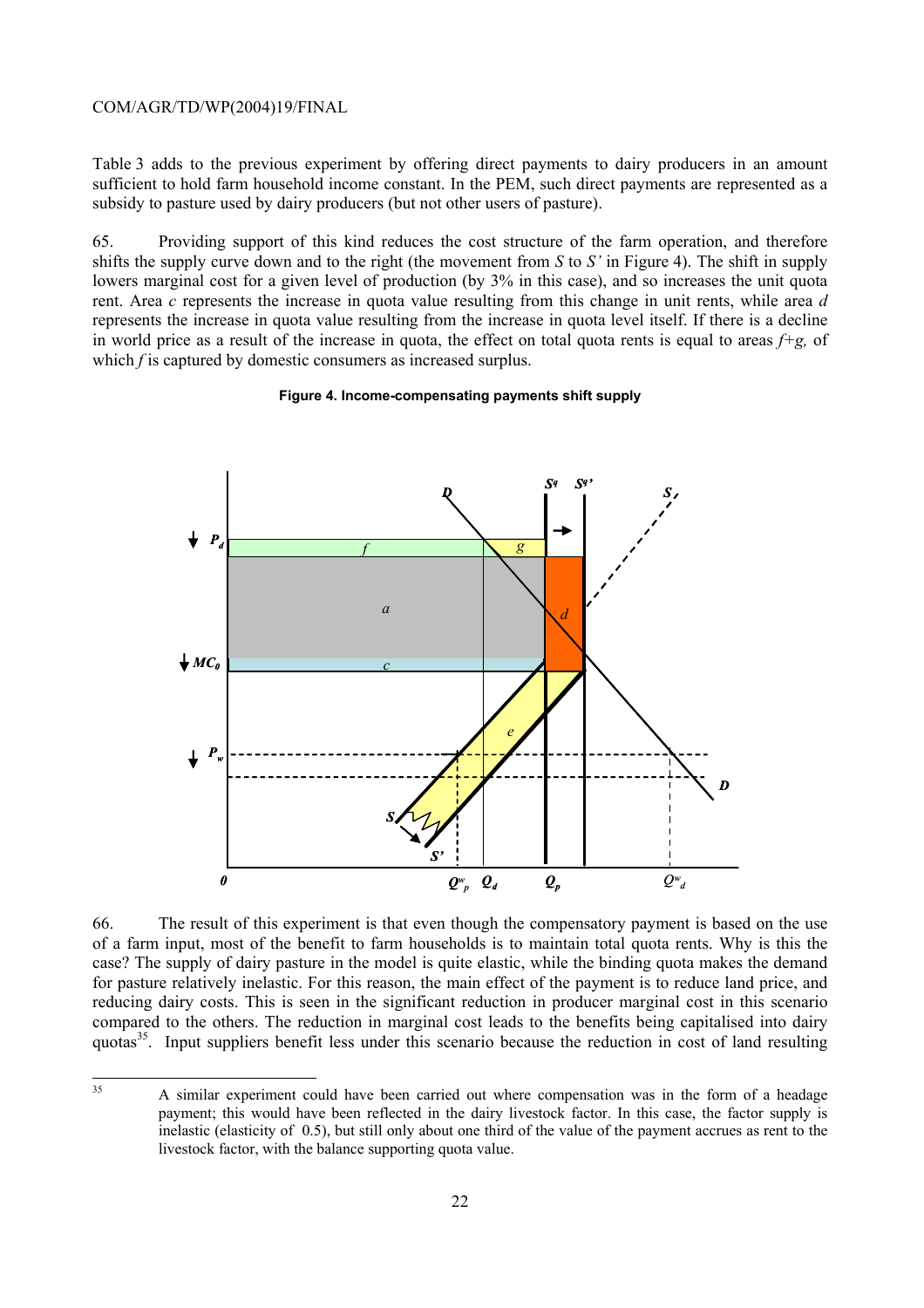from the subsidy induces a change in the input mix away from purchased inputs towards land use (extensification).

67. In this experiment, the effect of the price reduction and the cost reduction on unit quota rents nearly washes out, reducing its absolute level by only about EUR 1/tonne and with almost no change in unit quota rents in percentage terms. Farm household factor income increases modestly (by amount *e-c* in Figure 4). The main welfare impact in this scenario is the significant net transfer from taxpayers to consumers of over EUR 1 billion.

68. Sensitivity analysis reveals an important difference between the first and last two scenarios: The plausible range of values for change in total welfare spans zero in scenarios three and four. This ambiguity regarding possible total welfare effects does not exist in scenarios one and two. In the first scenario, net welfare is consistently negative, and consistently positive in the second. The greater complexity of the last two scenarios makes the net welfare outcome less clear. It is worth noting that all of the components of net welfare have consistent signs under the sensitivity analysis; variation in their relative magnitudes drives the net welfare result.

69. Reflecting the underlying hypothesis, the model results show that increasing quota by itself cannot be seen as a move toward increased market liberalisation as for the same level of producer price support, an increase in quota would require an increase in export subsidies (if permitted by the WTO limits), which would subsequently distort world prices further. Moreover, in the PEM experiments shown here, increasing quota (by itself or with an associated compensatory policy change) leads to a decrease in domestic welfare. Think about it this way: Quota policies exist largely to moderate the negative impact of price support policies on government expenditure and trade in order to enhance the political sustainability of high price support. Increasing quota is a reduction in that moderation and not as such a step toward liberalisation unless accompanied by an appropriate reduction in price support. Under these conditions, dairy quota reform can be achieved in a welfare-enhancing manner, as is evidenced by the second experiment. This result was also observed by Bouamra-Mechemache et. al. (2002) who show, that in the presence of market distortions, an elimination of quota results in welfare losses.

#### *Canada*

 $\overline{a}$ 

70. In the Canadian quota system for milk production, domestic prices and production quotas are jointly determined to balance domestic supply and demand, allowing for a set level of imports through TRQs. The Canadian dairy system provides quotas for fluid and industrial milk separately, the first being a provincial responsibility and the second federal. The total quota is allocated to producers as a single quantity. The price paid to farmers is a weighted average of prices paid by end users (i.e. fluid, manufacturing use) less marketing charges. In the experiments regarding the Canadian milk system, the policy innovation will be allowable imports, which is also controlled as part of Canadian dairy policy. The amount of allowed imports is doubled in both scenarios, from a base amount of 375 000 tonnes to 750 000 tonnes milk equivalent (Table 4) The first column of Table 4 contains a scenario where production quota (via industrial milk) is increased by 1% This provides an illustration of the transfer efficiency of policies including quota. A quota change in Canada involves, by design, a domestic price change but no change in trade volume. By examining the relative changes in consumer surplus (price support is via MPS, and therefore consumer-funded) and farm welfare, the transfer efficiency of a change in quota level is seen to be 40.3/42.3, or about 95%. While less transfer efficient than a price change with constant quota, which was shown to be 1, this shows that varying the quota level itself is still a very efficient way of transferring welfare to producers.<sup>[36](#page-22-0)</sup>

<span id="page-22-0"></span><sup>36.</sup> The argument regarding long-term durability of this transfer applies in this case as well.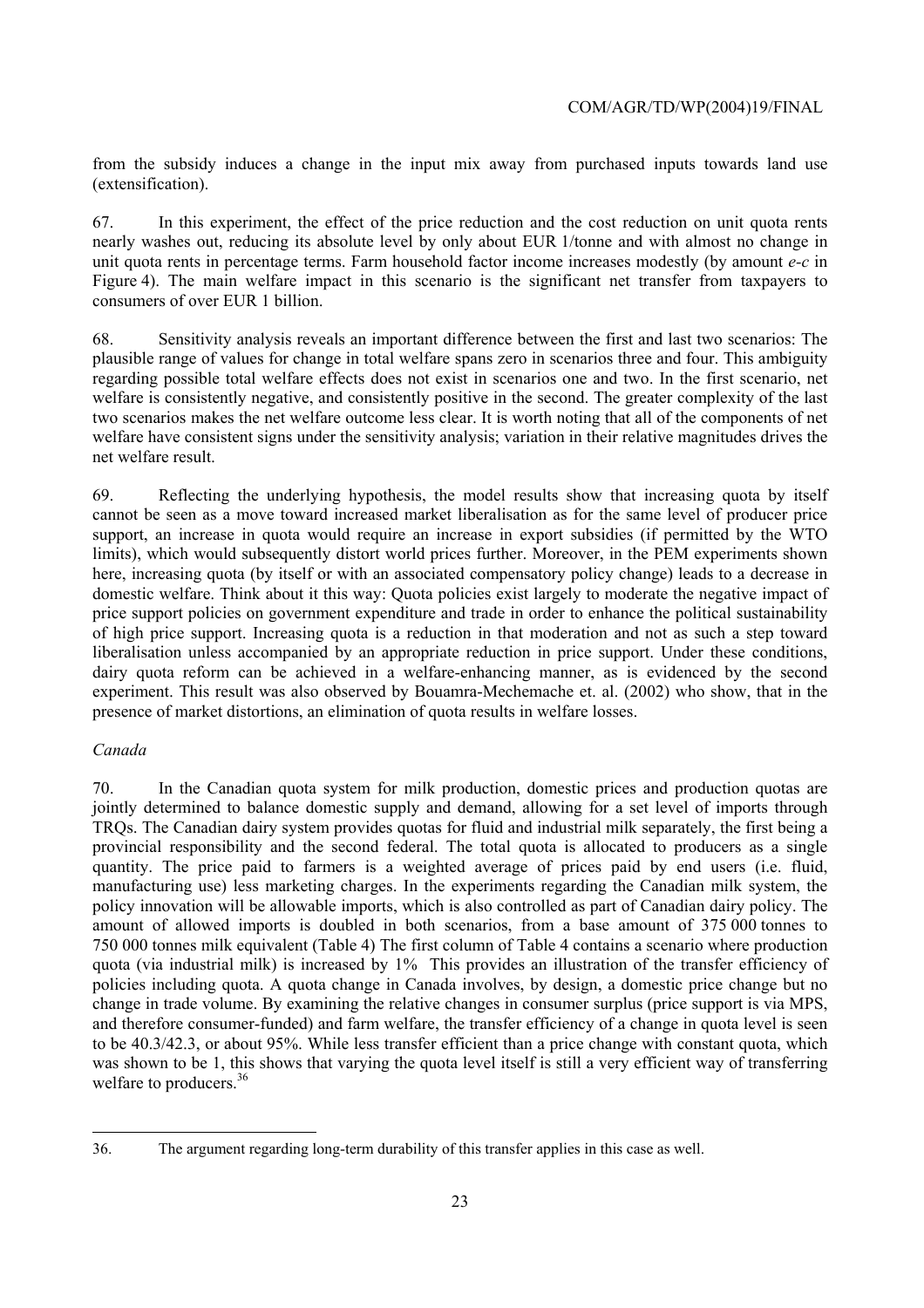<span id="page-23-0"></span>71. Figure 5 illustrates the impacts of a policy change increasing allowable imports (via increasing a filled TRQ, for example). The domestic supply schedule is shown, with the vertical range representing the quota restriction on output, and the demand curve for industrial milk products. At the domestic price (set by policy),  $P_d$ , there are planned net imports equal to the area  $Q_d-Q_p$ . Increasing the amount of allowed industrial milk product imports without changing domestic quota requires that the domestic price be reduced sufficiently for domestic consumption to absorb the full amount of the additional imports. This reduction in the administered price combined with the increased quantity consumed increases consumer surplus by areas  $b+c+d$ . Area *b* is total quota rent that is transferred to consumer surplus through the price reduction, and area *a* is remaining total quota rent.





*Domestic Consumption*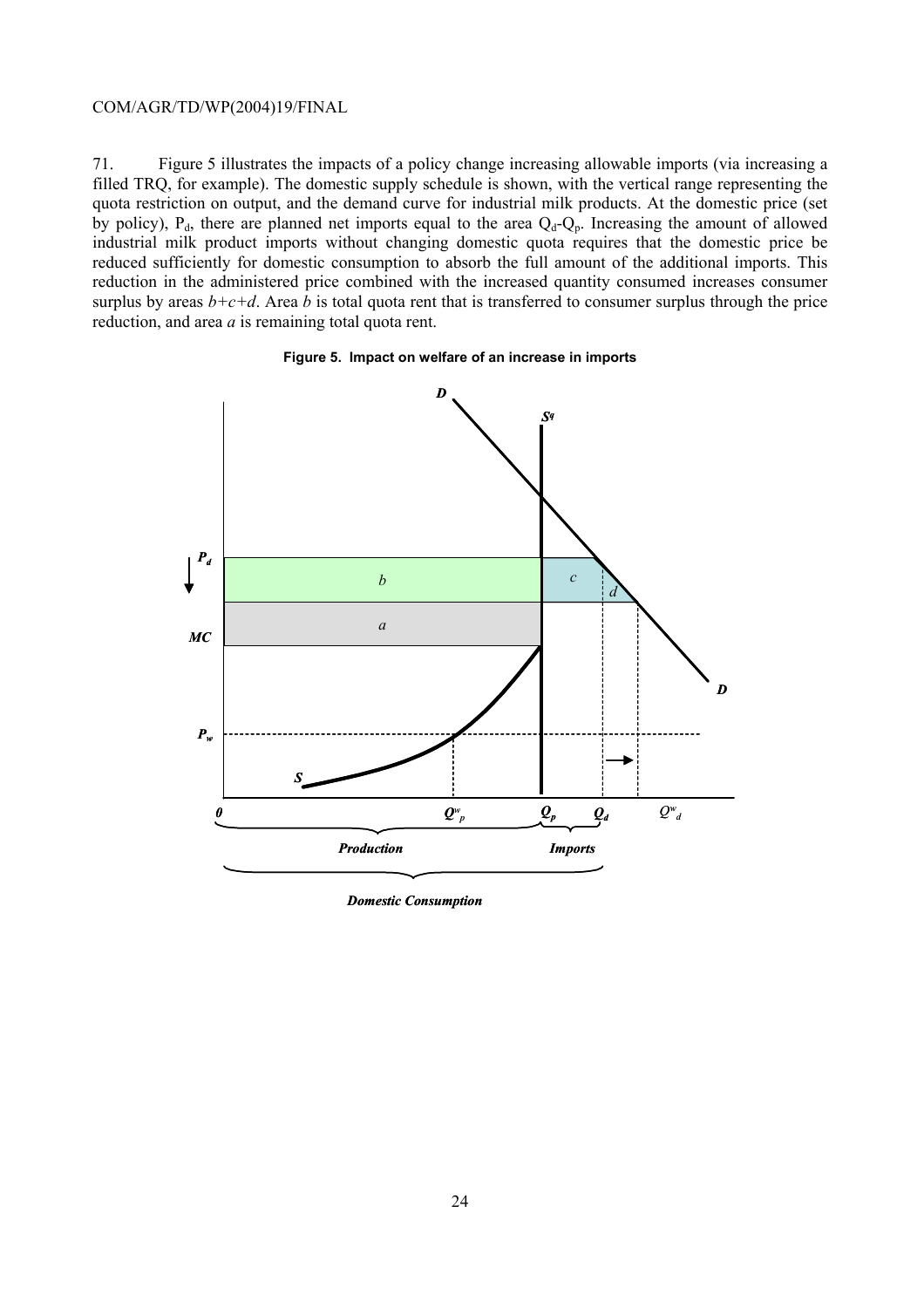<span id="page-24-0"></span>

|                                  |                              |                            | Hold farm income constant by changing        |                        |
|----------------------------------|------------------------------|----------------------------|----------------------------------------------|------------------------|
|                                  | 1% increase in<br>quota only | 2x import<br>quantity only | Industrial quota                             | <b>Direct Payments</b> |
| <b>Commodity Market Impacts:</b> |                              |                            | $\sim$ result of experiment in levels $\sim$ |                        |
| Producer Price (\$CAD/tonne)     | 514.5                        | 499.6                      | 524.7                                        | 499.6                  |
|                                  | 514.5/514.5                  | 499.6/499.6                | 521.4/529.1                                  | 499.6/499.6            |
| Marginal cost (\$CAD/tonne)      | 403.6                        | 400.6                      | 386.3                                        | 377.8                  |
|                                  | 343.3/463.9                  | 340.8/460.6                | 326.6/446.3                                  | 317.5/437.9            |
| Unit quota rent (%)              | 22%                          | 20%                        | 26%                                          | 24%                    |
|                                  | 9%/33%                       | 8%/31%                     | 16%/37%                                      | 12%/36%                |
| Domestic Production (m tonnes)   | 8.3                          | 8.2                        | 7.8                                          | 8.2                    |
|                                  | 8.3/8.3                      | 8.2/8.2                    | 7/8/7.9                                      | 8.2/8.2                |
| Net Exports (m tonnes)           | $-0.4$                       | $-0.8$                     | $-0.8$                                       | $-0.8$                 |
|                                  | $-0.4/-0.4$                  | $-0.8/-0.8$                | $-0.8/-0.8$                                  | $-0.8/-0.8$            |
| World Price (\$CAD/tonne)        | 239.3                        | 239.3                      | 239.3                                        | 239.3                  |
|                                  | 239.3/239.2                  | 239.3/239.3                | 239.3/239.3                                  | 239.3/239.3            |
|                                  |                              |                            | $\sim$ result in % change $\sim$             |                        |
| <b>Producer Price</b>            | $-1%$                        | $-4%$                      | 1%                                           | $-4%$                  |
|                                  | 1%/1%                        | $-4\%/ -4\%$               | $0.2\%/1.7\%$                                | $-4\%/ -4\%$           |
| Marginal cost                    | 1%                           | $0\%$                      | $-4%$                                        | $-6%$                  |
|                                  | 1%/1%                        | 0%/0%                      | $-4.3% - 3%$                                 | $-7\% - 5\%$           |
| <b>Domestic Production</b>       | 1%                           | 0%                         | $-5%$                                        | 0%                     |
|                                  | $1\%/1\%$                    | 0%/0%                      | $-5.3%/-4.0%$                                | 0%/0%                  |
| <b>World Price</b>               | 0%                           | $0\%$                      | 0%                                           | 0%                     |
|                                  | 0%/0%                        | 0%/0%                      | 0%/0%                                        | 0%/0%                  |
|                                  |                              |                            |                                              |                        |
| <b>Economic Impacts:</b>         |                              |                            | $\sim$ million \$CAD $\sim$                  |                        |
| <b>Taxpayers</b>                 | 0.0                          | 0.0                        | 1.5                                          | $-164.4$               |
|                                  | O/O                          | O/O                        | 1.5/1.5                                      | $-193.4/-139.6$        |
| Consumers                        | 42.3                         | 188.0                      | 1.2                                          | 188.0                  |
|                                  | 42.3/42.3                    | 188/188                    | $-31.2/25.4$                                 | 188/188                |
| Farm Households                  | $-40.3$                      | $-169.6$                   | 0.0                                          | 0.0                    |
|                                  | $-45.7/-35$                  | $-169.6/-169.6$            | fixed                                        | fixed                  |
| of which farm owned              | 16.9                         | 0.0                        | $-73.2$                                      | $-13.0$                |
|                                  | 13.9/20.3                    | O/O                        | $-77.3/-69.6$                                | $-19.1/-6.9$           |
| of which farm land               | 0.1                          | 0.0                        | $-0.6$                                       | 1.0                    |
|                                  | 0.1/0.1                      | O/O                        | $-0.7/-0.5$                                  | 0.5/1.6                |
| of which dairy livestock         | 6.3                          | 0.0                        | $-28.5$                                      | $-5.1$                 |
|                                  | 5.1/7.5                      | $O/O$                      | $-23.0/-27.0$                                | $-7.4/-2.7$            |
| of which quota rents             | $-63.7$                      | $-169.6$                   | 102.3                                        | 17.0                   |
|                                  | $-73.2/-54.6$                | $-169.6/-169.6$            | 98.2/106.9                                   | 8.9/25.2               |
| <b>Input Suppliers</b>           | 2.4                          | 0.0                        | $-10.6$                                      | $-1.8$                 |
|                                  | 2.3/3.1                      | $0/0$                      | $-11.1/-10.2$                                | $-2.3/-1.0$            |
| Total                            | 4.7                          | 18.4                       | $-7.8$                                       | 21.7                   |
|                                  | $-0.3/9.5$                   | 18.4/18.4                  | $-41.6/14.6$                                 | $-7.2/46.4$            |

### **Table 4. Doubling import quantity in Canada**

1. Items constrained constant in italic

2. Minimum-maximum ranges from sensitivity analysis shown below estimate

*Source* : OECD PEM model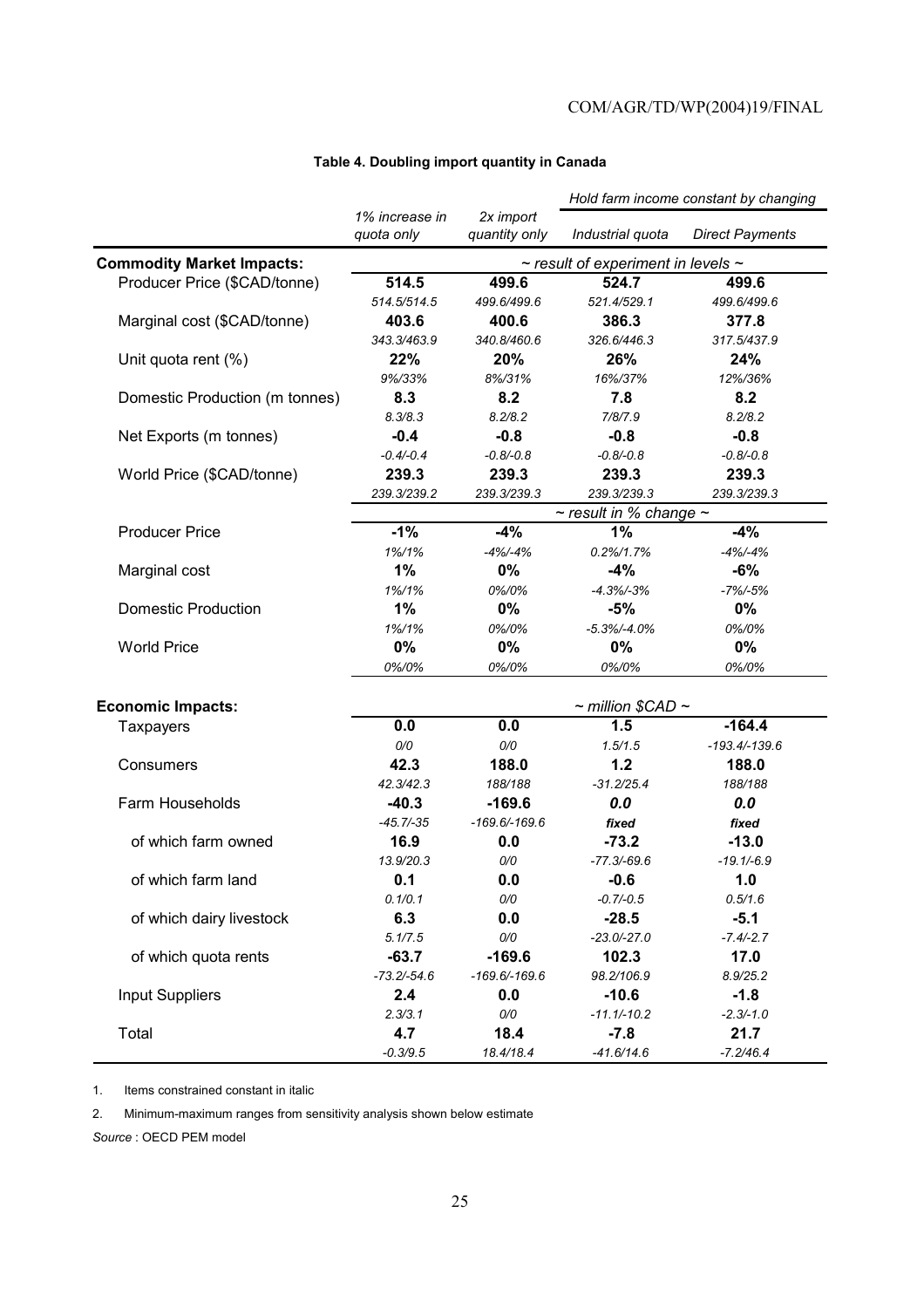72. In the first experiment, shown in the second column of Table 4, only the change in allowed imports is considered. No welfare constraints are placed on the scenario, and quotas in both fluid and industrial markets remain constant. There is no change in the fluid market, as products in this market are non-tradable, and the quota supply in that market remains constant. The increase in allowed imports of industrial milk products increases the total supply on the domestic market, and so the price of industrial milk must be reduced to clear the market (Table 4 shows the blend, or all-milk average price). The result is that consumers benefit from reduced prices and farm households lose through the impact of the reduction in price on total quota rent. There is a small increase in net welfare of CAD 18.4 million that is equal to the increased consumer surplus derived from consumption of imported milk products (areas *c* plus *d* in Figure 5). The sensitivity analysis shows variation in unit quota rent (a variable included in the randomised set), but no variation in the change in total quota rent resulting from the scenario. This is because neither quota level nor marginal cost are changing as part of the scenario itself—the change in total quota rent is due entirely to changes in output price.

73. The supply-management system has been the main form of policy support to the Canadian dairy sector for some time now. It is reasonable to assume that the quota system would be the probable tool to compensate producers for the change in allowable imports, if desired. The second experiment, shown in column 3 of Table 4, combines the increased import quantity with an adjustment of industrial quota such that farm welfare remains constant. The welfare-compensating change in quota responding to an increase in imports is to reduce quota. Why? Reducing quota limits the change in domestic price and maintains the unit quota rent. This is worth the trade-off with rents lost from reduced production. While the industrial price has to be reduced in this scenario, it is reduced less than was the case when only imports changed.<sup>37</sup>

74. The only effect of an increase in imports, as seen in the first experiment, is to reduce domestic prices enough to clear the market. This price decline reduces unit quota rent. The welfare-compensating change in quota policy is to reduce production to support domestic prices and counteract this effect. Industrial quota must be reduced nearly the full amount of the increase in imports. In fact, the unit quota rent received by producers has increased from the baseline value of 23% to 26% due to the decline in quantity produced.[38](#page-25-1) An interesting result is that the blend price has increased, despite a small reduction in industrial milk price and no change in the fluid price. This is because the weighting of the average price now contains more of the higher-valued fluid milk after the decline in industrial production.

75. Reducing quota more and more in response to successively increased import competition remains the means by which the quota system may be used to compensate farm welfare right up to the point where quota is no longer binding. Quota ceases to become binding at some point because the reduction in domestic quota only moderates, rather than reverses, the decrease in domestic price required by the increase in imports. If the rate of reduction in domestic price exceeds the rate of reduction in marginal cost of production, which also falls as quota is reduced, then there is some point at which unit quota rents are eliminated and the industrial quota ceases to bind.<sup>39</sup> This is shown in Figure 6, which graphs industrial quota level that holds welfare constant as imports are increased. The change in industrial milk price is also shown in Figure 6. This price falls continuously as imports are increased, demonstrating that the reduction in quota is always somewhat less than the increase in imports.

<span id="page-25-0"></span><sup>&</sup>lt;sup>37</sup> Since a quota reduction is welfare-enhancing for the producer, this would imply that the quota quantity lies between the optimal quantity for a monopolist and the quantity that would hold under perfect competition.

<span id="page-25-1"></span><sup>&</sup>lt;sup>38</sup> Unit quota rent, when expressed in percentage terms as is done here, has the price in both the numerator and denominator UQR%=(P-MC)/P

<span id="page-25-2"></span><sup>39.</sup> Fluid quota continues to bind throughout (fluid price is not changing).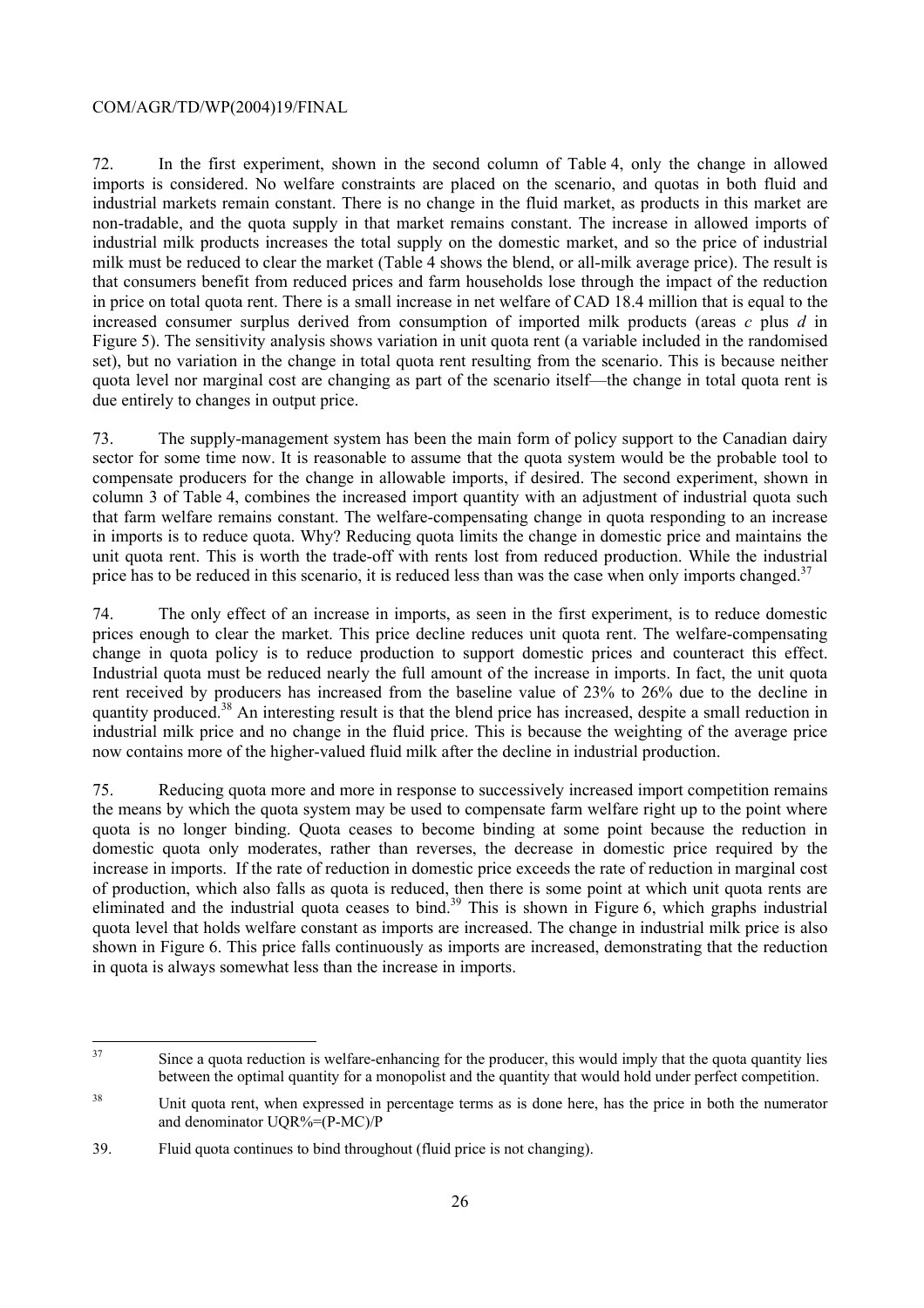

#### <span id="page-26-0"></span>**Figure 6. Domestic industrial milk quota and price response to increased imports**

Canada, farm income held constant through quota reduction

76. An alternative approach to providing compensation to farm households for the change in allowed imports that is more reform-oriented would be to provide compensation in the form of direct payments. Column four of Table 4 presents the result of this experiment. The results are notionally similar to the EU experiment where compensation was provided by direct payments; the payments act to reduce the cost structure and thereby preserve total quota rents. Little net change in quota returns or returns from farm inputs is seen. Input suppliers' surplus reduces marginally as farmers switch to using relatively more of the land input to which the support is applied. Taxpayers are also worse off, by the amount of the new direct payment, but this loss is less than what consumers gain from reduced prices and the outcome is a net social welfare gain.

77. There is little doubt that the value of total quota rent plays an important role in determining total farm welfare where quotas exist. The experiments conducted for the EU and Canada demonstrate that welfare-compensating policy actions tend to have their impact on total quota rent rather than the returns to other farm assets, regardless of the way compensation is provided. The experiments also demonstrate that, other things equal, increasing quota is welfare reducing for producers. This implies that any reform of dairy sectors where quota policies are in place must recognize that quotas are part of a market price support system.

78. In evaluating the welfare effects of quota systems it should be kept in mind that typically quota systems are analysed within the assumption of perfectly competitive markets. However, situations may exist where farmers are facing an oligopsonistic processing and retailing market structure. Where this is the case, an imperfect market at the processing and retail level would provide a more appropriate basis for comparison.

#### **V. Modelling of milk supply in the presence of quota**

79. A quota system and border measures supporting domestic prices could be seen to some extent mutually dependent policies. Simply removing production controls without also eliminating (or significantly reducing) market price support and related border measures would likely result in unsustainable overproduction. Conversely, keeping a quota system in place and removing market price

*Source* : OECD PEM model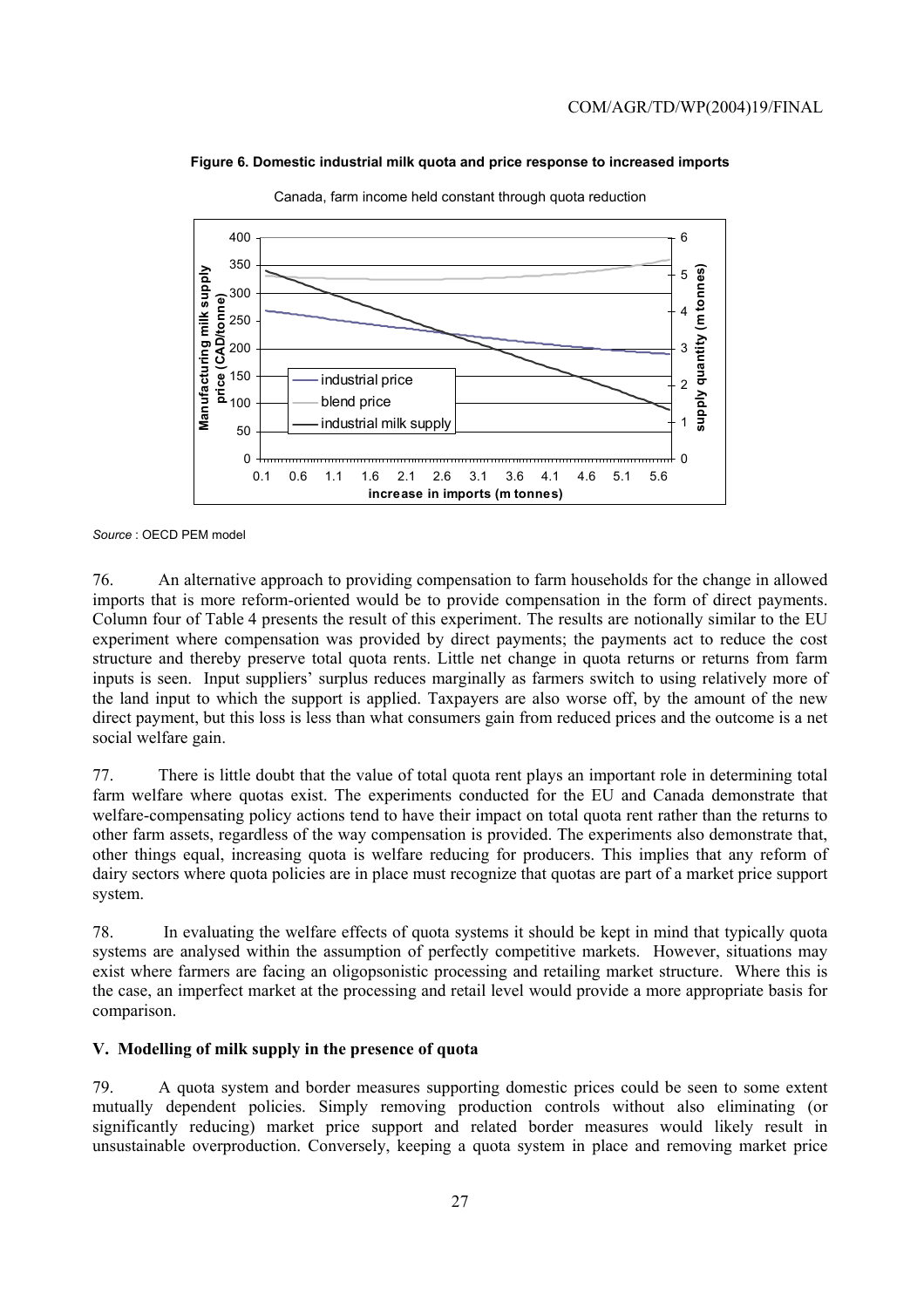support and border measures would make quotas irrelevant which, though, does not cause a problem of policy instability. Thus, the quota system has to be considered when evaluating a global dairy policy reform scenario.

80. The impact of such a scenario, among other factors, depends heavily on the production response following the removal of milk production restrictions in milk quota countries. This is ever more important as dairy markets are relatively thin and some of the countries operating the quota system belong to the major players on international dairy markets. It follows, that correctly assessing the supply response potential after quota removal is crucial for the analysis. In constructing the supply functions in quota operating countries the assumptions made concerning unit quota rent and supply elasticities are the most important aspects to be decided.

81. The assessment of milk production potential in quota operating countries is complicated by the absence of historical evidence as quotas in respective countries are in place already for a considerable amount of time. Thus, the supply schedule is not directly observable and it is impossible to point out the "true" quota rent, supply elasticity and underlying production potential in quota operating countries[.40](#page-27-0) There has been an intensive research and debate concerning the appropriate value of quota rent and a wide range of available values can be found in the literature.<sup>41</sup> All these estimates are conditional on the method and assumptions used in the quota rent calculation (OECD, 2003b).

82. Generally speaking, it seems that for the analysis of the medium to long run production potential in quota operating countries, the full marginal cost method should be considered in constructing the milk supply function. Thus, it is important to include all costs into the cost structure of the dairy sector, *i.e.* also those that are considered fixed in the short run such as labour and capital. Further it could be argued that using quota lease prices, which are annual prices of quota, is not appropriate as it overestimates the long run value of quota. This comes from the fact that the quota lease price reflects short-run considerations such as the threat of over quota production and the need to acquire annual quota to avoid the penalty.

83. The price of quota bought or sold is the more appropriate one to use. However, even the quota rent observed from bought or sold quotas is often strongly influenced by short term market conditions reflecting the need of expanding producers. Hence, prices paid for quota on a segregated quota market for new entrants would seem to be more adequate to use in determining the quota rent. In assessing the quota rent from bough or sold quotas there is a need to consider the appropriate number of years of depreciation, the discount rate, the impact of reform on costs of production and on the price of land and the anticipation of producers about compensation.

### *Milk supply functions in Aglink and PEM*

84. For countries which operate a quota system, the *Aglink* model has not specified the underlying milk supply function and milk production has been fixed at the quota level. In order to assess the impacts of trade liberalisation in the dairy sector supply functions for quota countries needed to be built into the

<span id="page-27-0"></span><sup>&</sup>lt;sup>40</sup> In the discussion concerning assumptions of milk supply functions the term quota rent refers to the unit quota rent (i.e. support price – shadow price) rather than to the total quota rent (i.e. (support price – shadow price)  $\times$  quota quantity).

<span id="page-27-1"></span><sup>41</sup> See for example Moschini (1986), Guyomard *et al.* (1996), Booth *et al*. (1996), Colman *et al*, (2002), INRA & Wageningen (2002), Turvey *et al* (2003) and Jensen and Frandsen (2003). The estimation of supply response in regulated markets was very well summarized in a document by Larivière and Meilke presented at the meeting of the OECD Commodity working Group on Meat and Dairy Products in 1998. Very good overview of various studies estimating milk quota elimination in Europe has been compiled by Salamon (2002).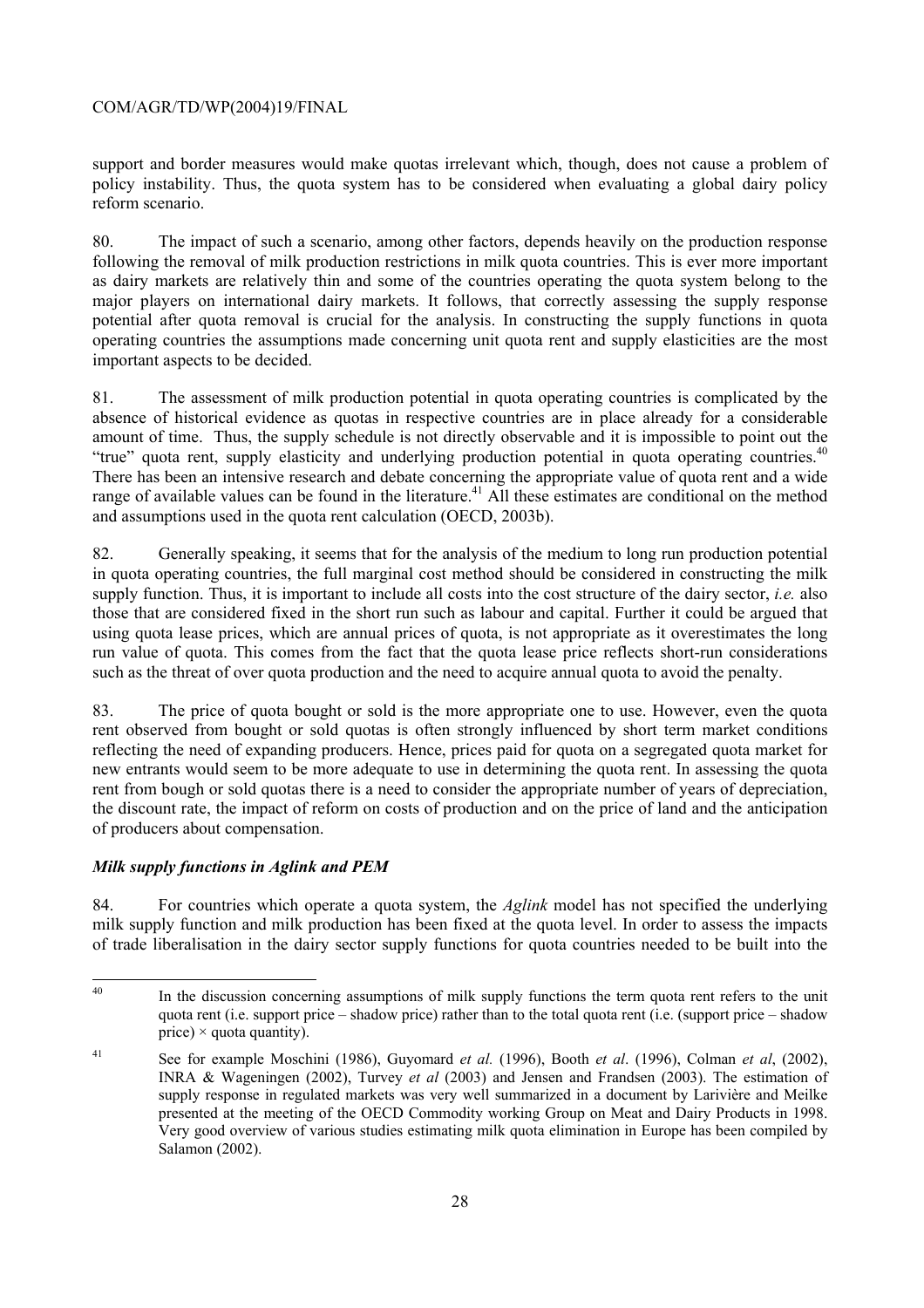model. The vertical position of the supply function can be determined from the quota rent or alternatively from the shadow price of quota (marginal cost of production at the quota level). However, this information provides merely a point on the supply curve of the respective country/region at a given moment in time. Thus, in order to identify the supply function it is also necessary to assume the elasticity. Given the multicommodity and dynamic aspects of *Aglink*, short term and cross-price elasticities with respect to own price and to those for feed and beef also had to be assumed. Moreover, due to the interrelationship of dairy and beef markets, separate functions for dairy cows and milk yields had to be constructed such that their combined elasticity measured up to the targeted supply elasticity. The next paragraphs discuss the basis for these assumptions.

85. In the context of the analysis of dairy policy reform, the Secretariat decided to employ in addition to the *Aglink* model also its PEM model, in order to examine the impact of dairy policy reform on production, consumption, income, welfare, trade, and world prices. In order to use the complementarities of the *Aglink* and PEM models, the PEM assumptions on quota rents and supply elasticities were used also in *Aglink* model.[42](#page-28-0) For Canada, the quota rent in PEM (and by construction in *Aglink*) is assumed to correspond to 23% of the price and the long run milk supply elasticity is 0.81, while in the case of the European Union the quota rent is set at 20% of the price and the long run milk supply elasticity is 1.23. The difference in supply elasticity between the two regions is due to the relatively higher intensity of land use in production in Canada, where the EU uses relatively more purchased inputs. Purchased inputs have a higher elasticity of supply, which carries over into the supply elasticity for milk. Other factors influencing the supply elasticity, such as factor substitutability and factor supply elasticities, are nearly identical between these regions; it is differences in factor shares that brings about the different supply elasticities. The parameters underlying the supply function were developed through consultants' reports done as part of the PEM model development process. These reports, by Abler (1998) and Salhofer (1998), applied a metaanalysis to extensive literature reviews of research in the PEM regions to estimate elasticities of factor supply and substitution, as well as provide notional confidence intervals for these parameters.<sup>43</sup> Taken together, these parameters and the model structure provide an implicit supply function, the long run elasticity of which is shown here in the next-to-last row of Table 5 which illustrates the short run and long run elasticity assumptions used in the construction of supply functions in *Aglink*.

86. The estimates of quota rent were also made during the PEM pilot phase. In the case of Canada, an estimate was available in the literature (Moschini, 1986) For the EU and Swiss quota rents, agreement as to their value was reached between participants of the PEM working group, which included technical experts from all participating countries, including the EU, plus some non-participating countries. Subsequent to the pilot phase of the PEM, these were discussed in depth and judged reasonable by the Expert Group meeting on milk quotas organised by the Secretariat in September 2003.

87. The participants of the Expert Group meeting noted the difficulties of estimating milk production response in quota operating countries particularly given the absence of historical evidence as milk quotas are in place already for a considerable amount of time. The most common approaches to estimate quota rent have been identified; the acquisition of quota price from the market where quotas are tradable or alternatively the collection of micro-economic (farm-level) survey data to obtain an estimate of total costs and then derive the marginal cost to obtain the quota rent point (shadow price of quota). It was also noted that for the analysis of the medium to long run production potential in quota operating countries, the full marginal cost is the one to be considered in constructing the milk supply function. A wide range of assumptions on quota rents exists in the literature and it is difficult to pint point a single number.<sup>44</sup>

<span id="page-28-0"></span> <sup>42</sup> It is worth mentioning that the PEM *demand* elasticities come from the *Aglink* model.

<span id="page-28-1"></span><sup>&</sup>lt;sup>43</sup> These confidence intervals can be used to form the basis of sensitivity analysis of PEM results.

<span id="page-28-2"></span><sup>44</sup> For example, in the case of Canada, Hickling (1990) have calculated a considerably higher quota rent of 43% however Meilke et.al. (1996) have argued that a unit quota rent for Canada equal to 20% is a more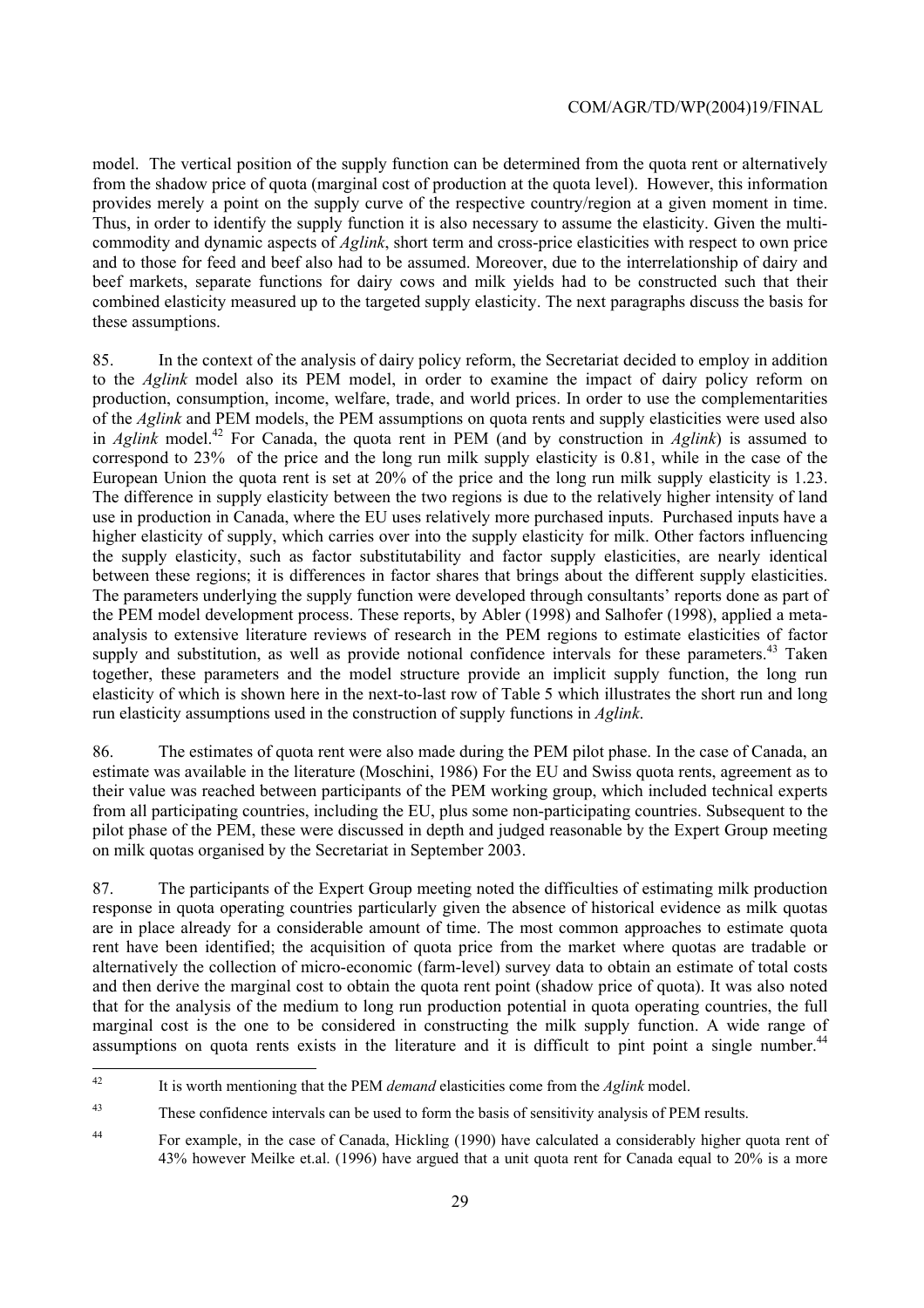1

<span id="page-29-0"></span>Nevertheless, the Expert Group meeting reached an agreement that the quota rent levels assumed in the PEM model were generally appropriate, as were the elasticities of supply used in the model.

|                                | Canada   | European Union |
|--------------------------------|----------|----------------|
| Short term                     |          |                |
| Milk cow/milk price            | 0.082    | 0.078          |
| Milk cow/feed price            | $-0.023$ | $-0.015$       |
| Milk cow/beef price            | $-0.015$ | 0.06           |
| Partial adjustment coefficient | 0.885    | 0.93           |
| Yield/milk price               | 0.1      | 0.12           |
| Yield/feed price               | $-0.04$  | $-0.05$        |
| Production/milk price          | 0.2      | 0.198          |
| Production/feed price          | $-0.063$ | $-0.065$       |
| Long term                      |          |                |
| Production/milk price          | 0.81     | 1.23           |
| Production/feed price          | $-0.24$  | $-0.264$       |

#### **Table 5. Elasticity used in Aglink supply functions for Canada and the European Union**

#### *Different milk production potential assumptions across EU member states*

88. It is important to note that the European Union is treated as a single block in the Secretariat's PEM and *Aglink* models which implies a certain limitation for the quota analysis and trade liberalisation scenario. The average quota rent for the EU, assumed in PEM and *Aglink*, may be substantially different from quota rents in individual EU member states. In fact, the quota rents differ substantially amongst EU countries, depending on the institutional set-up for quota allocation and tradability as well as on the efficiency of milk production. The variability is well shown in Table 6 which illustrates quota rent from three studies that are selected to show relatively high, average and low quota rent assumptions.

89. Each study has used considerably different assumptions on quota rents and the table shows that within the broad categories of high, average and low quota rent assumptions there are large differences across the EU member states. The results of these studies are, as can be expected, to a large extent driven by the assumption on initial quota rent. Thus, for example Lips and Rieder has concluded that the changes in raw milk production following a quota system abolition in the European Union differ significantly by country. The authors suggest that Ireland would strongly increase its milk production, countries such Denmark, Italy, Luxembourg, the Netherlands and Spain would show an expansion of their raw milk production while countries such Germany, Greece, Portugal and Sweden would see a decline in quantity produced

90. Comparing the magnitude of quota rents assumed in the above table it is apparent that on average the quota rent used in PEM and *Aglink* for the EU is smaller than those used in INRA-Wageningen

reasonable estimate (based on 1993 Ontario industrial milk quota values). The different assumptions on quota rent adopted in the literature for the European Union are discussed in paragraphs 85-88.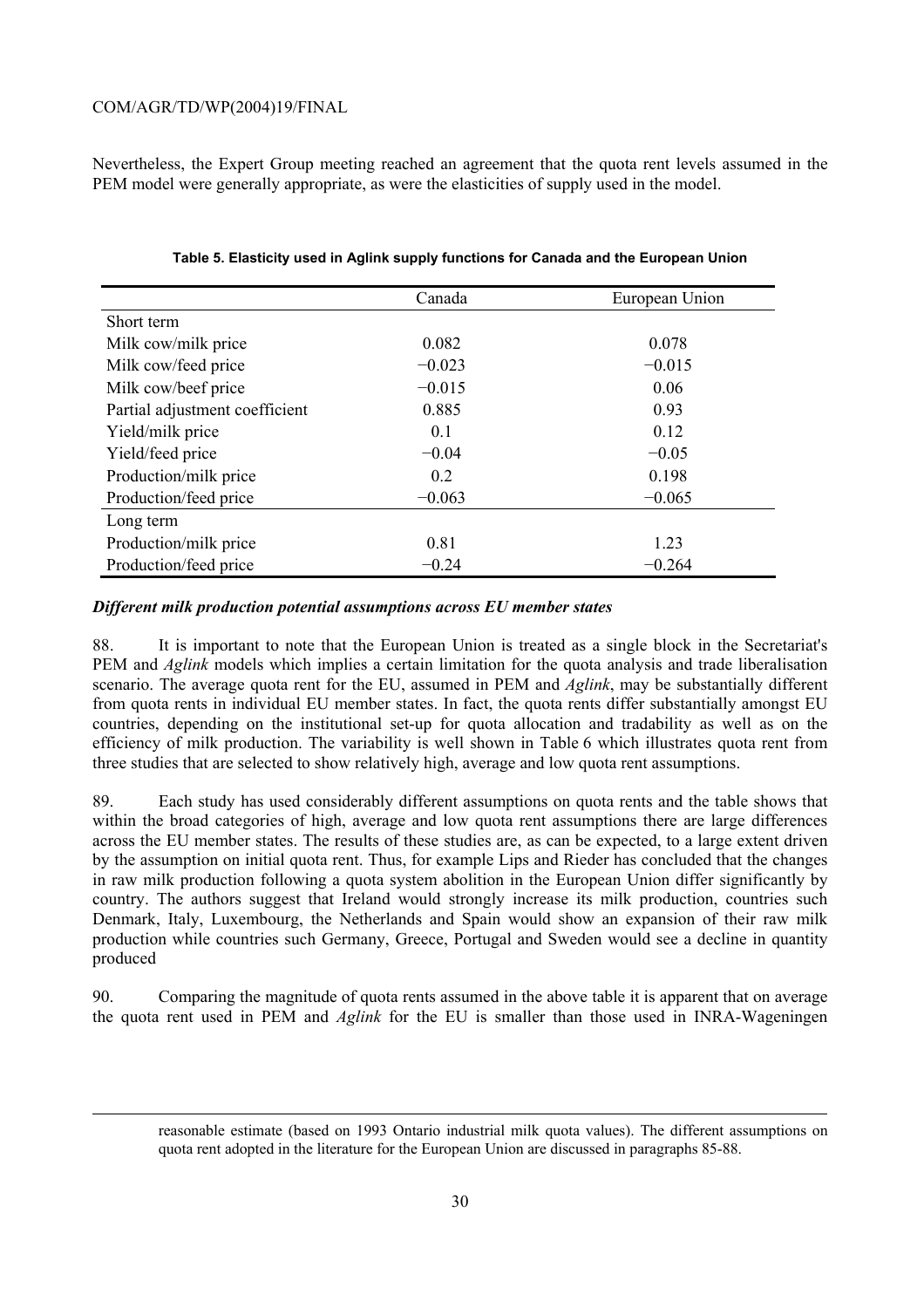<span id="page-30-0"></span> $(2002)^{45}$ , is of a same (similar on average) magnitude as the ones used in Lips and Rieder (2003) and is larger than those used in Jensen and Frandsen  $(2003)$ .<sup>[46](#page-30-2)</sup>

|                | <b>INRA-Wageningen</b> | Lips and Rieder  | Jensen and Frandsen |
|----------------|------------------------|------------------|---------------------|
|                | <b>Base 1998</b>       | <b>Base 1997</b> | <b>Base 1997</b>    |
| Austria        | 45.9                   | 17               | 9                   |
| Belgium        | 31.8                   | 20               | 11.9                |
| Denmark        | 41.6                   | 26               | 5.3                 |
| Finland        | 24.4                   | 15               | 1.6                 |
| France         | 35.2                   | 22               | 10.5                |
| Germany        | 45.3                   | 20               | 12                  |
| Greece         | 36.8                   | $\boldsymbol{0}$ | 2.6                 |
| Ireland        | 49.1                   | 31               | 7.2                 |
| Italy          | 36.8                   | 23               | 5.3                 |
| Luxembourg     | 29.2                   | 18               | 11.9                |
| Netherlands    | 36.0                   | 23               | 16.6                |
| Portugal       | 26.9                   | $\boldsymbol{0}$ | 5.9                 |
| Spain          | 37.5                   | 24               | 5.8                 |
| Sweden         | 15.2                   | 10               | 2.2                 |
| United Kingdom | 42.6                   | 27               | 8.9                 |

**Table 6. Milk quota rent assumptions for the European Union (per cent of price)**[47](#page-30-3)

91. Nevertheless, as there are many assumptions underlying the quota rent calculations, the adopted value remains uncertain. Thus, given the fact that the specification of milk supply functions is of crucial importance for modelling dairy policy reform, it seems necessary to undertake a sensitivity analysis with respect to the possible range of the underlying supply function assumptions. A sensitivity analysis is thus conducted on the quota rent and supply elasticity assumptions adapted in *Aglink* in the trade liberalisation scenario. The results of the scenario and the sensitivity analysis results are presented in document [COM/AGR/TD/WP(2004)20/REV2].

#### **Conclusion**

92. The analysis in this paper has illustrated some specific market, trade and welfare implications of operating milk quota systems. It should be kept in mind, however, that the analytical and empirical results presented in the paper have to be viewed within the hypotheses and assumptions adopted and within the limits and caveats of the models used.

93. Quotas were typically introduced as a tool to control the growth of surplus production and budgetary expenditures in order to improve the political sustainability of high price support. Simultaneously, the objective of stabilising producer prices could be easier achieved within a system of

<span id="page-30-1"></span><sup>&</sup>lt;sup>45</sup> One of the reasons might be the fact that the calculation of quota rents in these studies has not accounted for fixed cost of land, building etc (see Annex of EU Commission (2002) for the comments).

<span id="page-30-2"></span><sup>46</sup> Van Tongeren (2002) has used an assumption of 20 percent quota rent for the European Union using a GTAP model.

<span id="page-30-3"></span><sup>&</sup>lt;sup>47</sup> The first study bases the quota rent assumption on a different year than the other two studies. The average milk price in the EU has slightly declined from year 1997 to 1998. Thus it does not seem that the higher quota rents in the INRA-Wagenningen study would be a result of higher milk prices in the base year.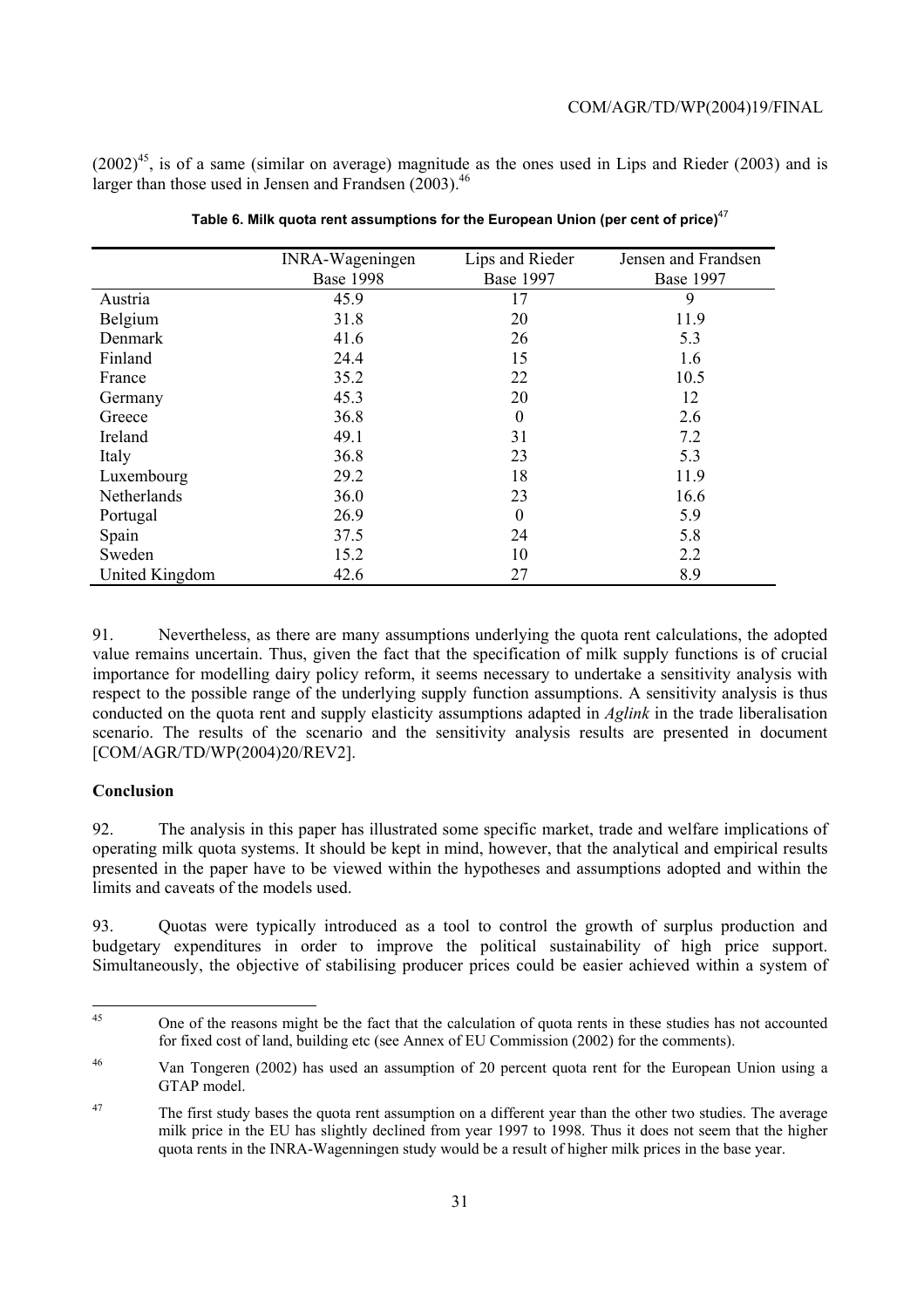production quotas. A quota imposition is a welfare reducing instrument when compared to support price cuts. Nevertheless, when decision makers are unwilling to cut support prices, the implementation of quotas could be considered as a welfare improving policy instrument. The efficiency of production under quota depends to some extent on a particular quota administration system. For example one way to rectify the inefficiencies related to quota imposition is to organise a quota trade so that producers with low marginal costs can buy or lease quotas from producers with higher marginal costs. On the other hand, quota trade can bring its own problems, such as increase in structural cost, industry concentration issues etc, so that the pros and cons of different administration system need to be weighted.

94. Nevertheless, from a dairy policy reform stand point, an important consideration is connected to the inherent nature of a quota system – the presence of a quota value. As the producer support is typically tied to the amount of quota, it is less profitable and often not feasible to supply milk without quota and therefore quota is an income-generating asset and assumes a value. With time the value of quota, reflecting the difference between an underlying cost of production and milk price, becomes incorporated into the cost structure of dairy farms.

95. When evaluating a quota system, it is important to keep in mind that a quota is typically contingent on the existence of another policy, namely market price support, and, in many milk producing countries, that market price support is in turn often contingent on the presence of quota. Simply removing production controls without also eliminating market price support would likely be unsustainable; conversely, in the absence of a policy that raises domestic prices over world prices, there is little rationale for limiting the quantity that domestic producers may offer in the marketplace. Thus, quota interacts with the effects of other policy tools and impacts on markets and welfare within a context of specific policy objectives.

96. If an objective is to hold the volume of subsidised exports or government expenditures on subsidised exports constant for a given increase in the quota level, then this increase has to be accommodated by a reduction in the domestic support price. Empirical results of experiments conducted with the *Aglink* model have shown the milk and dairy product price cuts required for a particular increase in quota for a given policy objective. The results, which are primarily driven by the size of demand elasticities, showed that the EU butter price would have to be reduced substantially more than the SMP price, while prices of cheese and WMP would be reduced somewhere in between the butter and SMP price cuts.

97. The PEM empirical analysis of the relationship between quota level and price support in determining farm income in the European Union has shown that an expansion in domestic quota could be welfare-reducing for producers via erosion in the value of quota rents as marginal production costs rise and input suppliers recapture part of the producer surplus as demand for inputs increases. This erosion could be offset by an increase in the level of price support (or other means of delivering support) if the objective is to keep milk producers' welfare unchanged. However, the experiments demonstrate that welfarecompensating policy actions tend to have their impact on quota rent rather than on the returns to other farm assets, regardless of the way compensation is provided. When the focus is on total welfare, the experiments show that dairy quota policy reform will be welfare enhancing if combined with an appropriate reduction in price support.

98. The PEM analysis for Canada focused on a doubling in the import quantity, and also show a loss in producer welfare due to a decline in domestic prices, which entirely translates into a reduction in quota rents. But consumers gain from the drop in prices, with a small improvement in welfare overall. The experiments show that producer welfare can be maintained unchanged if the increase in imports is coupled with a reduction in the quota, or alternatively, a rise in compensatory direct payments. By increasingly reducing quota in response to successive amplifications in imports, farm welfare can be maintained up to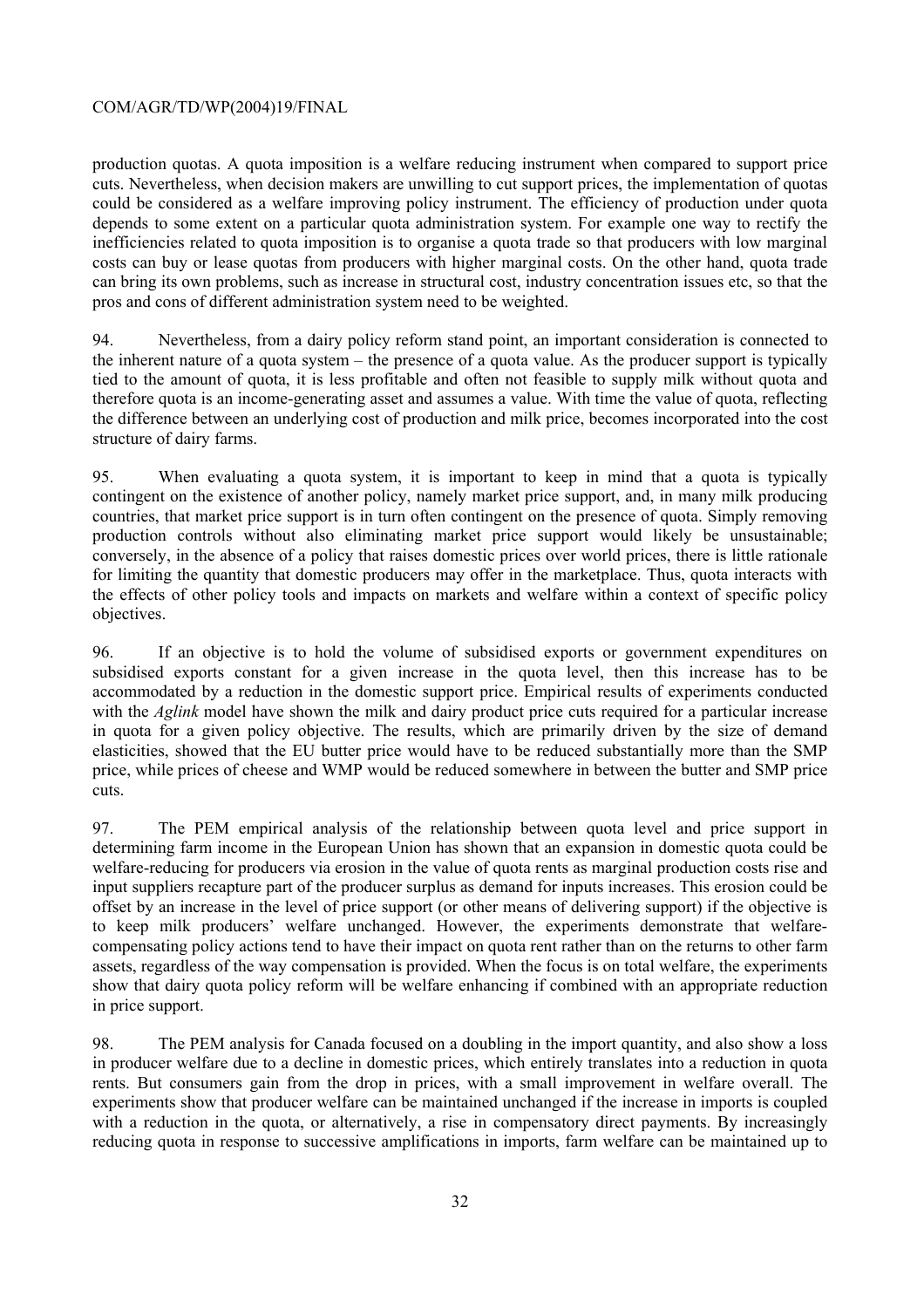the point where quota is no longer binding, and with marginal impacts on overall welfare. The same can be achieved if lower prices are compensated for by higher direct payments. This also results in a small overall welfare gain, but which comes at the expense of substantially increased costs to taxpayers.

99. In summary, it could be said that quota represents a second best alternative that allows policy makers to continue a policy of high price support without necessarily aggravating budgetary problems. Quotas, as they are normally strictly enforced, also reduce the MPS impact on trade and world markets from excess production, although consumption is still limited by high prices. In most countries, quotas are thus an integral part of price support mechanisms, and exist to make price support sustainable from a budgetary point of view. Quotas exist in the context of market price support and their full impact depends on the other policies that are operated concurrently

100. Nevertheless, a quota system is unlikely to be considered as the best policy option. This is due to the inefficiencies that it may create, the cost that it imposes on consumers, the difficulties and costs of administration that may arise for governments, the difficulty in getting the information on the quota level that would match production (or trade) under free trade and the vested interests that it generates. The existence of quota systems also likely depends on the continuation of high border measures, which is uncertain in the context of multilateral trade reform. That is, quota systems allow a domestic market to be managed only if that market is isolated from external sources of supply. Quota imposition provides gains for initial beneficiaries, but subsequent generations can be locked into a higher cost structure, and the system then perpetuates itself. In other words, the value of quota gets built progressively into the farm cost structure and complicates the reform or removal process of the quota system later on. Thus, to quote Guyomard and Mahé (1994): "Quotas might be an attractive approach to reduce distortion in production, however, they do not benefit consumers and from a political economy stand point quotas are more likely to delay reforms on price support."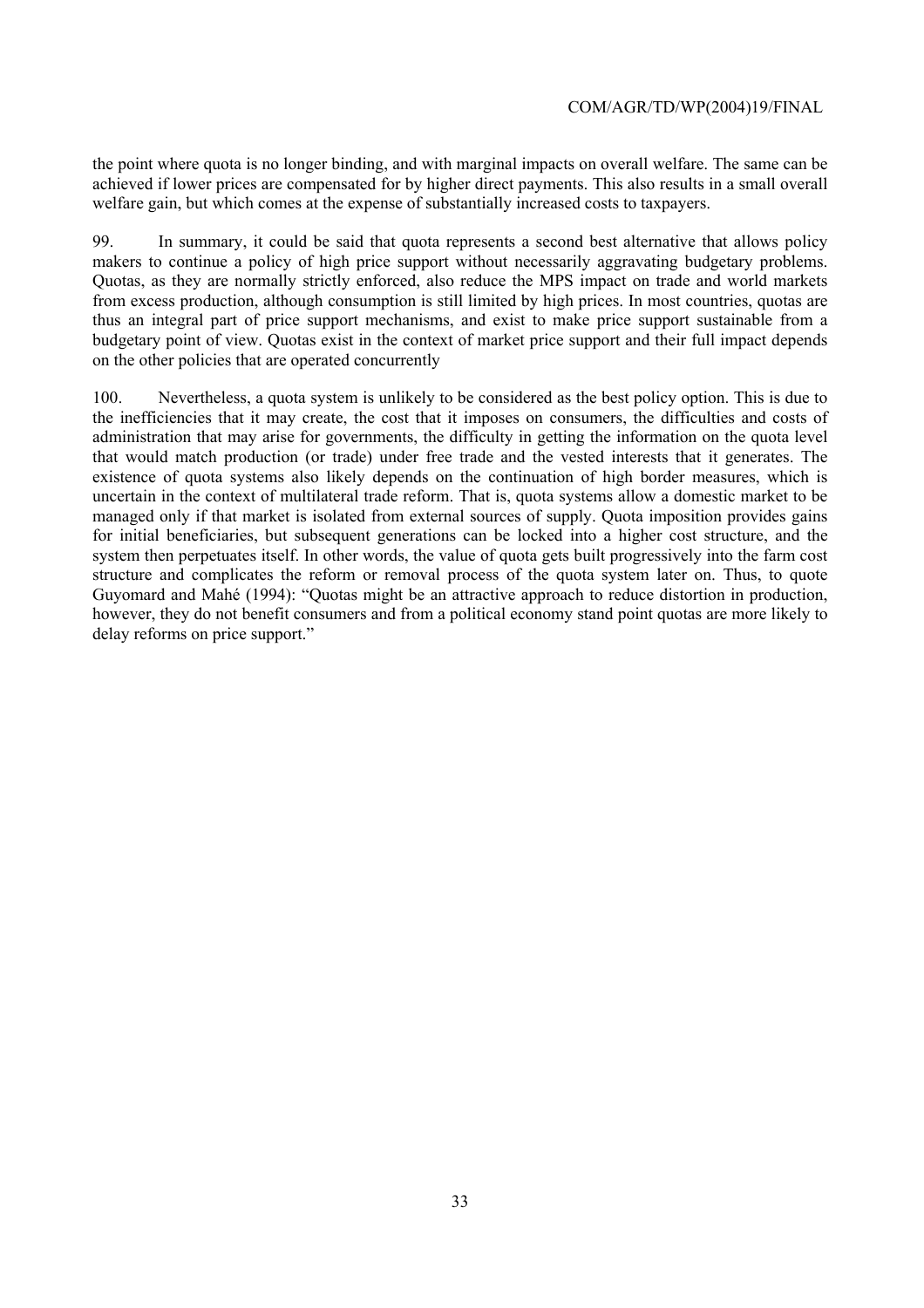#### **REFERENCES**

- <span id="page-33-0"></span>Abler, D.G., (2000) Elasticities of Substitution and Factor Supply in Canadian, Mexican, and US Agriculture, Report to the Policy Evaluation Matrix (PEM) Project Group, OECD, Paris.
- Alston, J.M. and Quilkey, J.J.(1980). 'Insurance Milk", *Australian Journal of Agricultural Economics* 24 (3): 283-290
- Alston, J.M. and Spriggs, J. (1998). "Endogenous policy and supply management in a post-GATT world". *Canadian Journal of Agricultural Economics* 31(1): 220-239.
- Australian Bureau of Agricultural and Resource Economics ABARE (2001) *The Australian dairy industry: Impact of an open market in fluid milk supply*, Canberra, ACT, Australia.
- Australian Competition and Consumer Commission (2001) *Impact of farm-gate deregulation on the Australian milk industry: study of prices, costs and profits*, Australian Competition and Consumer Commission, Dickson, ACT, Australia.
- Bailey, A.S. (2004). *Potential Benefits from "Latent" Structural Change Following the Removal of Milk Quotas for the European Dairy Farm Sector.* Presented to the Agricultural Economics Society 78th Annual Conference, Imperial College, South Kensington, London 2-4 April 2004.
- Barichello, R.R. (1981). *The Economics of Canadian Dairy Regulation.* Economic Council of Canada. Technical Report No. E/12, Ottawa.
- Barichello, R.R. (1984). *Analyzing an Agricultural Marketing Quota.* Center Discussion Paper No. 454. Economic Growth Center. Yale University.
- Barrichello, R.R. (1996). "Capitalizing Government Program Benefits: Evidence of the Risk Associated with Holding Farm Quotas." *The Economics of Agriculture, Volume 2, Papers in Honor of D.Gale Johnson*. J.A. Antle and D.A. Sumner eds, Chicago IL: The University of Chicago Press, pp 283- 299.
- Barrichello, R.R. (1999). "The Canadian Dairy Industry: Prospects for Future Trade." *Canadian Journal of Agricultural Economics*. 47(5):45-55.
- Boots, M., Lansink, A.O. and Peerlings, J., (1997). "Efficiency loss due to distortions in Dutch milk quota trade." *European Review of Agricultural Economics* 24 (1): 31–46.
- Bouamra-Mechemache, Z., Chavas, J.P., Cox, T. and V. Réquillart, (2002). "Partial Market liberalization and the efficiency of policy reform: the case of the European dairy sector." *American Journal of Agricultural Economics*, 84(4):1003-1020)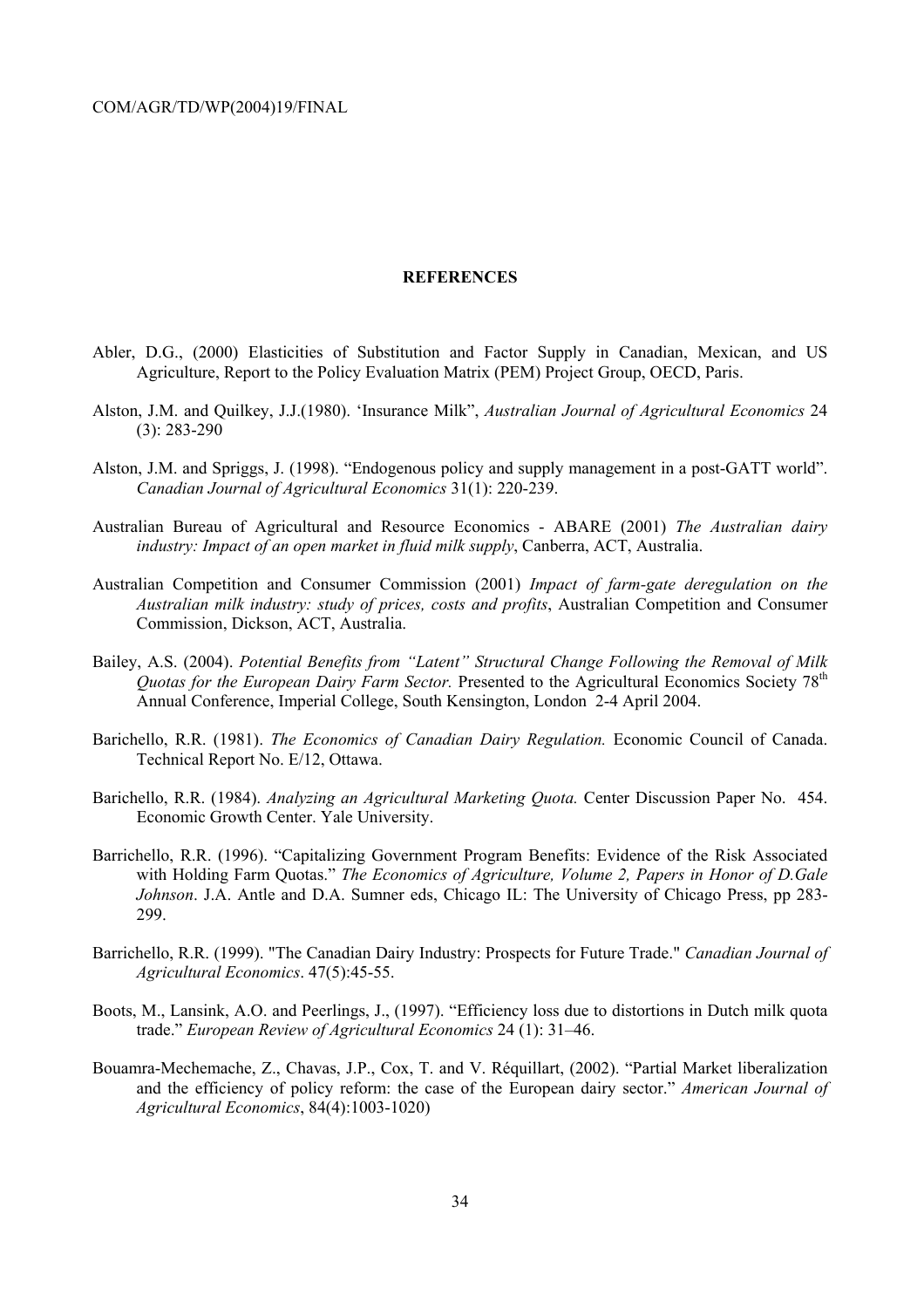- Burrell, A., (1987). "EC agricultural surpluses and budget control". *Journal of Agricultural Economics* 38(1): 1–14.
- Burrell, A., (1989). *Milk Quotas in the European Community*. CAB International Chapter 8.
- Chavas, J.P., and Holt, M.T. (1990). Acreage Decisions Under Risk: The Case of Corn and Soybeans. *American Journal of Agricultural Economics.* 72: 529-538.
- Chen, K. and Meilke, K.. (1998). "The Simple Analysis of Transferable Production Quota: Implications for the Marginal Costs of Ontario Milk Production." *Canadian Journal of Agricultural Economics*. 46(1):37-52.
- Colman, D. (2000). "Inefficiencies in the UK Milk Quota System", *Food Policy* 25 (1), 1-16.
- Colman, D. (2002) (Ed.), *Phasing out Milk Quotas in the EU,* Report to DEFRA, SEERAD, NAW, and DARDNI, Published by CAFRE, SES, U. of Manchester, and at
- Colman, D., Burton, M.P., Rigby, D.S. and Franks, J.R., 1998. *Economic Evaluation of the UK Milk Quota Scheme*. CAFRE, School of Economic Studies, University of Manchester, Manchester.
- Commission of the European Communities (2002). *Report on Milk Quotas*, Commission Working Document, Brussels.
- Consortium INRA-University of Wageningen (2002). *Study on the Impact of Future Options for the Milk Quota System and the Common Market Organisation for Milk and Milk Products*.
- Court of Auditors (2001). "Special Report No 6/2001 on Milk Quotas together with the Commission's Replies" European Communities Court of Auditors, Luxembourg.
- Dawson, P.J., (1991). "The simple analytics of agricultural production quotas." *Oxford Agrarian Studies* 19(2), 127–130.
- Guyomard, H. and Mahé, L.P. (1994). "Is a production quota Pareto superior to price support only?" *European Review of Agricultural Economics* 21 (1): 31-36.
- Guyomard, H.,X, Delache, X., Irz, and Mahé L.P. (1996). "A microeconometric analysis of milk quota transfer: Application to French producers", *Journal of Agricultural Economics* 47(2): 206-223.
- Harvey D.R. (1984). "Saleable quotas, compensation policies and reform of the CAP" in : K.J. Thomson & R.M. Warren (Eds) *Price and Market Policies in European Agriculture*. p 291-204.
- Harvey, D.R. and Hubbard, L.J. (1984). "A comparative static analysis of the welfare impact of supply restricting marketing boards: a comment." *Canadian Journal of Agricultural Economics* 32 p. 570- 574.
- Hennessy, D.A. (1995). "Quotas, alternative technologies and immeserization." *Canadian Journal of Agricultural Economics,* 43, 203-208.
- Hickling Management Consultants. (1990). *International Competitiveness of Dairy Food Processing in Ontario and Quebec.* Report prepared for Industry, Science and Technology Canada, Food Policy Task Force and Subsidy Analysis Branch, Ottawa.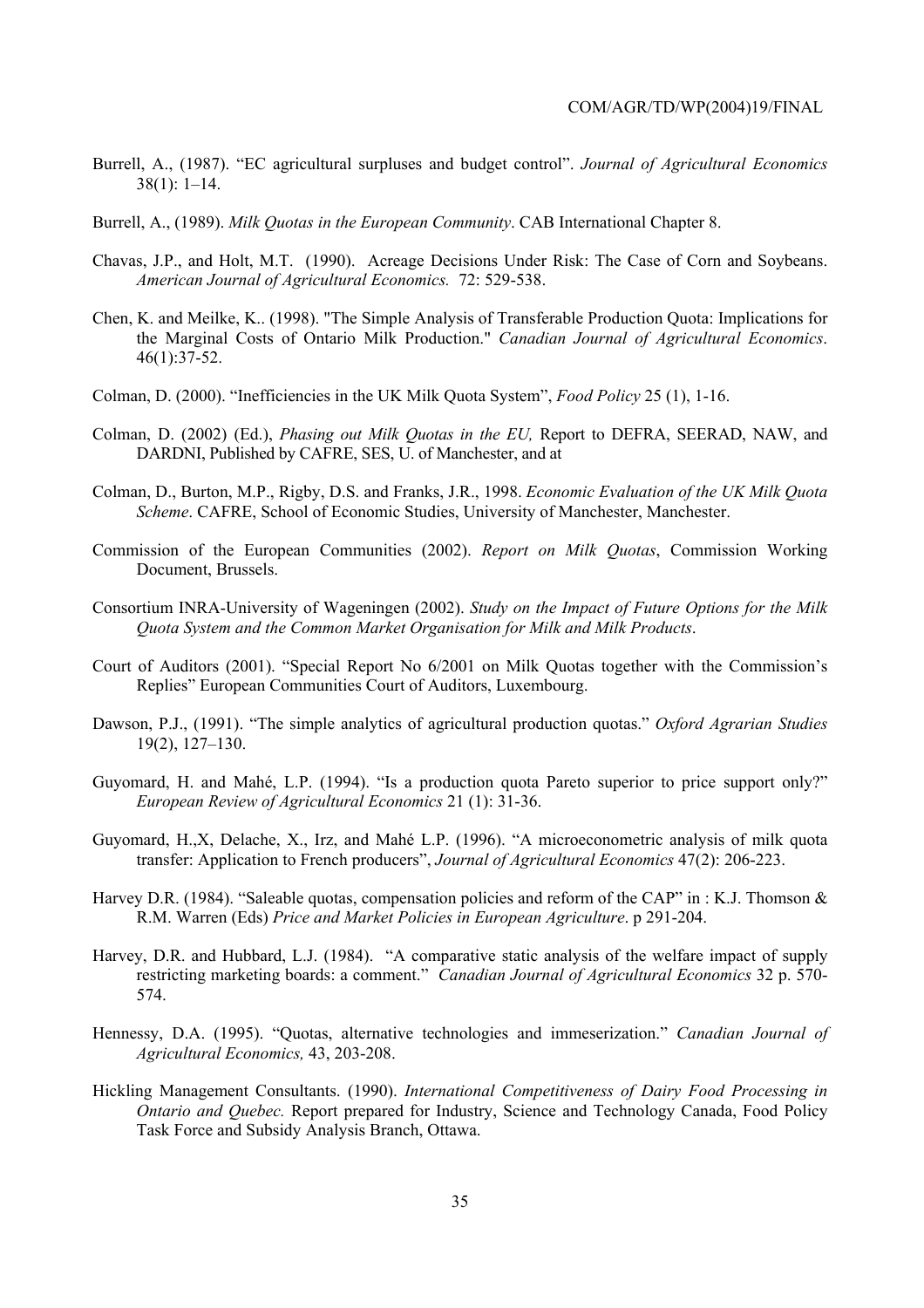- Hubbard, L.J. (1984). "The use of marketing quotas in the EC dairy sector", in : K.J. Thomson & R.M. Warren (Eds) *Price and Market Policies in European Agriculture*. p 205-211.
- Jansson, T. (2002). *Consequences for agriculture, consumers and taxpayers of abolishing milk quotas in the EU*. Paper presented at the  $10^{th}$  EAAE-Conference, August  $28-31$ ,  $2002$  in Zaragoza, Spain.
- Jensen, H. G. and Frandsen, S. E. (2003). *Impacts of the Eastern European Accession and the 2003-reform of the CAP Consequences for Individual Member Countries*, Working paper No. 11/03, Danish Research Institute of Food Economics (FOI)
- Josling, T. (1984). "US and EC farm policies: An eclectic comparison", in : K.J. Thomson & R.M. Warren (Eds) *Price and Market Policies in European Agriculture*. p 2-19.
- Just, R.E. (1974). An Investigation of the Importance of Risk in Farmers' Decisions. *American Journal of Agricultural Economics.* 56: 14-25.
- Kleinhanss, W., Manegold, D., Bertelsmeier, M., Deeken, E., Giffhorn, E., Jägersberg, P., Offermann, F., Osterburg, B., Salamon , P., (2002) *Phasing out Milk Quotas - Possible Impacts on German Agriculture;* Federal Agricultural Research Centre, Institute of Market Analysis and Agricultural Trade, Braunschweig.
- Lippert, O. (2001), *The perfect food in a perfect mess: The cost of milk in Canada*, Public Policy Sources, Number 52, The Fraser Institute, Vancouver, B.C., Canada.
- Lips, M. and P. Rieder (2003), "The abolition of the raw milk quota in the European Union An analysis on a member country level." Revised version of the paper "Endogenous adjusted output quotas – The abolishment of the raw milk quota in the European Union", in the *Proceedings of the 5th Conference on Global Economic Analysis,* (2002) Volume 2: 4d1 – 4d13, Centre for Sustainable Development, Taiwan.
- Meilke, K., Sarker, R. and Le Roy, D. (1996). "Analyzing the potential for increased trade in dairy products: a Canadian perspective"*.* in *Understanding Canada/United States Dairy Disputes* - Proceedings of the Second Canada/U.S. Agricultural and Food Policy Systems Information Workshop, Ed. by R.M.A. Loyns, K. Meilke and R. D. Knutson, Published by: Department of Agricultural Economics and Farm Management, University of Manitoba
- Moschini, G. "Modeling the Supply Response of Supply Managed Industries: A Review of Issues." *Canadian Journal of Agricultural Economics*, 37(1989): 379-392.
- Moschini, G. "Modeling the effects of supply constraints on the Canadian agricultural sector: A dual approach. Ph.D. Dissertation. Department of Agricultural Economics and Business, University of Guelph, Guelph, Ontario.
- OECD (1990). *The management of dairy quotas in OECD countries*. Directorate for Food, Agriculture and Fisheries, Paris
- OECD (1998), *An analysis of impacts of the relaxation of dairy quotas in OECD member countries* AGR/CA/APM/MD(98)3.
- OECD (2001), *Market Effects of Crop Support Measures*, Directorate for Food, Agriculture and Fisheries, Committee for Agriculture, Paris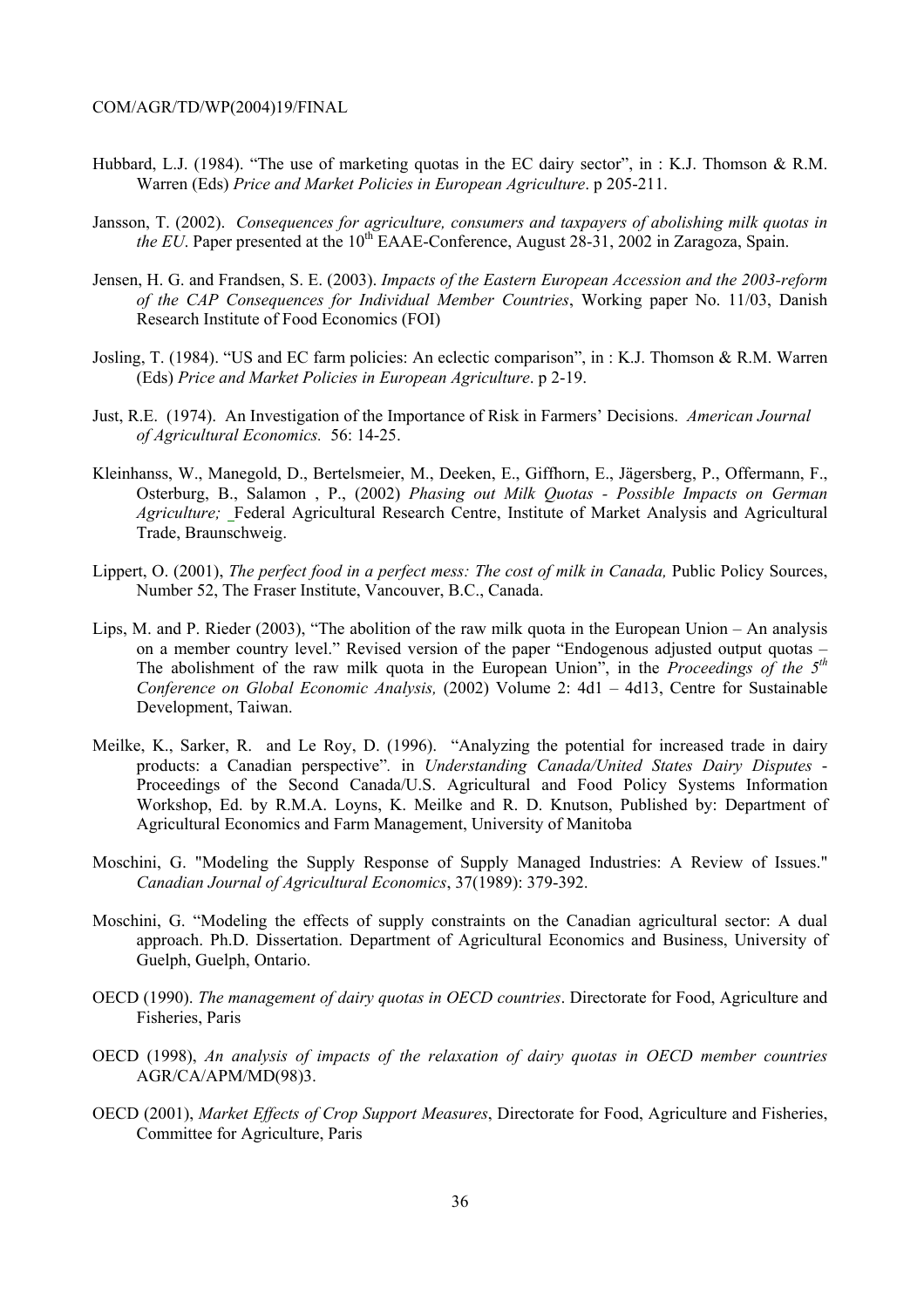- OECD (2003), *OECD Agricultural Outlook 2003-2008,* Directorate for Food, Agriculture and Fisheries, Committee for Agriculture, Paris
- OECD (2004), Analysis of the 2003 CAP Reform*,* Directorate for Food, Agriculture and Fisheries, Committee for Agriculture, Paris
- Oskam, A.J. and Speijers, D.P. (1992). "Quota mobility and quota values". *Food Policy*, 1992 (1): 41-52.
- Rainelli P. and Vermersch D. (1997) "Thematic network on CAP environment in the EU", 26 p. contribution for *CAP and the rural environment in transition, a panorama of national perspectives,*  edited by Brouwer F. and Lowe P., Wageningen Pers (1998), 355 p
- Salamon, P., Bertelsmeier, M., Jägersberg, P. and von Ledebur, O. (2002). "Modelling the Phasing Out of Milk-Quotas in Europe- An Overview", *10th Congress of the European Association of Agricultural Economists,* Zaragoza, August 28-31.
- Salhofer, K., (2000), Elasticities of Substitution and Factor Supply Elasticities in European Agriculture: A Review of Past Studies, Report to the Policy Evaluation Matrix (PEM) Project Group, OECD, Paris.
- Suzuki, N., and Kaiser, H.M. (1994). "Basic mechanism of Japanese dairy policy and milk market models: A comparison with Untied States dairy policy" *Journal of Dairy Science 77*: 1746-1754.
- Swinbank, A. and Peters, G.H. (1990). "Who pays a tax in kind?" *Oxford Agrarian Studies* 18: 123-132.
- Swiss Federal Office for Agriculture (2001). *Agricultural Report 2001*. Federal Office for Agriculture, Mattenhofstrasse 5, 3003 Bern
- Turvey, C., Weersink, A. and Craig, M. (2002). "The value of dairy quota under a commercial export milk program", Working Paper 02/12, Department of Agricultural Economics and Business, University of Guelph, Guelph, Ontario.
- Van Tongeren, F. (2002). "Forward-looking analysis of reforms of the EU dairy policy", *10th Congress of the European Association of Agricultural Economists,* Zaragoza, August 28-31.
- Veeman, M.M. (1982). 'Social Cost of Supply Restricting Marketing Boards", *Canadian Journal of Agricultural economics* 30:21-36.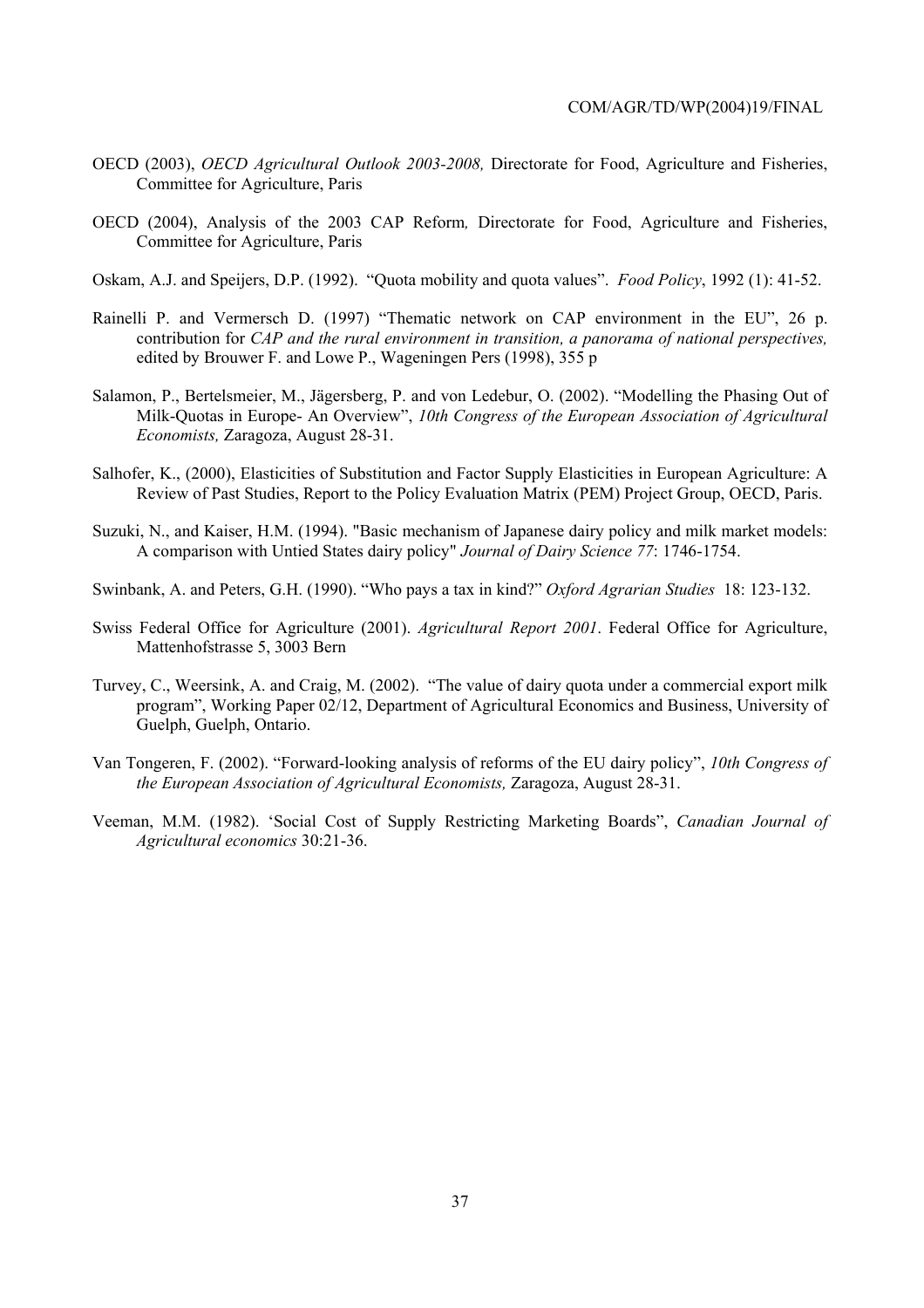#### **ANNEX 1**

#### <span id="page-37-0"></span>**WELFARE IMPLICATIONS OF SUPPORT PRICE REDUCTION VERSUS QUOTA LEVEL IMPOSITION**

101. In the case that a policy of support prices exists that require import tariffs and significant quantities of export subsidies, it can be shown analytically that lowering support prices as compared to imposing quota limits brings about higher net welfare gains. The domestic welfare implications of these two policy options available to reduce large gaps between domestic production and domestic consumption at support prices are illustrated in Figure A1.1. The figure depicts the impact of output reduction by means of a support price cut and by means of a quota imposition. In this simple analytical setting, the support price reduction is illustrated by a change in the support price from  $P_S$  to a new level  $P_N$ , which is assumed to remain above the world price  $P_W$ . The price change would cause consumers to increase their consumption from quantity  $Q_{DS}$  to  $Q_{DN}$  and dairy farmers to decrease their milk production from quantity *QSS* to *QSN* by moving down the supply curve *SS*. The welfare implications of the support price reduction is an increase in consumer surplus by area  $a + b$  and a reduction in producer surplus by area  $a + b + c + d$ . As a result of both the price cut and the consequent decrease in surplus production, the amount of subsidised exports can be reduced from  $(Q_{SS} - Q_{DS})$  to  $(Q_{SN} - Q_{DN})$ . Thus, the budgetary costs of disposing of the surplus through export refunds fall by area  $b+c+d+e+f+g$ . The net welfare gain of support price reduction is thus equal to area  $b + g + e + f$ .



**Figure A1.1. The welfare implications of different policy options available to reduce large surpluses** 

102. Under the second policy option, the desired level of output  $Q_{SN}$  is achieved by the imposition of a quota limit *Q\** which shifts the supply curve to *SS\** while support price remains at its original level of *PS*. At output level  $O^*$ , the supply curve is perfectly inelastic (vertical) as it is assumed that a severe penalty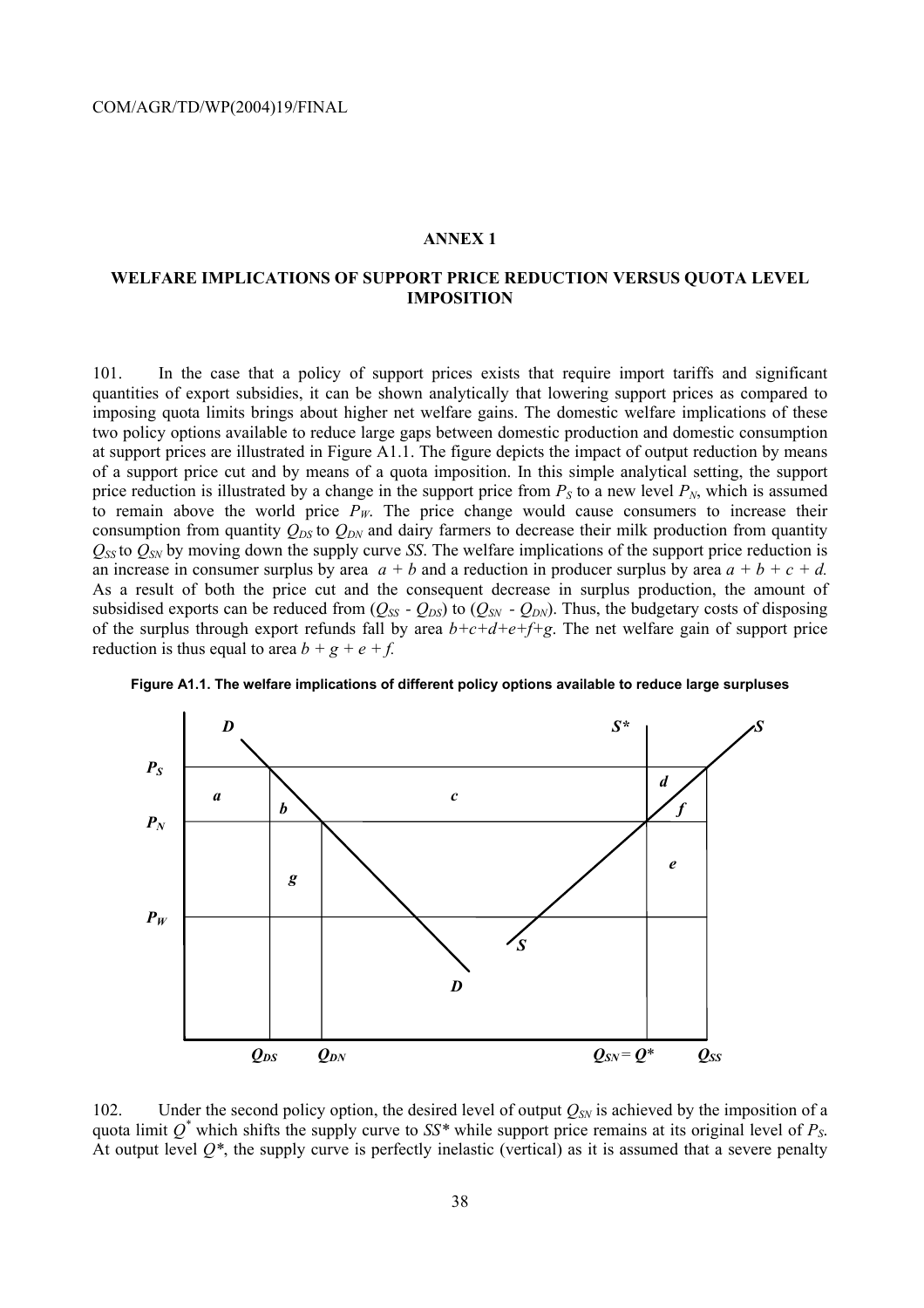for exceeding the quota is applied, thus discouraging farmers from over-quota production. Consumers continue to face price  $P_S$  at which they consume  $Q_{DS}$  and are unaffected by the implementation of the new policy. It follows that the change in consumer surplus is zero. The diagram implies that with the imposition of quota dairy farmers lose producer surplus equal to area *d*. This loss is an unavoidable consequence of the output restriction. Due to the quota limit, the surplus production decreases from  $(Q_{SS} - Q_{DS})$  to  $(Q^* Q_{DS}$ ) and the budgetary costs of disposing of the surplus are reduced by area  $d+e+f$ . It follows that the net welfare gain is equal to the area  $e+f$ . In comparing the two policy option the net welfare gain of the support price cut is larger by area *b+g* as compared to the quota limit imposition. Moreover, this result of greater welfare gains from reducing the support price relative to comparable quota reductions holds for any plausible elasticities of consumer demand and producer supply.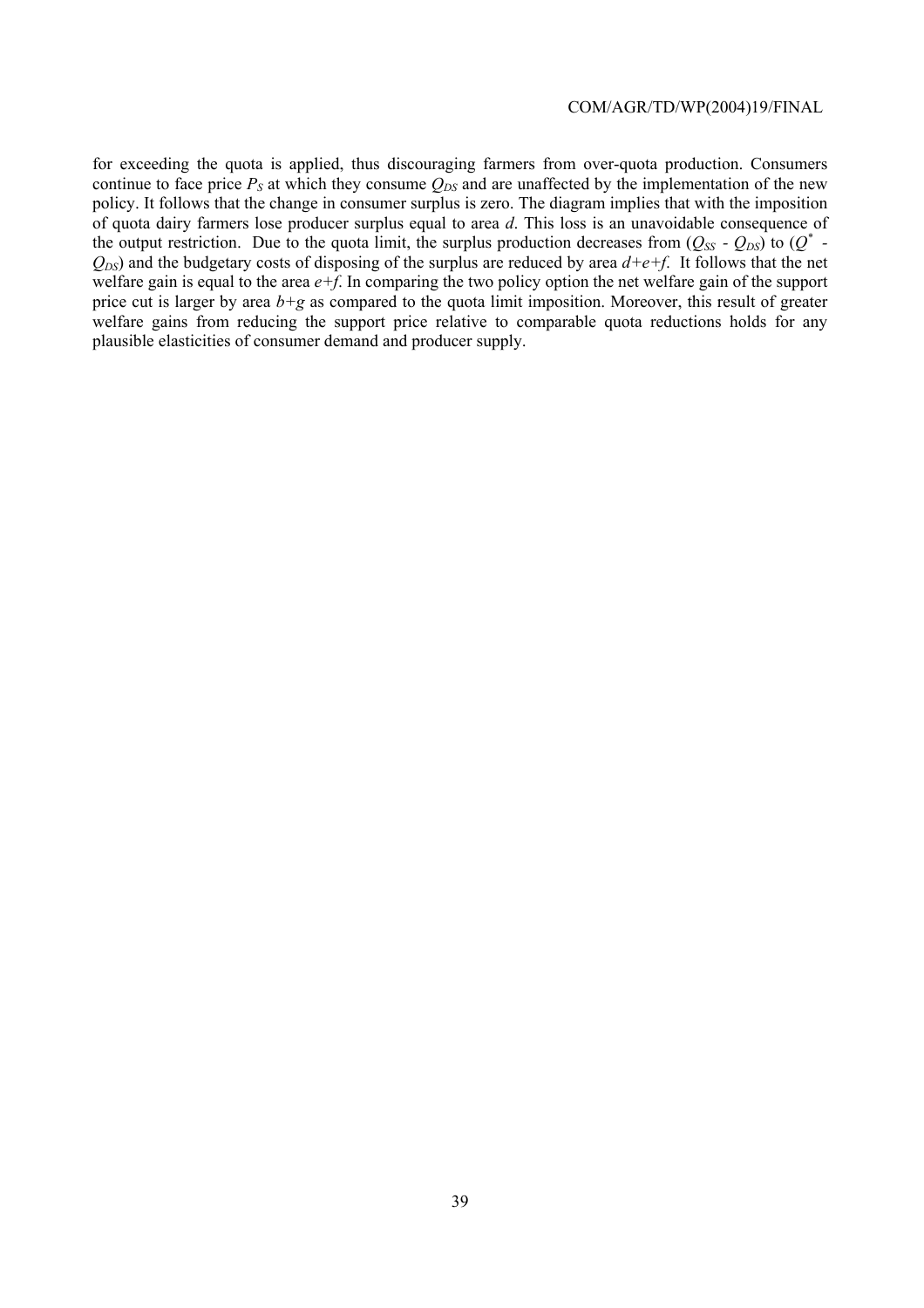#### **ANNEX 2**

#### <span id="page-39-0"></span>**INCENTIVE TO EXCHANGE QUOTAS AND EMERGENCE OF QUOTA VALUE**

103. Following on the standard theory of the effect of milk production quota on asset values (Harvey,1984, Burrell, 1989, Dawson, 1991, and Colman et al, 1998), Figure A2.1 illustrates schematically the immediate impact of quota imposition on the dairy industry. The quantity of milk produced before the quota regime is represented by  $Q$ . The farmer's revenue from sale of milk  $P_S Q$  is shared between its variable resources (area below the supply curve *SS*) and its fixed resources (area above *SS*). The area above the cumulative cost incurred (area above *SS*) is conventionally defined as producer surplus.





104. Consider the case that a quota system is introduced with quota limit imposed at  $Q^*$  and no leasing or trade of this quota is allowed with respect to the initial allocation. Typically, quotas are distributed on the basis of historical production levels rather than efficiency criteria and all producers experience the same percentage cut in their production. As a consequence some low-cost, efficient production is lost from the industry whilst some high-cost, inefficient production is maintained. The implication of this process is shift of the supply curve to the left. The loss in producer surplus due to the leftward shift of supply curve is represented by area  $d+e+c$ . This loss is a consequence of the initial quota allocation inefficiency. The producer surplus is also decreased by area *a,* but this is the unavoidable consequence of introducing a supply control measure.

105. When the quota system allows quota to be marketable the efficient producers would lease or buy quota from less efficient producers and the rental price in a competitive market would be bid to a rate equal to the difference between support price and marginal cost,  $P_S - P_C$ , as shown in Figure A2.1. At this price, the quota market equilibrium would be struck and the quantity  $(Q^* \cdot Q^T)$  of quota would be traded. The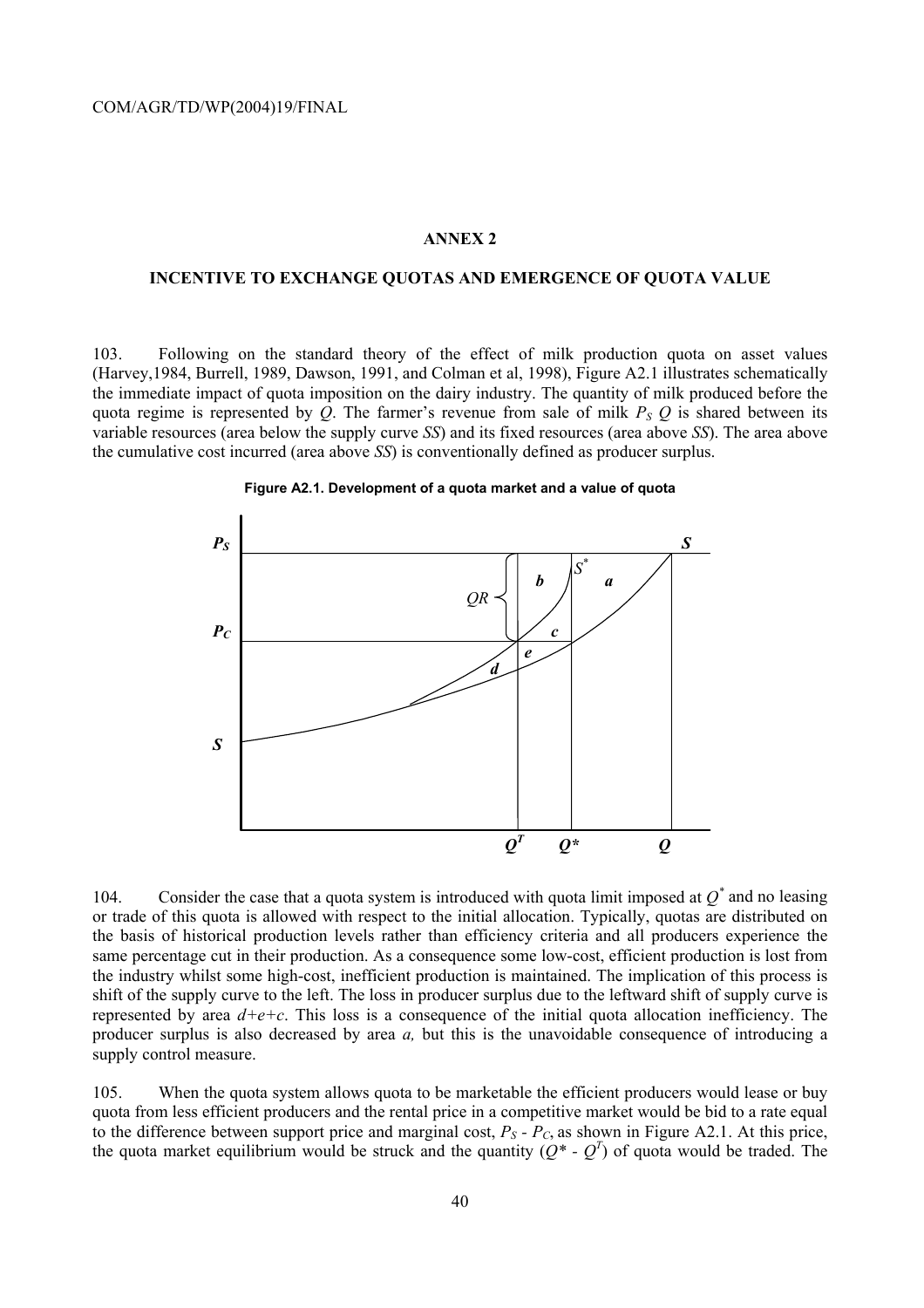producers who lease out or sell quotas would obtain a revenue equivalent to area  $b + c$  where b is the compensation for the loss of income to fixed resources and *c* is a profit. The producers who lease in or buy will gain  $b + c + d + e$  for the price of  $b + c$ .

106. The total rental value of quota in a period could be measured by the area  $(P_S - P_C) Q^*$ . It follows from the illustration that in a competitive market the quota would move from less efficient producers to the most efficient producers and the supply curve would effectively regain its original position up to the quota limit thus eliminating the initial inefficiencies.

107. To eliminate the initial inefficiencies, Colman (2000) estimated that for the United Kingdom, between 15 and 26% of total quota would have to be transferred from less efficient producers to more efficient producers for the industry to reach profit maximising allocation. For France, Guyomard *et al.* (1996) estimated that in the short-run between 11% and 16% of quota would had to be transferred while for Netherlands, Boots *et al.* (1997) estimated that an extra 10.2% of quota would had to be transferred in order to achieve full economic efficiency.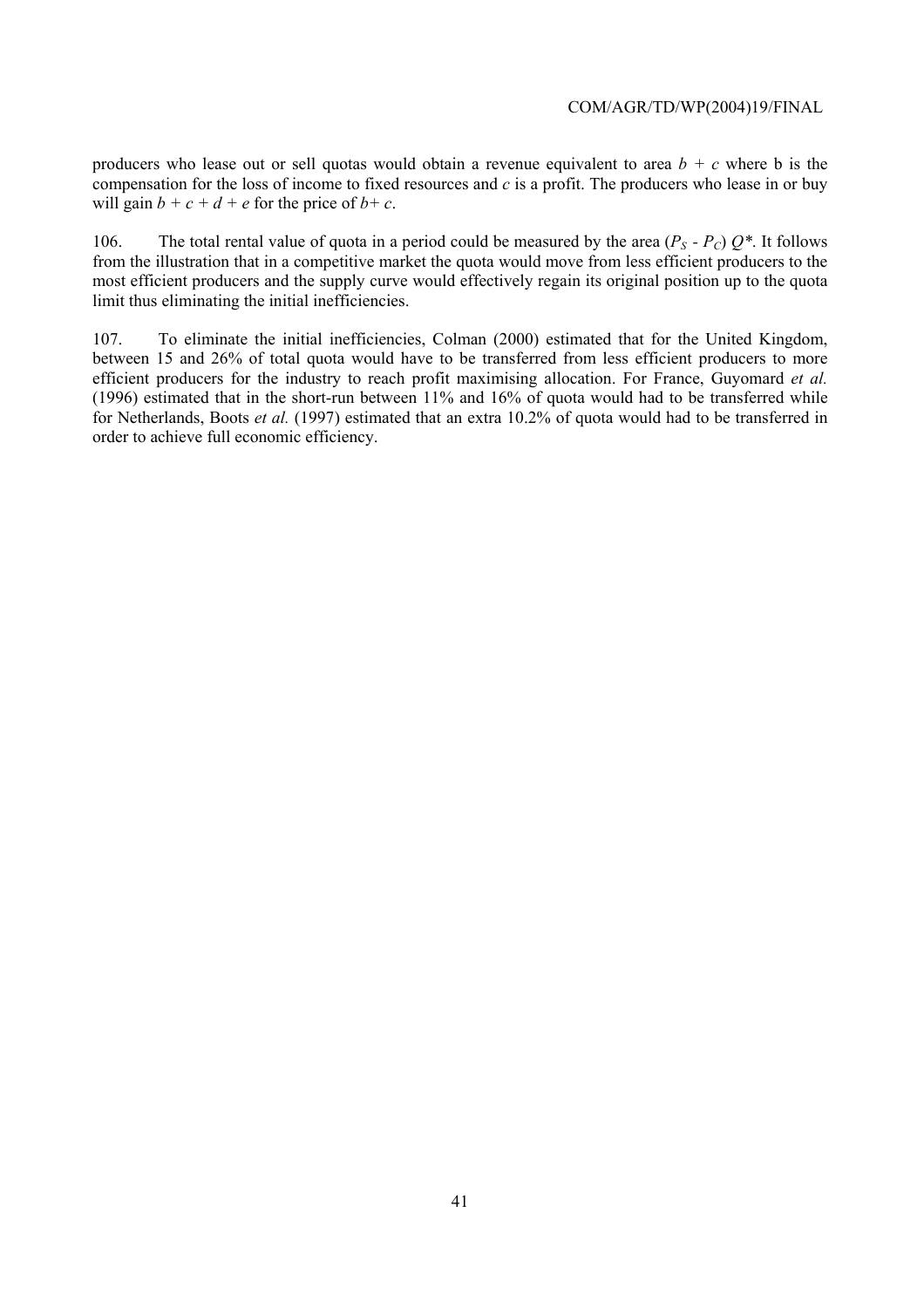#### **ANNEX 3**

#### <span id="page-41-0"></span>**LONG-RUN EFFECTS OF A QUOTA IMPOSITION ON FARM ASSETS AT THE FARM LEVEL**

108. The impact of quota on farm assets might be illustrated using an example of a tenant farm. Following Harvey and Hubbard (1984), consider a tenanted farmer for whom the area below the support price, *PS,* level and above the long run marginal cost, *LMC*, is economic rent. Presumably, the landowner holds the more scarce asset and can demand a rent from the tenant which is equal to this economic rent. When a competitive sector is in the long run equilibrium, marginal cost (excluding rent) equals average cost (including rent) at the producer price (in the diagram long run equilibrium is represented by price support  $P_s$  and production  $Q$ ). The LAC<sub>1</sub> in the diagram denotes the long run average cost including rents when all inputs are constant. Assume that the support price is maintained at  $P<sub>S</sub>$  while production is restricted to *Q\** .





109. When output is reduced<sup>48</sup> from  $Q$  to  $Q^*$  the intensity of use of the fixed asset (land) is reduced and the rent accrued to the asset falls by area  $P_S P_C A B$ . This generates a pure profit equal to area  $P_S P_C A$  $C$  as the LAC<sub>1</sub> curve shift down along the LMC curve to LAC<sub>2</sub>. However, this profit would be bid up into the quota rent with the unit quota price equal to  $P_S - P_C$ . If the quota is attached to land the land rent will be increased by the area corresponding to quota rent  $(P_S P_C A C)$ . Oskam and Speijers has illustrated that the value of quota can be determined as the difference between the price of land with and without quotas. Thus, in the long-run equilibrium the quota rent (one way or the other) will be incorporated in the cost structure and the  $LAC_2$  move vertically up to  $LAC_3$  eliminating pure profit.

<span id="page-41-1"></span><sup>48</sup> Note that the economic rent created by a quota system are capitalised into the market values or implicit values of quotas in the alternate case noted before, as well. Thus, if a quota is imposed at the current production level and support prices are then increased, the economic rent that is generated will be absorbed by a rising value in the quota.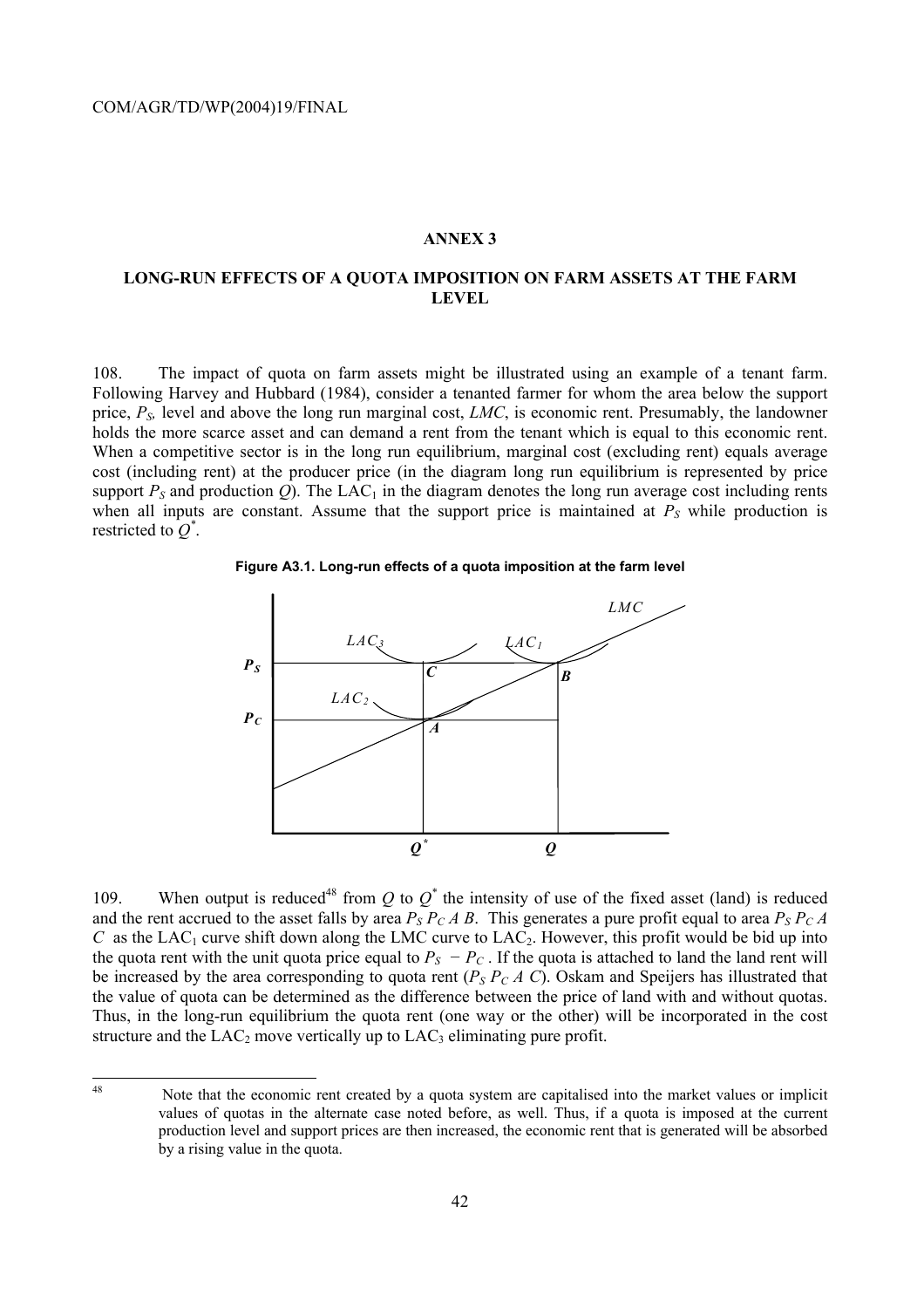#### **ANNEX 4**

#### <span id="page-42-0"></span>**THE DEVELOPMENT OF THE NORWEGIAN MILK QUOTA SYSTEM**

#### **1. Background**

110. Until recently, all dairy farmers in Norway have been organised as a cooperative. Consequently, all milk produced in Norway has been delivered to and sold through a nationally federated dairy cooperative. Since the 1930`s, this cooperative has played a major role in the process of developing the Norwegian national agricultural policy. The regulatory model in Norwegian agriculture is built on the idea that farmers have a responsibility to produce milk within a limited amount of aggregate supply. The authorities set this amount. In this system, the farmers are responsible of the costs of any potential overproduction of milk. The maximum price of milk is regulated and settled in the yearly Agricultural Agreement between the Government and The Norwegian Farmers Union and the Norwegian Small-holders Union.

111. Through the last two decades, various regulatory schemes have been set up to align aggregate milk production with domestic milk demand in Norway. The design of the schemes has been influenced by several factors such as the market situation, international pressures, the political ambitions of domestic milk production, farm-based regional settlements, efficient production of consumer goods and the goal of having a multifunctional agricultural sector in order to maintain environmental and cultural values.

112. Quotas, as a policy instrument to control the supply, were suggested as early as in 1930 and then again in 1956. In the early 1960s, the number of dairy producers that withdrew from the sector was high, and this led to less focus on the issue of quotas. An increased demand for milk in the years 1975-80 made a quota system seem unnecessary. In the late 1970s, a governmental committee was established to evaluate the dairy policy and it concluded that other policy instruments than quotas might be sufficient to regulate the market.

113. The first quota-based regulatory scheme was set up in 1983. This was a reaction to the fact that surplus production in the dairy sector had become an increasing problem. Between 1978 and 1983, aggregate milk production grew by 10%. Although several small farms closed out, productivity growth and investments in farm development more than made up for the loss of production that this caused. Norway led an ambitious agricultural policy in the late 1970s, which led to a rapid growth in producer prices and subsidies. This stimulated investments and production in the agricultural sector. Further more, there was a dramatic fall in dairy demand between 1980 and 1982. In 1982, the production surplus of milk had grown to almost 300 million litres. The need for stronger production control seemed obvious and in 1983 a quota system was introduced. The system has been redesigned and changed several times since then and in the following, a description of the different systems is given.

#### **2. The Two-price Quota Scheme (Initial Period, 1983-1990)**

114. The first quota-based scheme was a two-price quota system. The basic mechanism of this regulatory scheme was that if producers delivered milk without holding any quotas or in excess of the quota held, they were paid a lower price for their milk. Over the years, this price became a diminishing share of the ordinary milk price. Initial quotas were allocated to the milk producers according to the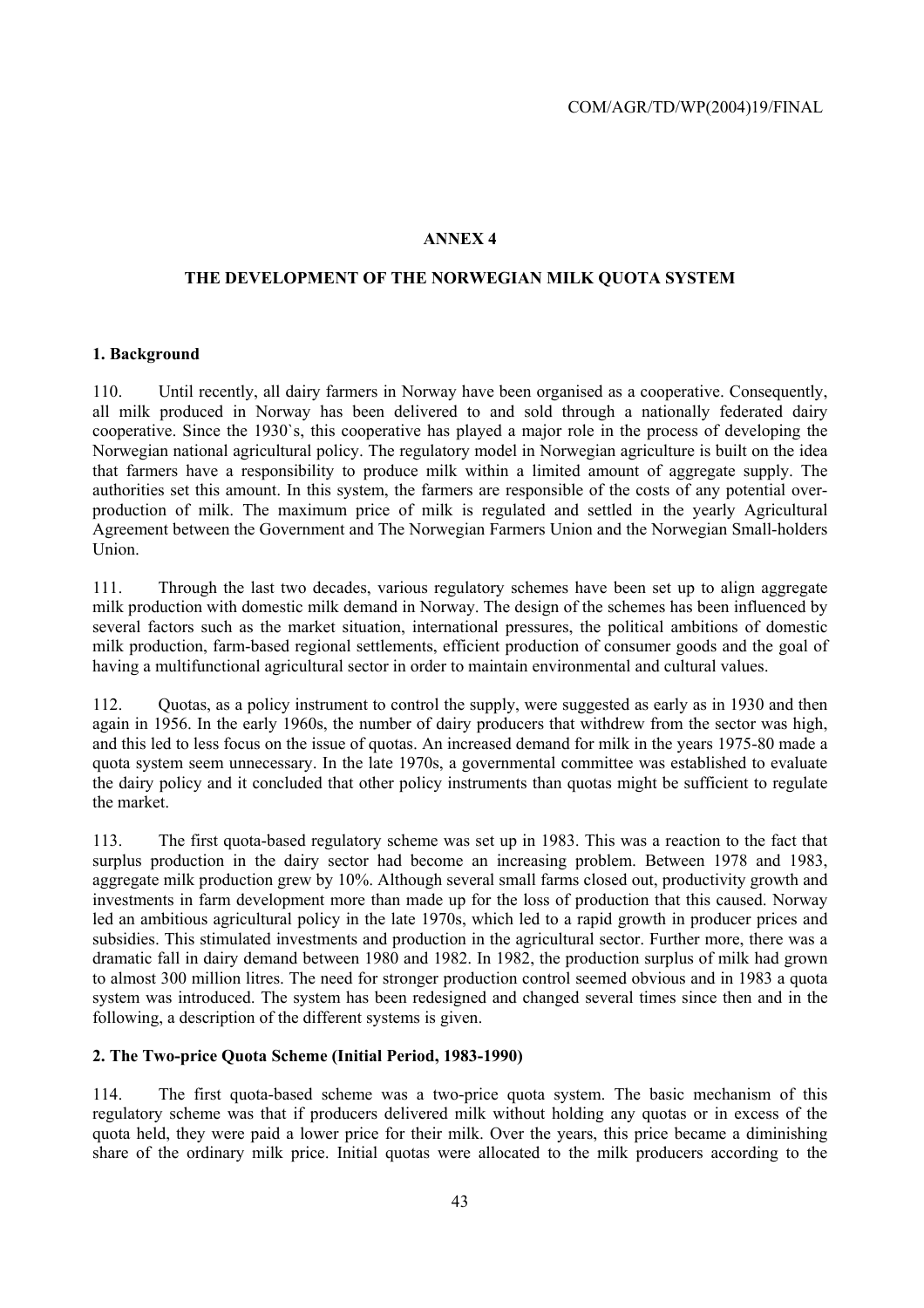production level held between 1980 and 1982. At the time of implementing this system, the intention was to base the farmer quotas on a moving average of deliveries over the last three years, but this flexibility feature of the system was removed in 1984. However, farmers did have the opportunity to apply for exemptions from the main rules for allocating the quotas. The so-called "two-price steering committee", in which the parties of the Agricultural Agreement (the Government and the two farmers associations) were represented, was given the right to administer the rules and handle the exemptions.

115. In 1984, structural and regionally diversified factors to modify quotas were introduced. To protect small-holders from the potential negative effects a quota could have on the income of marginal farms, the Small-holders Union wanted minimum quotas to be implemented. A minimum quota of 15,000 litres was introduced in 1984. This was later increased to 25,000 litres in 1986 and to 30,000 litres in 1987. For the Farmers union it was more important to introduce a floor in accordance with prior production. In 1986 the argument that it was necessary to also protect the larger producers from large quota reductions won through. This led to the decision that no producer was to be given a quota of less than 84% of the initial quota in 1983.

116. The many exemption rules made many producers eligible receivers of additional quotas. The most important exemption rules were those concerning investments in farm development and entry for new generations or new farms. Between 1983 and 1989, almost 50 % of the farmers increased their quotas through various types of exemptions. The high number of exemption rules opened up for possibilities to exercise discretion when administering the system and evaluating the "productive resources" of a farm.

#### **3. The Quota Buy-out Scheme (1991-94)**

117. After almost a decade of practicing the quota system, the scope for redistributing quotas administratively on the basis of exemption rules dried up in 1990. Market demand for dairy products continued to decline and gave rise to a need for reducing the total domestic production as well. Dairy farmers faced lower production quotas each year while yield growth and technological development simultaneously contributed to increase the production capacity.

118. The next regulatory instrument to be set up in the Norwegian dairy sector was "the quota buy-out scheme" (1991). The purpose of the buy-out program was to give farmers incentive to reduce or quit production of dairy products. This was done by offering a financial grant ("the adjustment grant") to the dairy farmers who voluntarily joined the program and thus were obliged to withdraw from milk production for the next seven years. The number of farmers who joined the scheme was limited. In 1992 only 1.6 % of the total production quota had been withdrawn. These withdrawn quotas led to a small reduction in the domestic production since the quotas were not redistributed. Over the next years the quota buy-out scheme attracted even less interest, and in 1994 it was abolished. The system of reducing individual quotas by a factor in order to coordinate the produced amount with the quantity demanded was used until a new quota system was implemented in 1996.

#### **4. The Quota Buy and Sell Scheme (since 1996 - 2003)**

119. The buy-out scheme had been an ineffective instrument in the attempt to restructure the dairy sector. This trigged the introduction of a revised system in 1996; the so-called "quota buy and sell scheme". One of the reasons for introducing this system was that economic theory argues that this system will reallocate the quotas to the most efficient farmers and thus contribute to make the agricultural sector more efficient.

120. The buy and sell scheme was based on administratively set prices. The quantity of quotas (measured in litres) demanded was higher than the quantity supplied. Since a market with fixed prices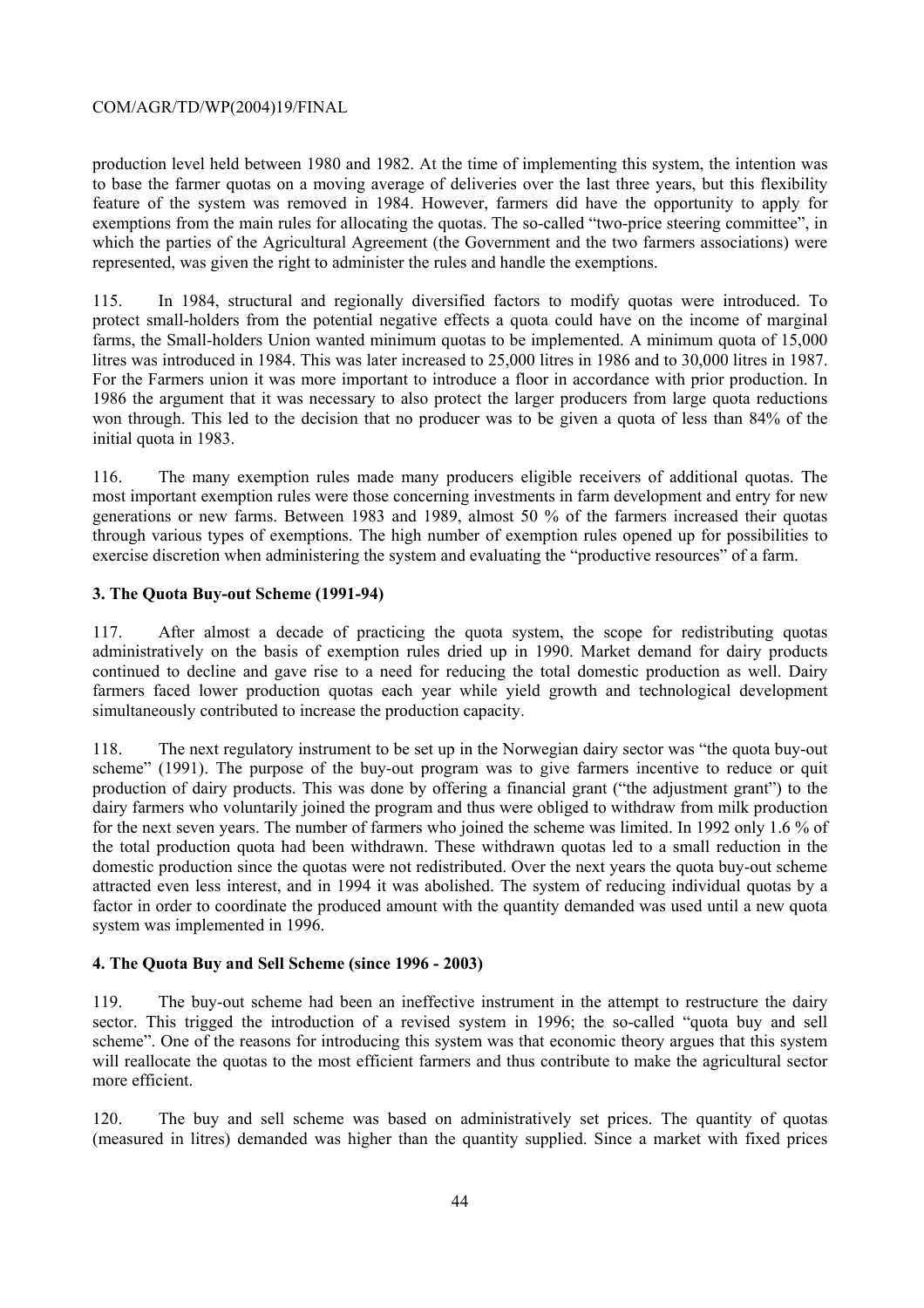could not be expected to balance quota supply and demand, the reallocation (sale) of quotas had to be administered in accordance with certain rules. In order to maintain the regional structure of dairy production, Norway was divided into six trading regions. Quotas supplied by farmers selling quotas, should primarily be redistributed within the region. The quota was redistributed by the following principles:

121. All eligible dairy farmers were offered to buy a minimum level of 1000 litres production quota. Beyond this minimum level, available production quantity was to be allocated to each applicant according to the total amount applied for. The amount bought could not exceed 20 % of the previous quota. An upper limit was specified: The maximum production quota that could be held was 130,000 litres. There were some exemptions from this rule.

122. In 1997, 25 million litres of the total quota that was sold by farmers to the state authority was not redistributed (sold) to the farmers that wanted to buy quotas. The quantity that was left to redistribute (sell out) by the state added up to approximately 2 000 litres per buyer. To enter the market as a new producer was only possible if one produced organic milk near dairies that processed organic raw milk or if farmers were forced to switch from sheep to dairy production due to predator problems.

123. In 1997 the two-price system was changed to a levy-system. This meant that the farmers had to pay a levy nearly as high as the milk price for any milk produced beyond the quota system. The total consumption of milk has decreased over the last number of years. For example, in 1992, the Norwegians consumed 1,784 million litres while the quantity had decreased to approximately 1,500 million litres in 2002. The Buy and Sell Scheme has been the main policy instrument to reduce the surplus production of milk. Now, it seems as if the consumed quantity has stabilised at the level of 2002. Nearly all of the total quantity sold in the buy and sell scheme was redistributed (34.7 mill litres) to farmers in 2002. It is expected that the consumption of milk in 2003 will increase slightly. The individual quotas were increased by a marginal factor both in 2002 and 2003.

#### **5. The Quota buy and sell scheme – 30% traded directly between farmers (2003 -)**

124. In 2002 the buy and sell-scheme was changed. As earlier, farmers selling their quota can choose to either sell all or nothing. What is new is that the state authority no longer buys the whole quota but only 70 % of it, still at a regulated price. The remaining 30% can be sold at a non-regulated market price directly to other producers who already hold a quota. This requires that the buyer is located within the same region as the seller.

125. This system is implemented in 2003, and approximately 28 million litres will be sold this year. The total volume is redistributed (sold out), i.e. none of the quantity is held back in order to reduce the milk production. In areas where there is a surplus after the quotas have been redistributed, it is opened up for allowing new producers to enter the market. This is limited to the actual surplus within the region. These changes in the buy and sell-scheme only apply to cow-milk. Goat-milk is redistributed in accordance to the buy and sell-scheme established in 1996. The maximum quota at the single farm, after buying quota, is increased to 250,000 litres for cow-milk and 125,000 litres for goat-milk.

126. Another mechanism in the quota policy system is the so-called joint operation. Joint operation is when two or more farmers holding separate quotas cooperate in order to produce milk. The sum of the individual quotas cannot exceed 750,000 litres of milk. The quotas still belongs to the individual farms but the milk is produced in a common production facility.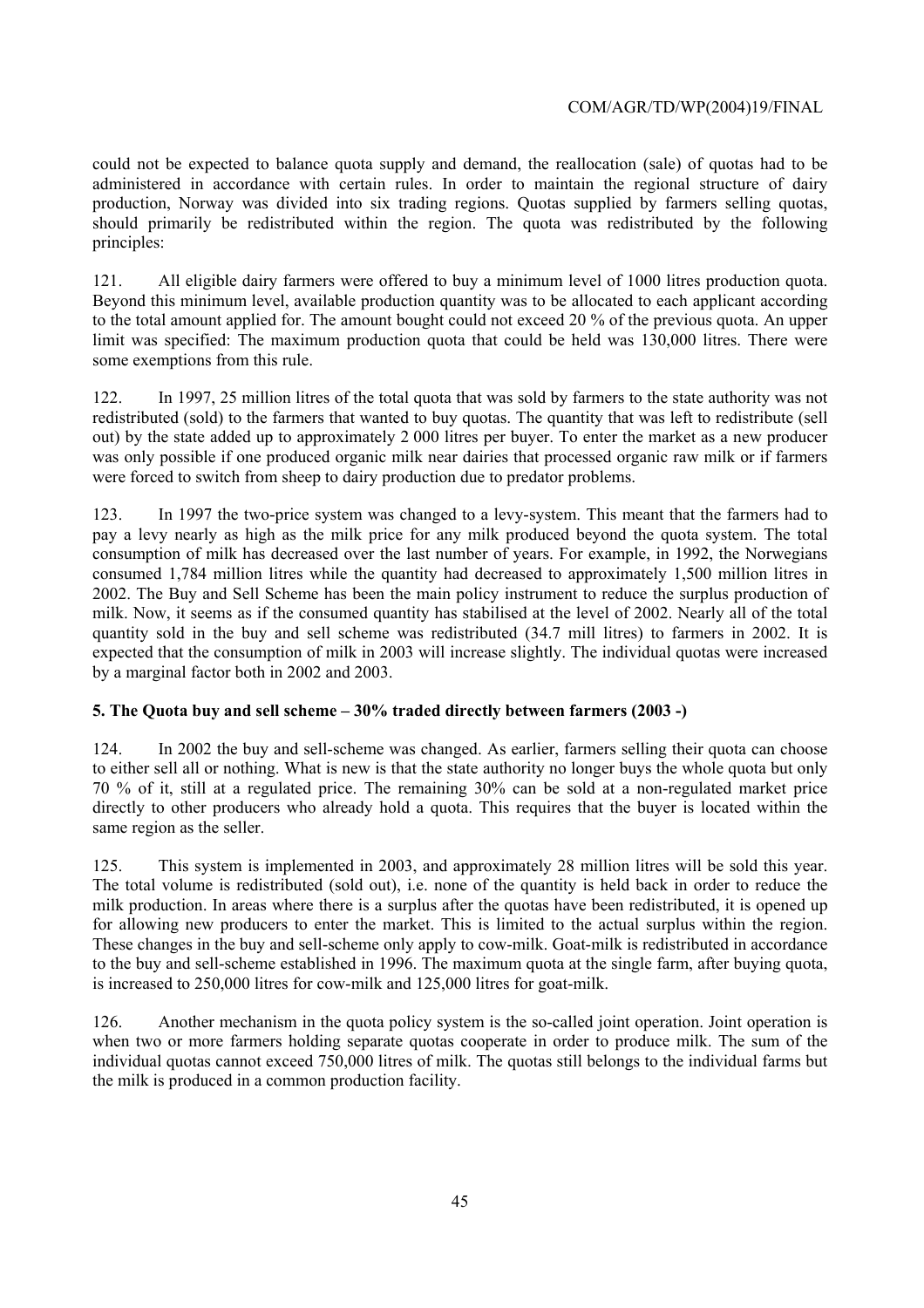#### **6. Local milk production and processing outside the quota system (Initiated in 2003)**

127. The first of July 2003, the Government made it possible for small-scale local milk producers, to produce milk outside the quota system provided that they produce, process, market and sell the milk themselves. The production limit is 250,000 litres for cow-milk and 125,000 litres for goat-milk. Milk producers can also cooperate in processing milk, provided that the volume does not exceed 500,000 litres. The intension of this change is to diversify the milk products offered in the market, and to stimulate production of local high quality varieties of food.

#### **7. Review of the quota system for goat milk (2003)**

128. In the Agricultural Agreement 2003, the Government and the farmer unions agreed to review the quota system for goat milk, and to propose possible changes to increase the room of manoeuvre for the producers delivering goat milk to dairies for industrial processing. A fundamental evaluation of the quota system for goat milk is a part of this review. This sector is facing challenges such as small producer communities and long transportation distances to the processing industry. This review is at an initial phase.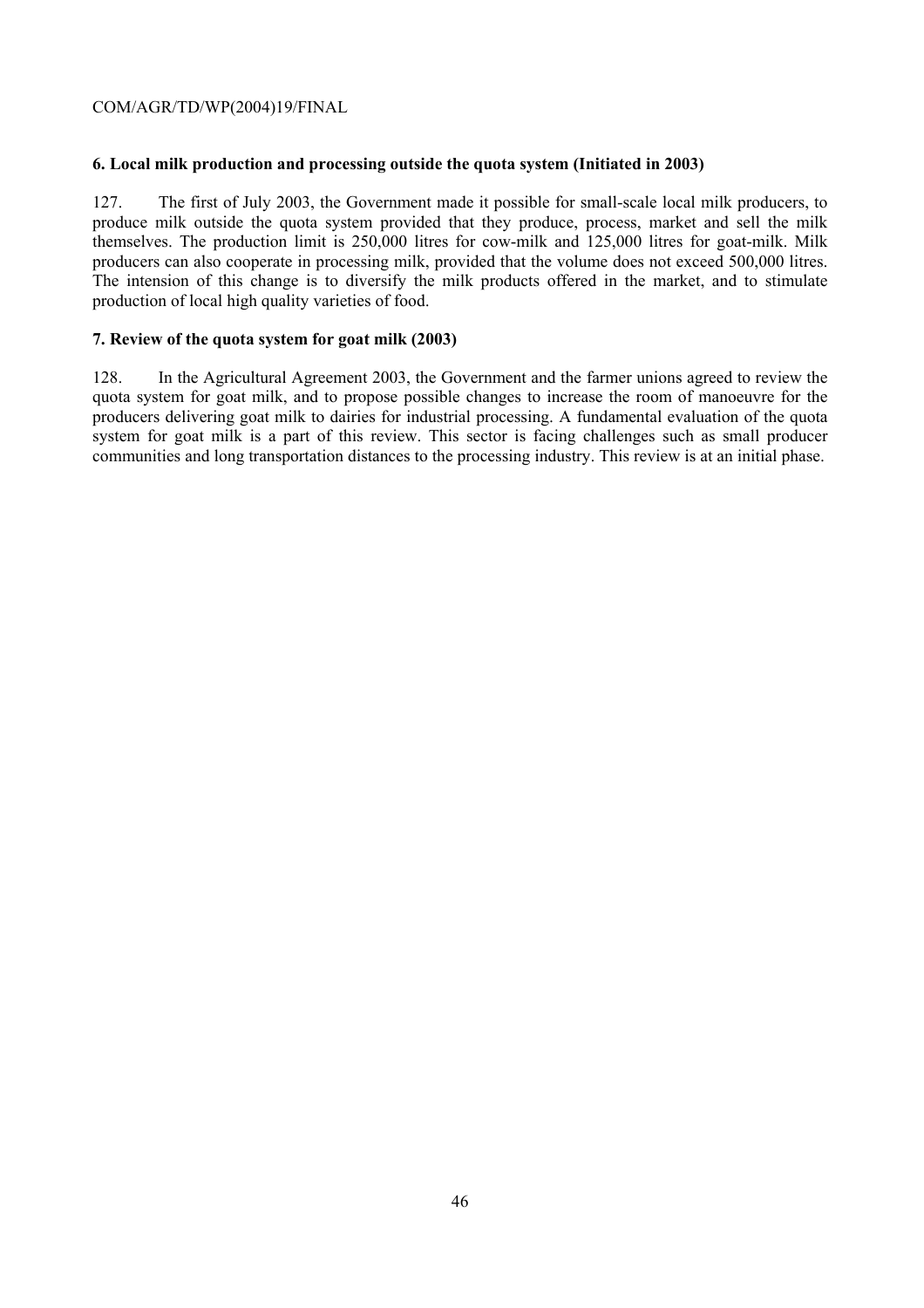#### **ANNEX 5**

#### <span id="page-46-0"></span>**A DESCRIPTION OF THE AGLINK AND PEM MODELS**

#### **AGLINK MODEL**

129. Aglink is a partial equilibrium dynamic supply-demand model of world agriculture, developed by the OECD Secretariat in close co-operation with member countries. It represents annual supply, demand and prices for the principal agricultural commodities produced, consumed and traded in member countries. The overall design of the model focuses particular attention to the potential influence of agricultural policy on agricultural markets in the medium term. Development on the basis of the agricultural economics literature, existing member country models, and on formal Bilateral Reviews has resulted in a model specification which reflects the views of participating member countries, subject to constraints which uniformity across country modules requires. Thus, agricultural markets are modelled specifically to best capture individual policies and particular market settings relevant for each country.

130. Individual country modules modelled in Aglink are calibrated on baseline projections, received from member countries via a so called questionnaire reply system. The country modules are then merged and the entire model  $\sim 2800$  equations) is solved simultaneously to generate the commodity baseline. Model characteristics, key factors and model assumptions related to the Aglink model used in the development of the *Agricultural Outlook* 2003-2008 baseline (OECD, 2003b) and in empirical simulations carried out in this report are described below.

#### *General characteristics and assumptions*

131. Aglink is a "partial equilibrium" model for the main OECD agricultural commodity markets relative to supply, consumption and prices. Non-agricultural markets are not modelled, and are treated exogenously to the model. Feedback to the macro-economy is not accounted for. This may be particularly important for Rest of World countries in which agriculture is often a significant part of the domestic economy. Certain markets, such as sheepmeat, fish and wool are also not modelled or incompletely modelled.

132. World markets for agricultural commodities are competitive. Buyers and sellers do not behave as if they had market power, and market prices are determined through a global equilibrium in supply and demand. Domestically produced and traded commodities are viewed to be perfect substitutes by buyers and sellers. In particular, importers do not distinguish commodities by country of origin.

133. Countries/regions modelled endogenously in Aglink are: Argentina, Australia, Brazil, Canada, China, the European Union 15, Hungary, Japan, Korea, Mexico, New Zealand, Poland, Russia, Rest of World, Uruguay, and the United States. Rest of World module is specified without any policy measures in place. Countries/regions accounted for exogenously are: Czech Republic, Norway, Other Independent States, Slovakia, Switzerland and Turkey.

134. The main commodities modelled by Aglink are: Barley, Feed barley, Beef and veal, Butter oil , Butter, Casein, Coarse grains, Cheese, Eggs, Fresh dairy products, Lamb, Maize, Milk, Concentrated milk,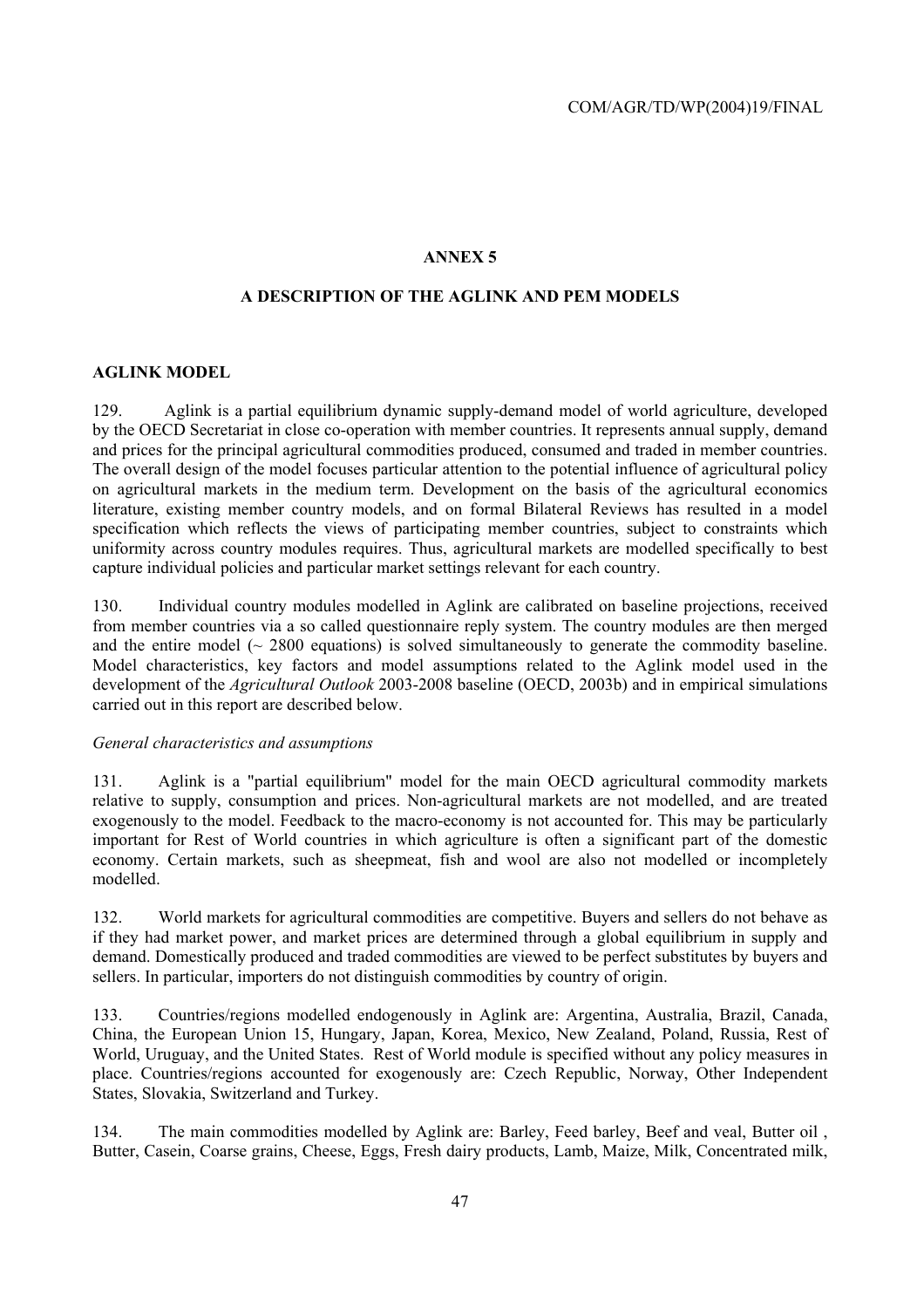Manioc, Milk powder, Mutton, Non ruminant meat, Other cereals, Other dairy products, Vegetable oils, Oilseed oil, Oilseed meal, Oilseeds, Oats, Pigmeat, Palm oil, Potatoes, Poultry meat, Rice, Rapeseed oil, Rapeseed, Ruminant meat, Rye, Soybean, Special crops, Sunflower, Sunflower oil, Sunflower meal, Sheepmeat, Soybean oil, Soybean meal, Skim milk, Skim milk powder, Sorghum, Vegetable oil, Whole milk powder, Wool, Wheat and Whey powder.

135. Aglink simulates market determination of equilibrium prices for most of its commodities. For these commodities it is assumed that a market price must adjust to equate exactly total demand, including carry-over, to total supplies, including carry-in. Each market uses a specific world reference price. In Aglink, considerable effort was made to retain a calendar year basis for all data. This was not possible for many series, particularly for crops and for dairy.

136. The functional relationships linking supply and demand to prices in Aglink are in most cases linear in the logarithms of the variables. Equation coefficients are partial elasticities. In developing Aglink, an attempt has been made to obtain up-to-date estimates of these elasticities. Many of these new elasticities come from, or are based on, models currently in use in member countries. Some are the result of econometric analysis initiated by the Secretariat, through consultants or by Secretariat staff. Where world market and domestic producer and consumer prices are linked, that link is represented through price equations which are linear in world market prices, converted to local currency terms, margins approximating transportation costs and quality differentials, and border measures -- tariffs, taxes, subsidies etc.

137. In Aglink, trade for each country by commodity pairing is given one of three possible treatments. In a few cases, the level of imports or exports, either bilateral or in total, can be set exogenously. This may be the case, for example, where a trade quota or an access agreement applies. In a few other cases certain bilateral trade links are reflected, for example, poultry trade between the United States and Canada. Finally, and most commonly, trade is the residual of a supply-utilisation identity equation. In these cases it is the modeller's responsibility to identify simulated exports or imports above export limits or below import access.

#### *Dairy markets specific characteristics and assumptions*

138. The dairy component of Aglink covers production and consumption of milk and main dairy products in major OECD and several non-member economies markets, covering both importers and exporters. Thus, the *Aglink* representation of the dairy sector allows the analysis of impacts on world markets for tradable dairy products where those markets are explicitly modelled. As for other commodities in Aglink, dairy markets are modelled specifically to best capture individual policies and particular market settings relevant for each country.

139. Milk production in Aglink is expressed as the product of milk cow inventory and milk yield. In Canada and the EU, milk production is determined by the setting of the production quota. Since output prices do not guide producer decisions, price elasticities of milk supply have not been defined for these countries. A 'shadow price' of milk supply in quota countries has to be identified in order to specify an underlying supply function in these countries. This is essential for modelling a scenario which involves a substantial policy change or, alternatively, a total elimination of a quota system (this is discussed in the main text of the report).

140. The milk production link to the beef sector in Aglink is based on a theory of supply in which producers invest in breeding stock by retaining cows and heifers from slaughter when the capital value of these animals exceeds their current market value. The capital value of a beef-breeding cow is a function of the expected income stream earned from future sales of calves. The higher the expected value of future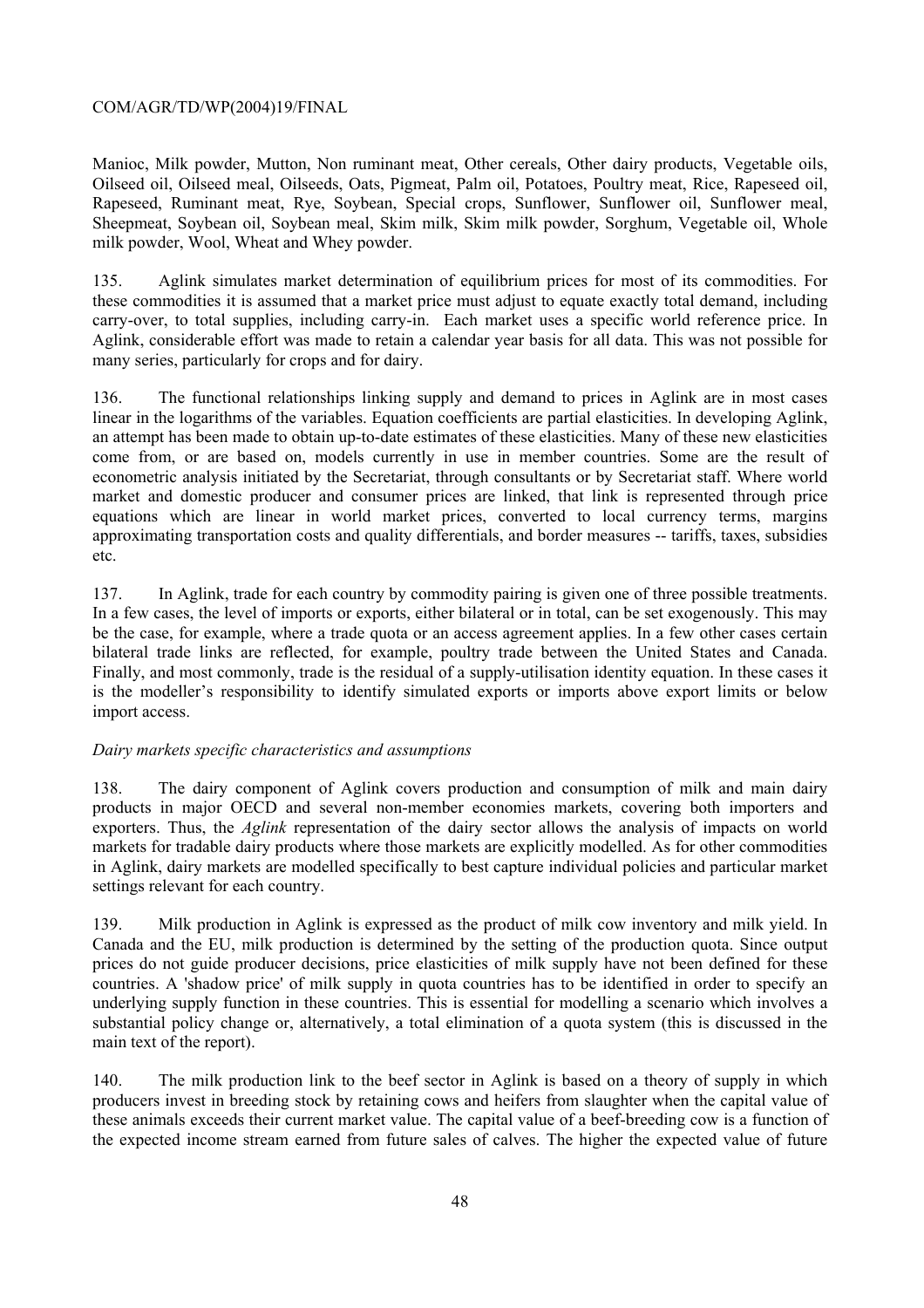beef and milk production the greater the investment in the breeding herd. The retention for breeding lowers the availability of animals for slaughter in the short run. Thus, to the extent that current beef prices influence expectations of future beef prices, there exists the possibility of a negative elasticity of beef supply response in the short run.

141. In Aglink, the equations corresponding to investment demand for beef cows, link ending inventories to expected producer prices, feed costs and other factors. The beef and milk production equations link supply in a particular year to the breeding inventories in earlier years and to producer prices for beef and competing products and to costs.

142. Dairy supply is modelled on the assumption that the value of milk components (fat, non-fat solids) will tend to equalise across products. Thus, if demand for a product made primarily from one of the components grows relative to demand for products made from the other then the relative value of components would adjust. That is a unit of fat in cheese would have the same value as unit of fat in WMP or butter, after adjusting for processing costs. Thus, only butter and SMP prices are typically used as proxies for fat and non-fat solids prices.

143. Typically in Aglink, butter production and SMP production are residuals of the market-clearing for milkfat and non-fat solids, respectively. The production of cheese and WMP are logit functions that depend on the price of that good relative to the input cost. This last term is calculated on the basis of the butter and SMP prices and the shares of milkfat and non-fat solids in the various products.

144. In the dairy market, as is the case for other commodities, where world dairy prices and domestic producer and consumer prices are linked, that link is represented through price (transmission) equations which are linear in world market prices, converted to local currency terms, margins approximating transportation costs and quality differentials, and border measures. In several countries, that have a large domestic dairy market and operate with border protection measures, a domestic market clearing price is assumed. In these cases, typically, the trade equations are linked to the evolution of domestic policy and market prices and limits set by the WTO.

145. The world market reference prices for dairy sector are specified as follows: the world prices of butter, cheese, SMP and WMP are the FOB Northern Europe prices denominated in US dollars. The world casein price is approximated by New Zealand casein export price. The world whey powder price is approximated by the US whey powder wholesale price.

### **PEM MODEL**

146. The Policy Evaluation Model (PEM) provides a stylized representation of production, consumption, and trade of milk, and major cereal and oilseeds crops in six OECD countries: Canada, the European Union, Japan, Mexico, Switzerland, and the United States.[49](#page-48-0) The PEM allows for a stylised version of existing and hypothetical policies in the participant countries. The purpose of the PEM is to provide a closer connection between measurement of support as done using the PSE and quantitative analysis of the impacts and distribution of such support. In constructing the PEM, three main sets of assumptions were required: 1) those relating to the basic structure of supply and demand response, 2) those relating to the underlying data and the elasticities, and 3) those relating to the primary incidence of support measures on prices and quantities. Economic theory and results of previous studies guided analysts' choices about the structure of the model, the data and economic parameters to use. The classification of support measures in the PSE guided choices about their primary incidence.

<span id="page-48-0"></span><sup>&</sup>lt;sup>49</sup> The European Union is treated in the model as a single region. A version of the PEM model incorporating beef production and trade is currently under development by the Secretariat.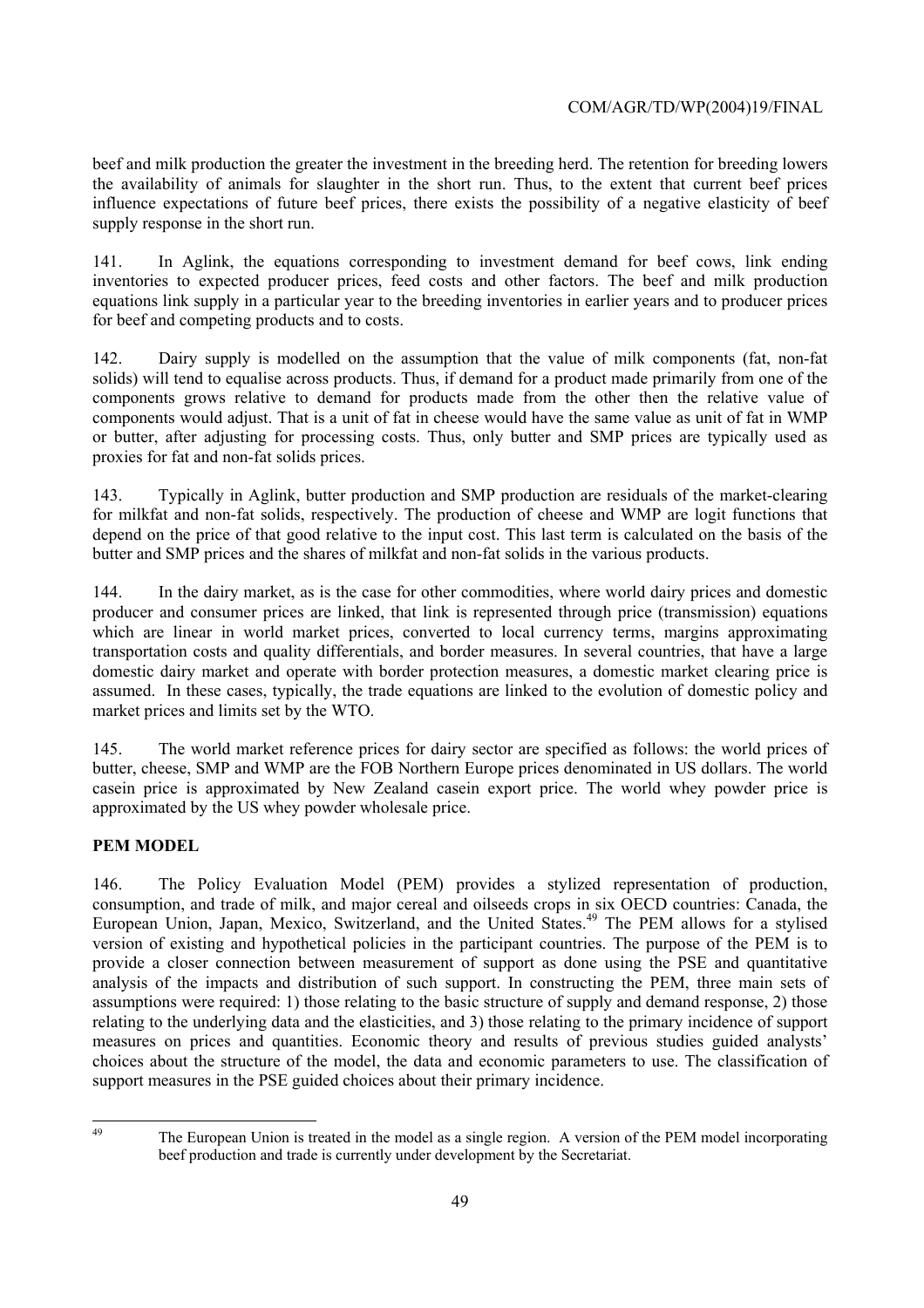147. The starting point for analysis of policy effects for the PEM is the Producer Support Estimate (PSE). There are eight main categories in the PSE, one for market price support and seven for different kinds of budgetary payments, distinguished by implementation criteria. The PSE data conveys two kinds of information necessary for PEM analyses. First, the PSE indicates the level of, and changes over time in the level of, monetary transfers from consumers and taxpayers to farmers resulting from agricultural policies. Second, support estimates are classified according to the way the associated policy measure is implemented thereby highlighting the 'initial incidence' of the support measure for analytical purposes. Each of the main kinds of support defined in this classification appears in the model with a specific differentiated "initial incidence" on producer and consumer incentive prices.

148. The country 'modules' of the PEM were all developed according to a common structure. Policy experiments were carried out using a model linking these individual modules through world price and trade effects. Commodity supply is represented through a system of factor demand and factor supply equations. Excepting the rest of world module, there are equations representing demand and supply response and prices for at least four categories of inputs used to produce these crops in the study countries. The factor demand equations reflect the usual assumptions of profit maximisation constrained by the production relationship. Supply response corresponding to a medium term adjustment horizon of approximately five years is reflected in the values assumed for the price elasticities of factor supplies and the parameters measuring the substitutability of factors in production as well as the factor shares.

149. No factor is assumed to be completely fixed in production, but land and the other farm-owned factors are assumed to be relatively more fixed (have lower price elasticities of supply) than the purchased factors. Likewise, no factor is assumed freely mobile, but purchased inputs are assumed relatively more mobile (a higher elasticity of supply) than the farm-owned factors. Most supply parameters needed for the model come from systematic reviews of the empirical literature by external consultants. (see D. Abler (2000) and K. Salhofer (2000)). Both reviews were commissioned by the Secretariat to obtain objectively plausible values of the parameters. [50](#page-49-0)

150. Each of the country modules has two farm-owned factors: land and a residual "other farm owned factors". The set of purchased factors covered in each country includes, at the least, fertiliser and a residual "other purchased factors".

151. In the PEM, land is assumed heterogeneous, but transformable between one use and another. The farmer acts to maximize profits by allocating land across its possible uses (wheat, coarse grains, oilseeds, rice, other arable uses, milk or beef pasture, other agricultural uses) according to a transformation function.

152. The land transformation function is assumed separable for different categories of use such that the land allocation problem facing the farmer is solved in successive stages. First, the producer chooses to allocate land to rice, other agricultural uses, or to a group of uses including all other arable and pasture uses. This group is then allocated in the second stage between pasture, cereals and oilseeds, and other arable uses. Finally, the cereals and oilseeds group is allocated between wheat, coarse grains, and oilseeds (Figure A5.1).

<span id="page-49-0"></span> 50. Although the own and cross-price elasticities of *crop* supply are not explicit parameters in the PEM crop models, their values can be calculated from knowledge of the elasticities of factor supply, factor substitution and factor shares.